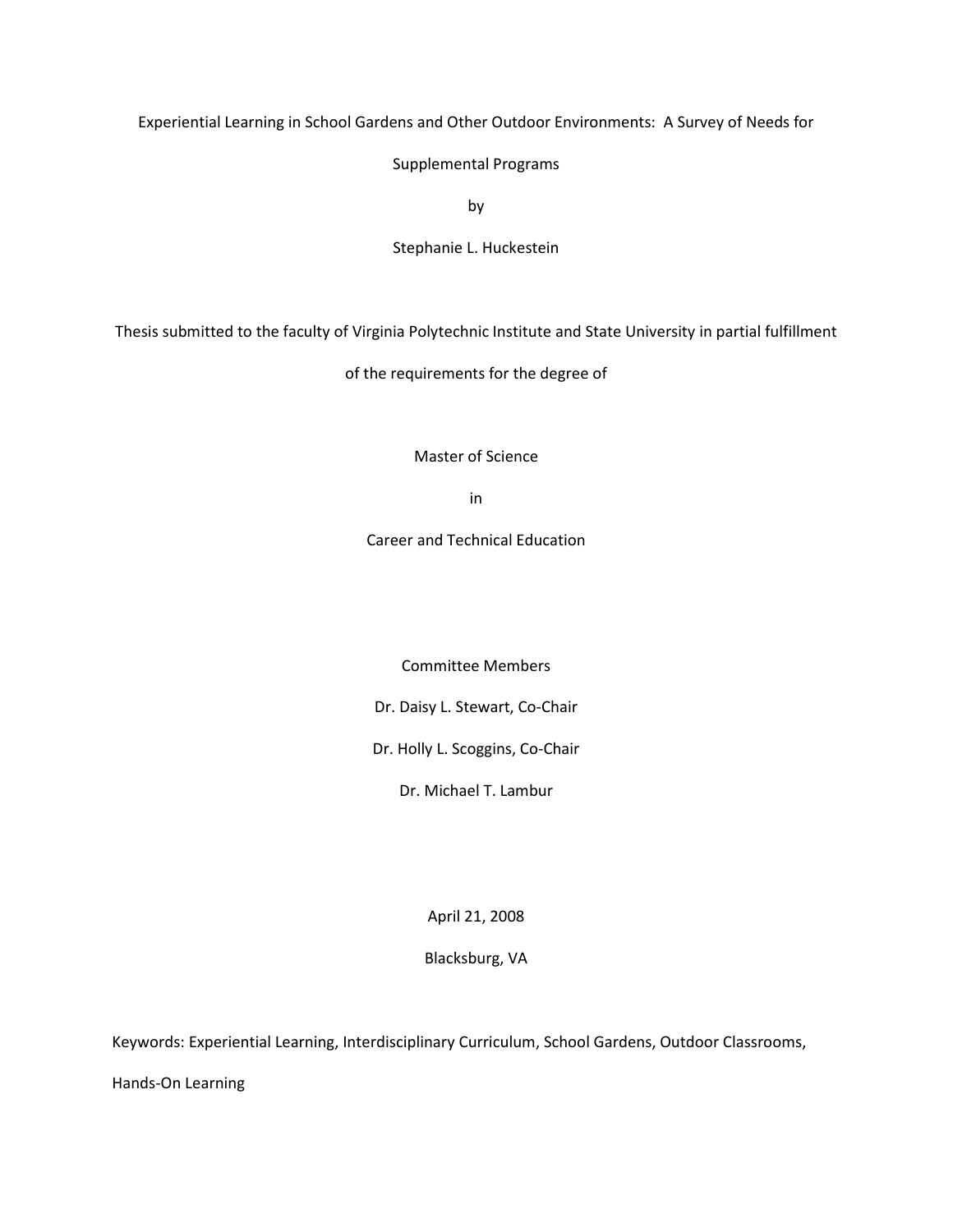## Experiential Learning in School Gardens and Other Outdoor Environments: A Survey of Needs for Supplemental Programs (ABSTRACT)

Stephanie L. Huckestein

The purpose of this study was to determine how the Hahn Horticulture Garden at Virginia Tech can best focus their outreach efforts to benefit the local public school community. The study assessed the needs of local science teachers and how their needs can be met through educational outreach programs. A self-administered online survey was used to inquire about the use of experiential teaching methods using school gardens and other outdoor environments. The survey was also intended to determine interest in incorporating supplemental programs into the K-5 Montgomery County Public School curriculum to enhance the Virginia Standards of Learning related to plants and environmental science. The survey was sent to 273 K-5 teachers in the Montgomery County Public School System in Virginia. Because of the small number of responses, the results from the survey were not representative of the population, but were satisfactory to gain practical information for this study.

Data analysis indicated existing programs, the need for programs, and how programs can best be implemented. Existing programs consisted of hands-on activities in the classroom including growing plants from seeds and dissecting and observing plant parts. Experiential learning opportunities outside of the classroom included school gardening, observations on the school grounds, and outdoor field trips. Survey respondents indicated a need for supplemental programs related to plants and environmental science. Teachers reported interest in a school gardening program, having a guest speaker in the classroom, receiving curriculum support, and taking their class on a field trip to the Hahn Horticulture Garden at Virginia Tech. Most teachers also showed interest in receiving in-service training to strengthen their knowledge of plants and environmental science.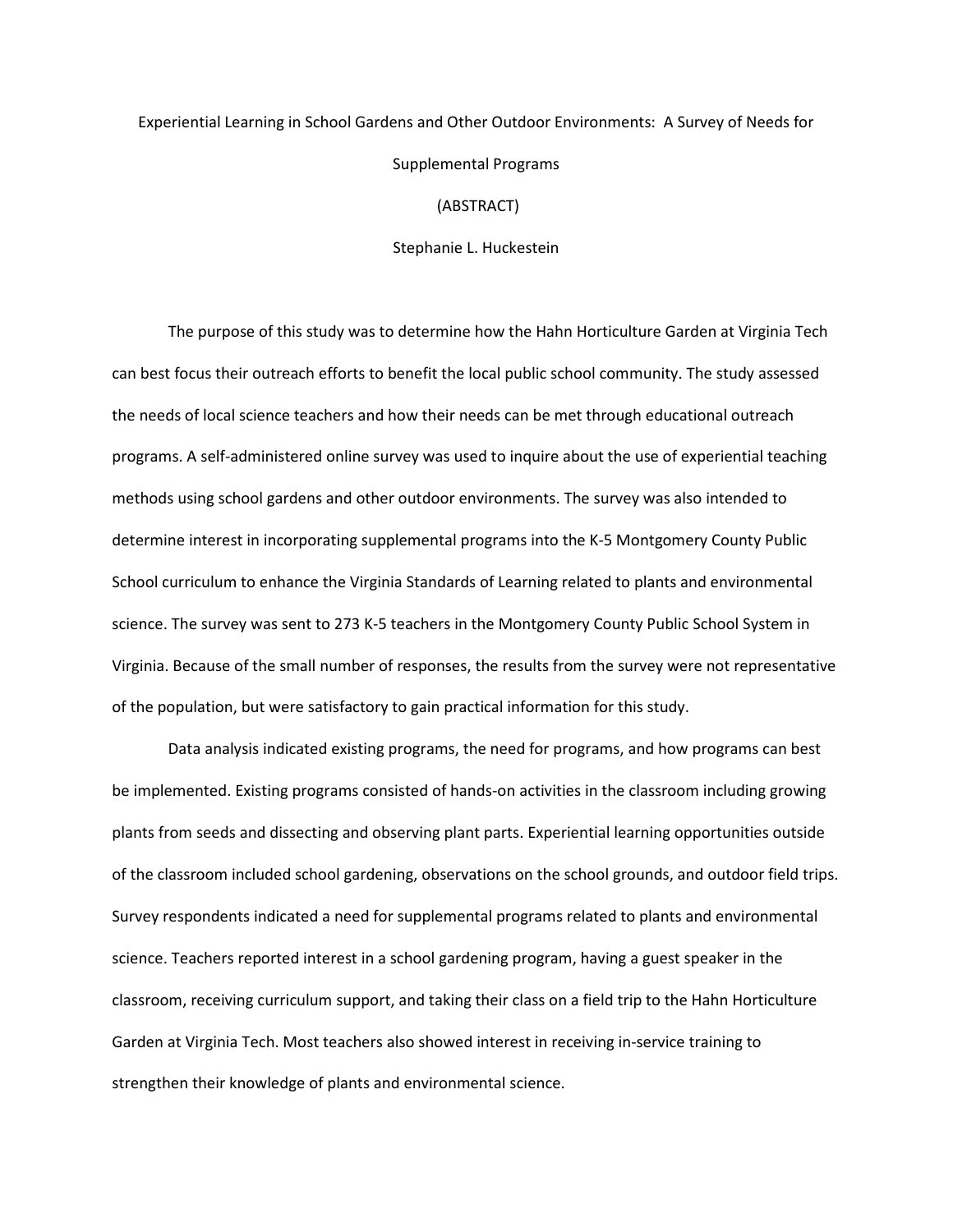Based on the results of the study, there is a need for supplemental programs related to plants and environmental science. Engaging lessons should be developed to assist teachers with school gardening programs. Experiential learning opportunities such as meaningful field trips should also be developed. Other methods to supplement school curriculum include providing teachers with curriculum materials and lesson kits. All programs developed should correlate to the state-mandated standards.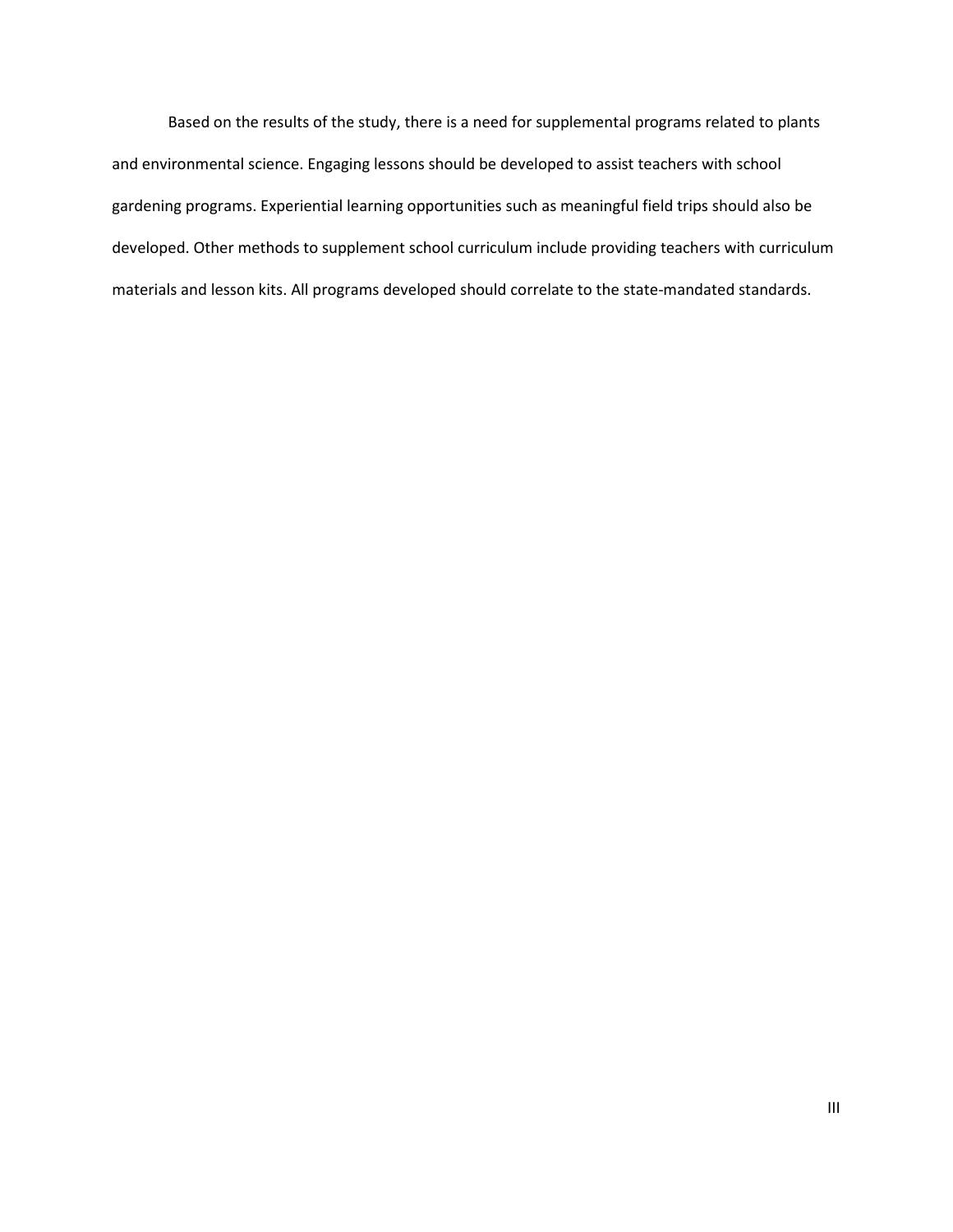#### Acknowledgements

 I am grateful for the encouragement and advice of my committee members: Dr. Daisy Stewart, Dr. Holly Scoggins, and Dr. Michael Lambur. I would like to thank each of you for your time and support. I would like to extend a special thank you to Dr. Holly Scoggins for your continuous guidance, inspiration, leadership, and understanding. Thank you for believing in me. You have been and continue to be a great mentor to me ("You can do eeet"). I would also like to recognize Dr. Patricia Sobrero for her leadership and direction throughout my graduate program. My appreciation is also extended to Dr. Patricia Gaudreau, Science Supervisor for Montgomery County Public Schools. Patricia assisted me with developing my survey instrument disseminating it to the K-5 teachers.

I must also thank my beautiful mom, Katie, for her love and confidence in me. And finally, thank you to my wonderful husband, Dan, for his love, patience, backrubs, and faith in me. Thank you for always making me smile.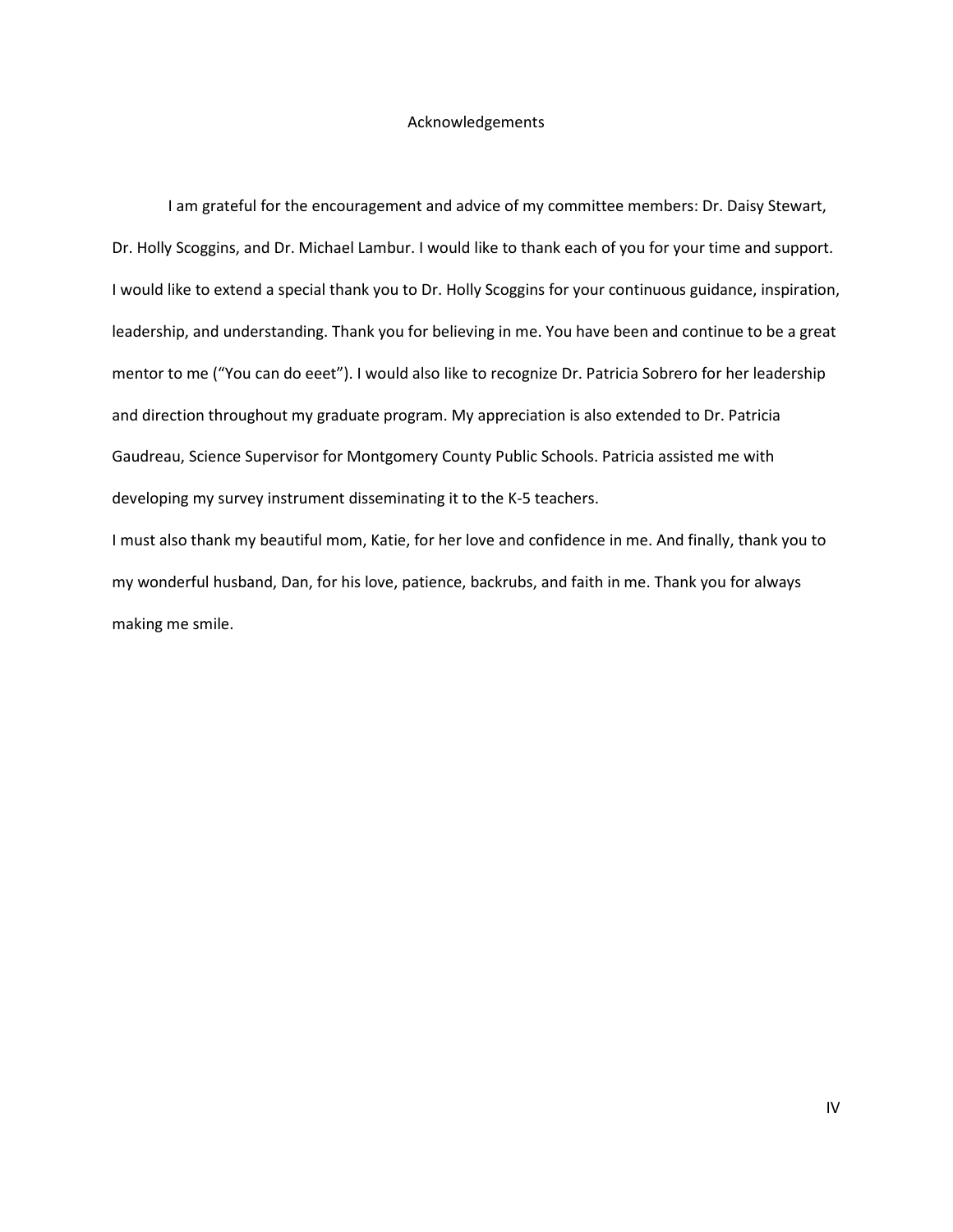|  | <b>Table of Contents</b> |
|--|--------------------------|
|--|--------------------------|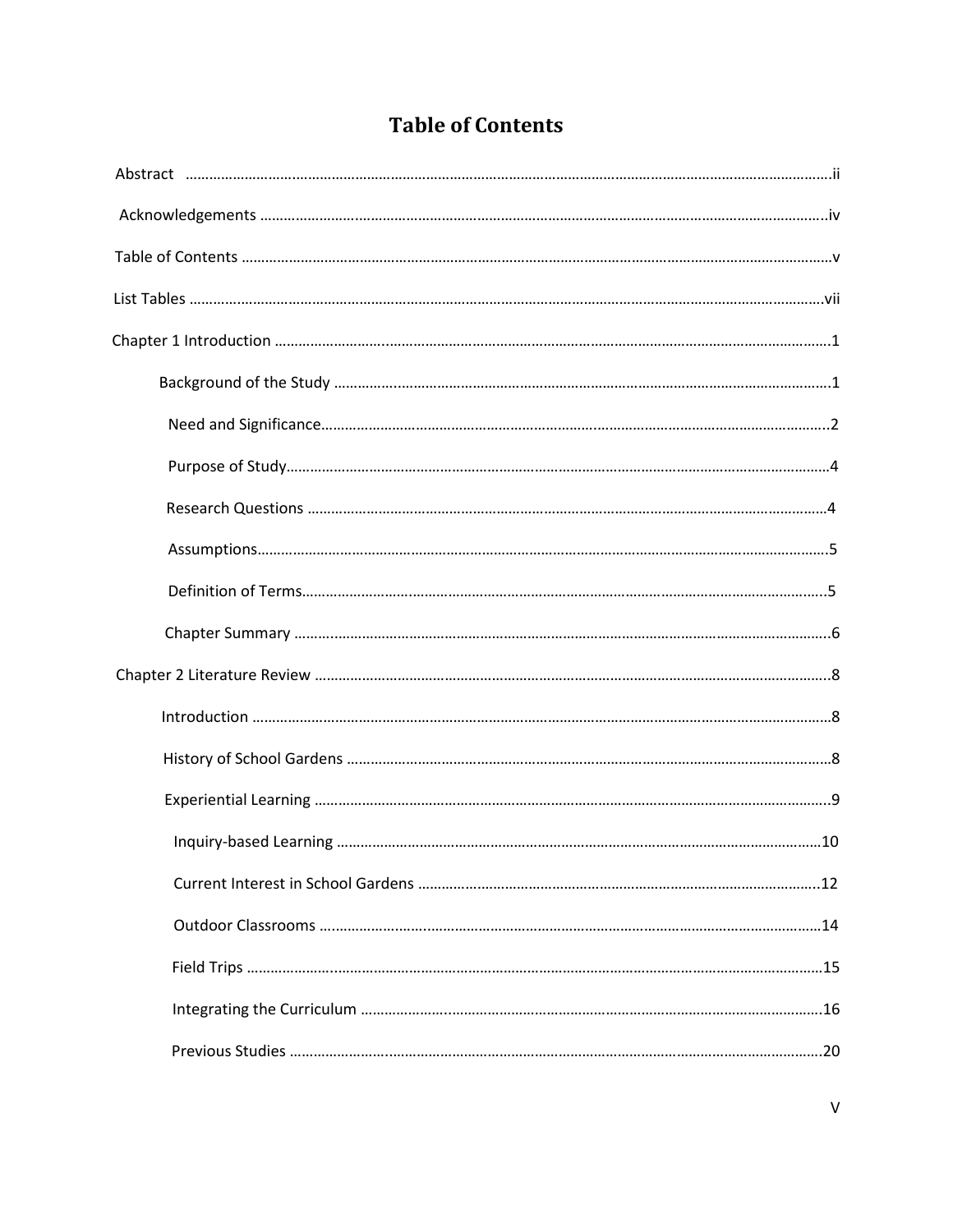|  | VI |
|--|----|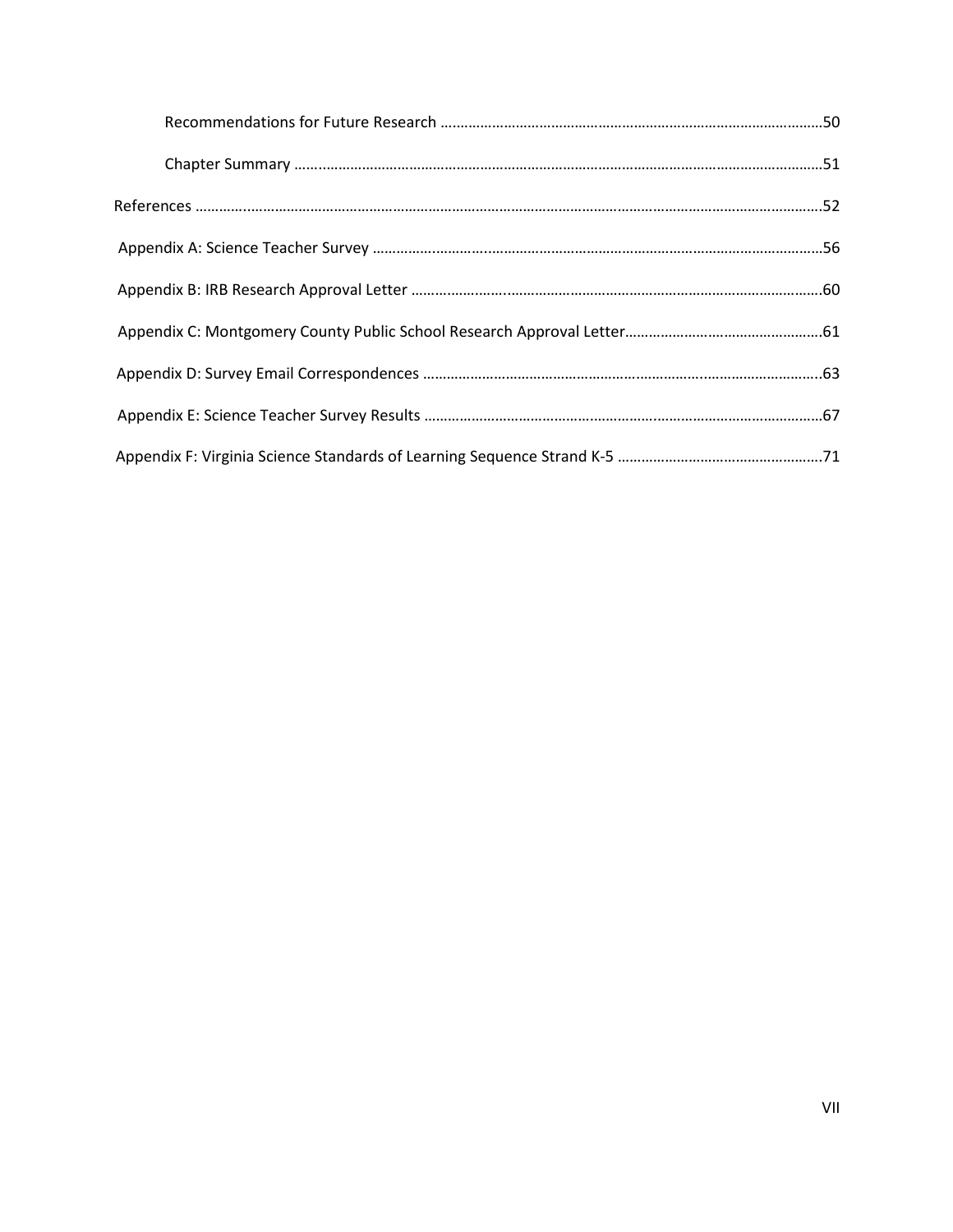### List of Tables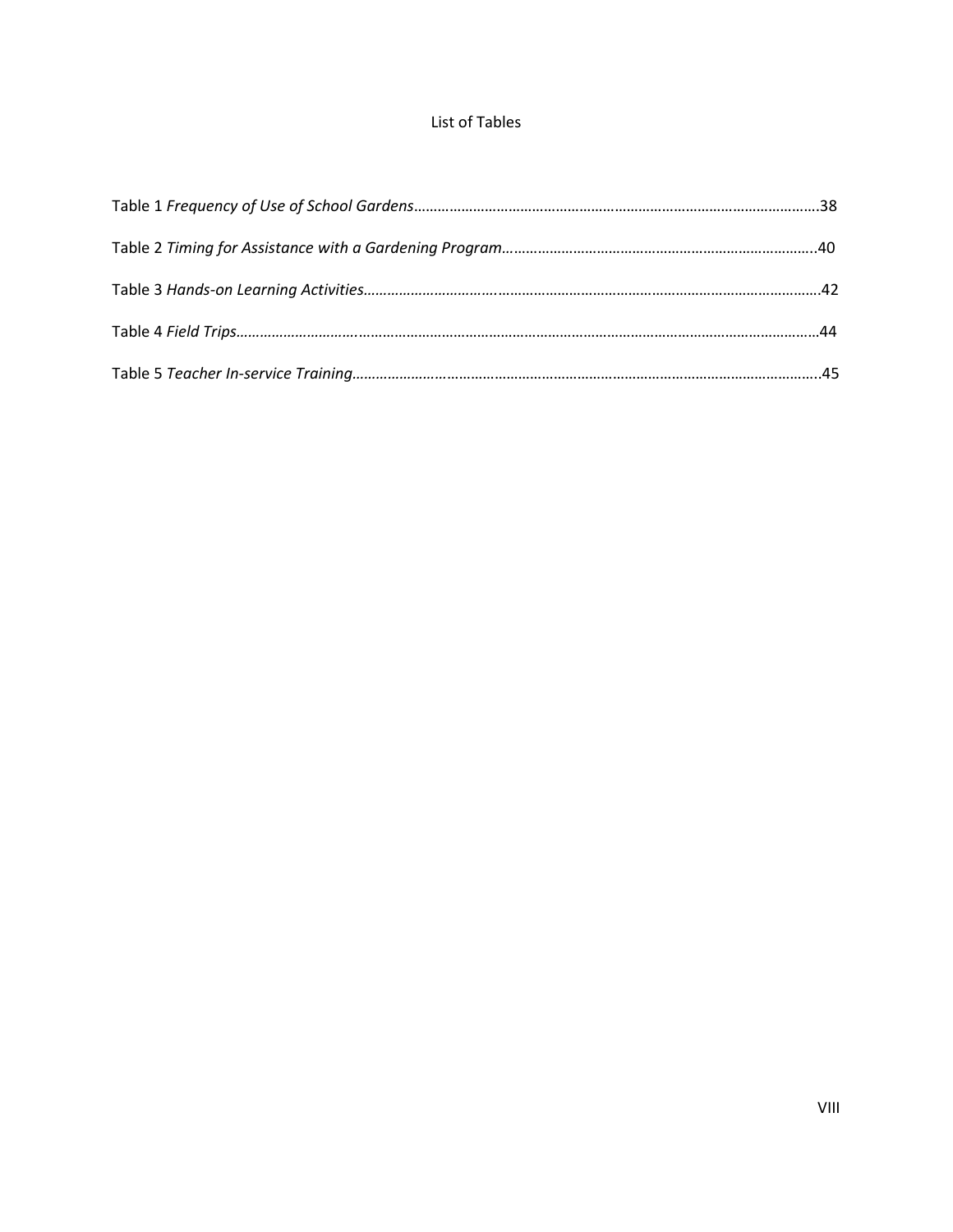# Introduction Background of the Study I hear and I forget I see and I remember I do and I understand

Chapter 1

 This proverb explains the importance of experiential learning. Children and adults alike truly learn best by doing. Not only is it important to encourage inquiry, but in today's technological world, it is also important to give children the opportunity to get outdoors and experience nature. This idea of experiential learning is not a new concept. Several of the best educators in history, including John Dewey and Jean Piaget, advocated a hands-on approach to learning. Piaget believed that involvement is the key to intellectual development (Haury & Rillero, 1994). Getting students actively involved in learning about plants and environmental science not only helps them to understand, but gives them an appreciation for the natural world, something that is slipping away in today's society.

School gardens are ideal settings for experiential learning. Gardens have been utilized in schools in the United States since the 1890s (Smith & Motsenbocker, 2005). The first school garden in this country was developed in 1891 by Henry Lincoln Clapp, who was sent by the Massachusetts Horticutural Society to study school gardens in Europe. School gardening soon became a national movement.

Horticulture is a useful tool not only in science, but also other curriculum areas (Dobbs, Relf, & McDaniel, 1998). Gardening themes can be integrated into standards-based activities across the curriculum (Martin, 2006). In an article in a National Science Teacher's Association publication, Debra Shapiro stated that not only do school gardens motivate students to study science, but recent studies show that school gardening programs boost students' scores on science achievement tests (Shapiro, 2006). Gardening is a great activity to bring together many areas of concern regarding youth today.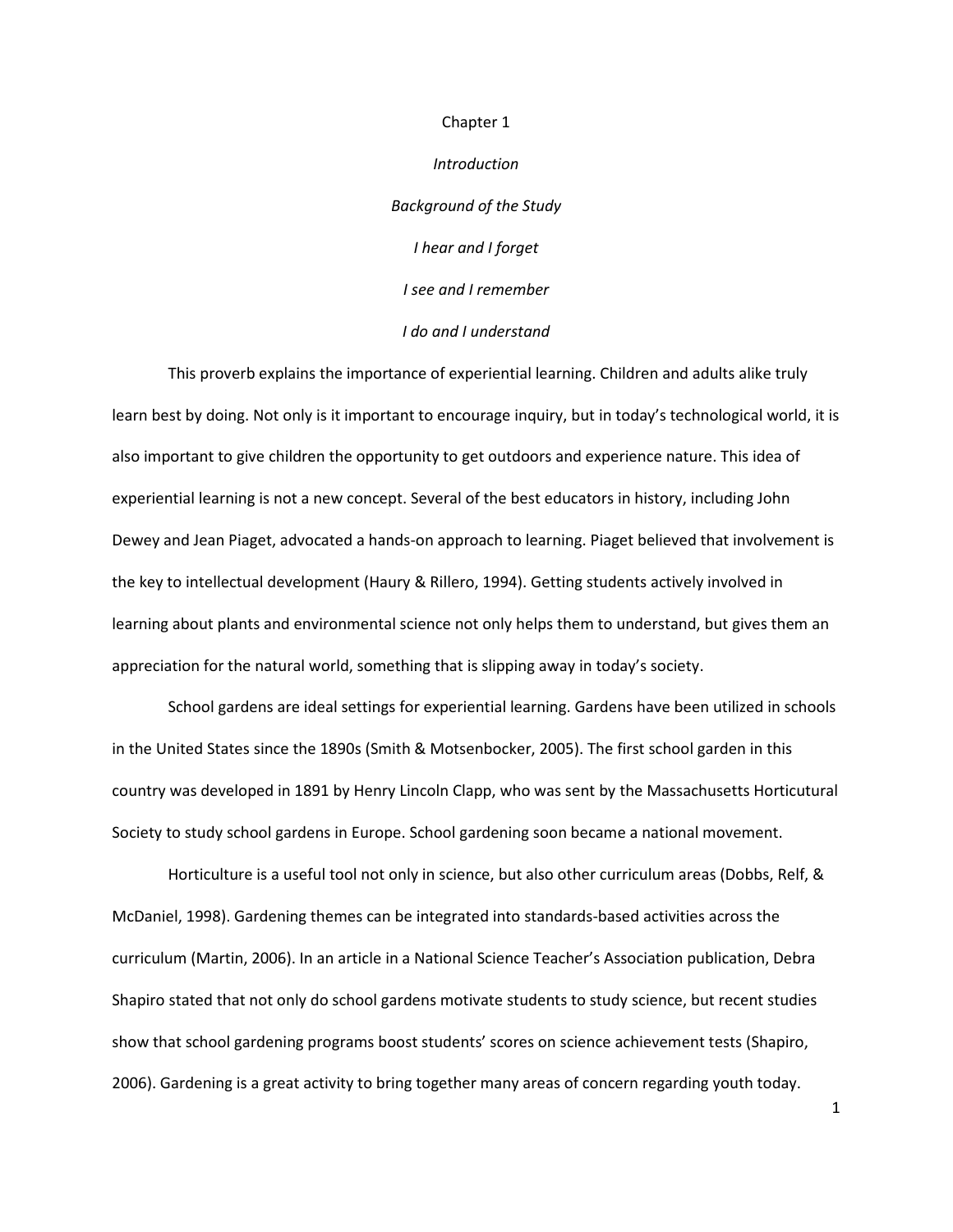Gardening activities can give youth a way to connect with nature, learn about where their food comes from, and have a greater appreciation for healthier foods.

#### Need and Significance of the Study

In the technological world we live in today, it is important for people to stay connected to nature. A connection with nature not only influences people personally, but environmental awareness and knowledge about our natural world has a global influence. The future of our environment lies in the hands of today's youth. Children growing up today know very little about their natural world. It is our responsibility as adults, parents, teachers, and mentors to give today's children an opportunity to embrace nature. A great place to start is in the classroom, or better yet, taking the students outdoors to learn in a school garden or other outdoor environment. Nature gives children an opportunity to explore and discover the living world around them. Children are not naturally intrigued by plants, but when they are growing plants and observing them, they become fascinated. Plants are a great way to get children involved. Children often do not realize the importance of plants and how dependent we are on them. It is important that they learn about plants and the rest of the natural world around them.

In recent studies, teachers reported that they feel less prepared to teach science than any other subject matter (Seefeldt, 2007). Science outreach programs have the potential to offer teachers a way to enhance their science lessons via guest speakers, supplemental science curricula, volunteer involvement in the outdoor classroom, and interdisciplinary lessons that can link virtually evey subject area. A previous study on school gardens recommended that further research be done to compare the use of school gardens at different elementary grade levels (DeMarco, 1997). Demarco also recommended identifying and implementing ways in which the horticulture community can assist elementary school teachers with incorporating a gardening program into their curriculum.

The benefits of school gardening and outdoor education are discussed in recent articles in educational and horticultural journals. An article in the American Society for Horticultural Science's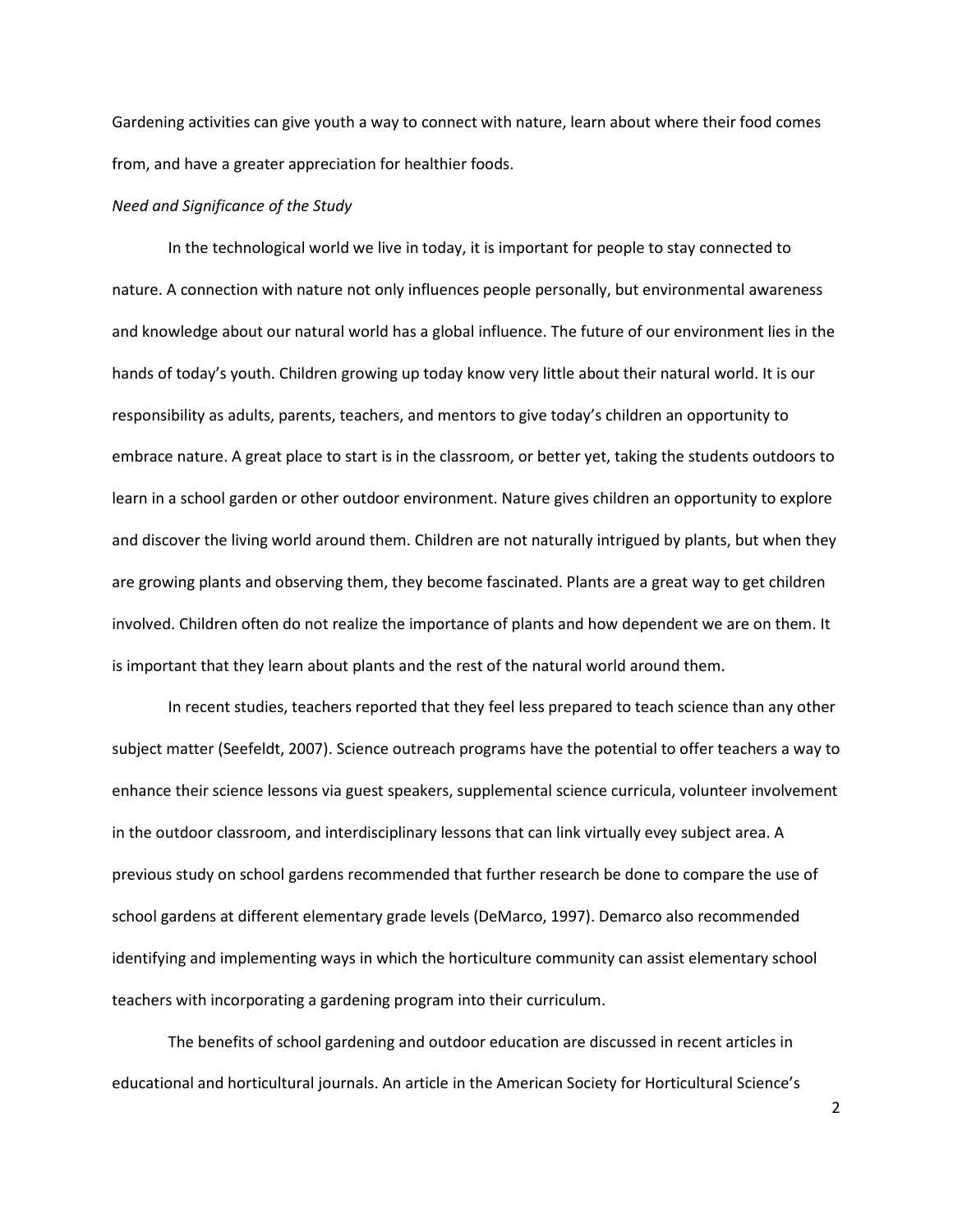journal, HortTechnology, studied the impact of hands-on science through school gardening in Lousiaina public elementary schools. The study focused on the science achievement of fifth grade students in three inner-city elementary schools (Smith & Motsenbrocker, 2005). The study concluded that students' science test scores were significantly higher when a gardening program was incorporated into the curriculum (Smith & Motsenbrocker). Another study found that the science achievement of students who particpated in a hands-on school gardening program was higher than that of students who did not participate in gardening activities as part of their science curriculum (Klemmer, Waliczek, & Zajicek, 2005). Not only do gardening programs increase science achievement scores, they encourage students to expand their appreciation of the living world around them (DeMarco, Relf, & McDaniel, 1998), they teach youth how to nurture and care for something (Welsh, Whittlesey, Seagraves, Hall, & Harlow, 1999), they foster authentic relationships with the larger community (Martin, 2006), they encourage teamwork and cooperating toward a common goal (Robinson, 2006), and they allow opprtunity for countless other life skills.

As part of a land grant university, staff at the Hahn Horticulture Garden at Virginia Tech would like to increase its outreach efforts to the local public and private schools. The Hahn Horticulture Garden is a 6.4 acre teaching garden on the campus of Virginia Tech in Blacksburg, Virginia. This study allowed us to assess the needs of K-5 science teachers and how their needs can be met through educational programs offered by the Hahn Horticulture Garden.

The results from this study will make a significant contribution to programs developed by the staff at the Hahn Horticulture Garden at Virginia Tech. It will provide the framework for what programs will best fit the needs of elementary science teachers in the Montgomery County Public School system.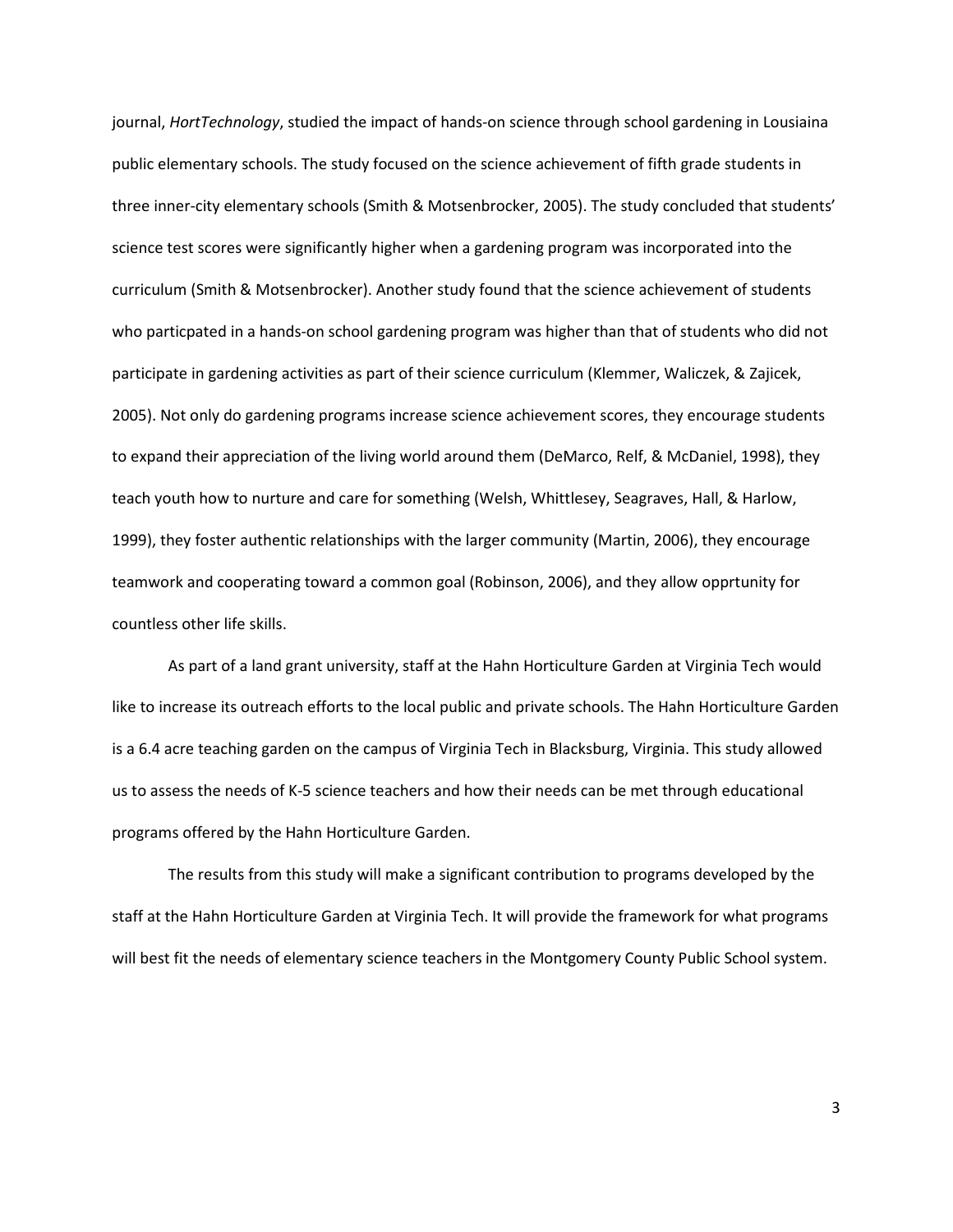#### Purpose of the Study

The purpose of this study was to determine how personnel at the Hahn Horticulture Garden at Virginia Tech can best focus their outreach efforts to benefit the local public school community. The Hahn Horticulture Garden is a 6.4 acre teaching garden on the campus of Virginia Tech in rural southwestern Virginia. The garden is also open to the public and offers a beautiful setting for weddings and other events. The garden's mission includes educating students as well as the community. Garden staff would like to increase their educational offerings to include public and private schools. This study assessed the needs of public school teachers in rural southwestern Virginia and how their needs can be met through educational outreach programs. The objectives for the study included:

- 1. Identify the stakeholders.
- 2. Construct a survey to determine existing programs and perceived needs.
- 3. Evaluate the information gathered from the survey.
- 4. Create a plan for developing and implementing supplemental programs in plant and environmental science.

The study specifically focused on the need for K-5 school programs in the areas of plant and environmental sciences. This needs assessment allowed me to look at existing programs as well as perceived needs for such programs. Data was collected through a needs assessment survey sent to K-5 public school teachers in Montgomery County, Virginia. Data analysis indicated existing programs related to plants and environmental science, the need for programs, and how programs can best be implemented.

#### Research Questions

1. Do the public elementary schools in Montgomery County, Virginia have school gardens? To what extent do K-5 teachers use those gardens?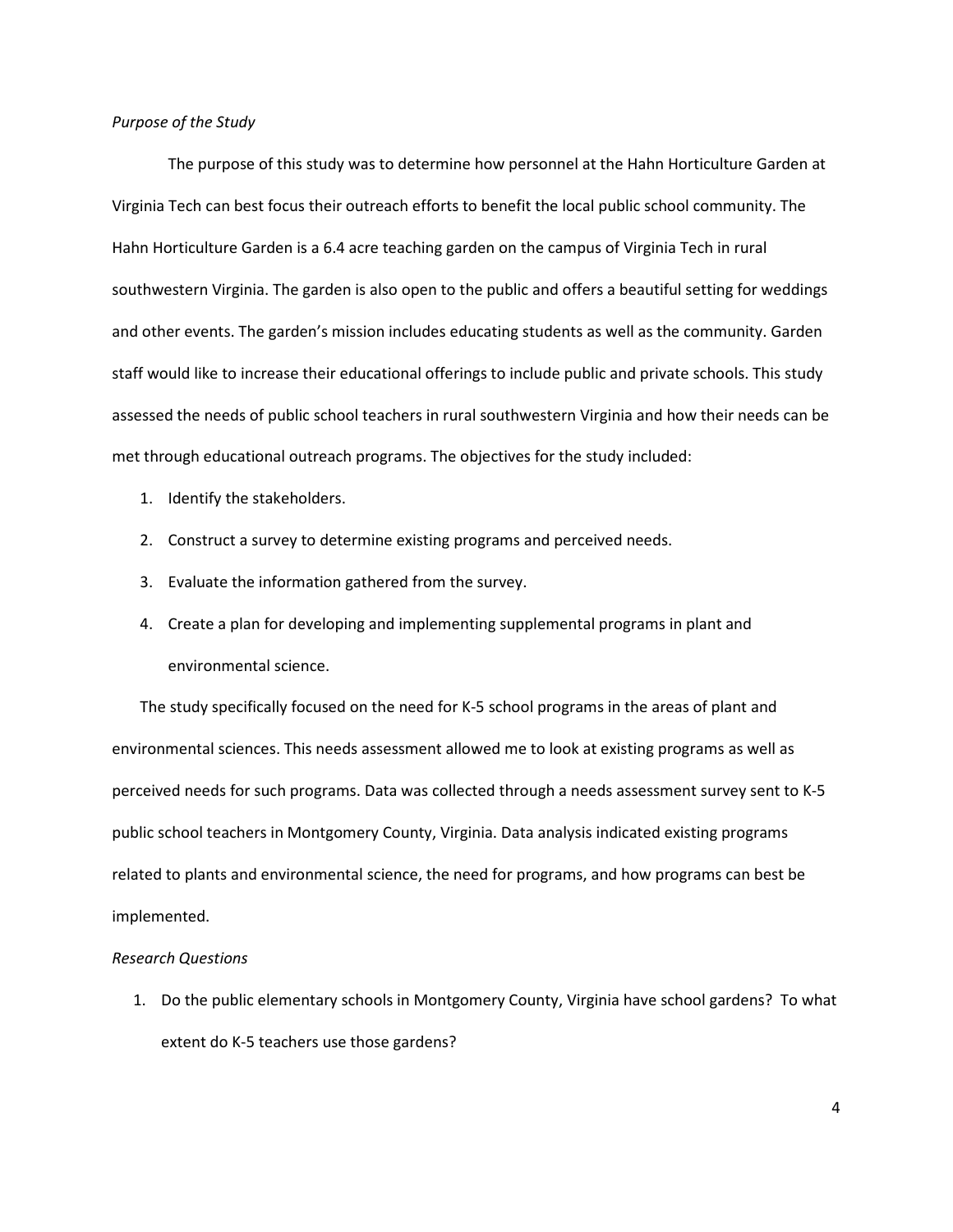- 2. What type of support is desired by K-5 teachers to enhance the Standards of Learning related to plants?
- 3. What is the best way to offer such programs to the local schools?
- 4. Are K-5 teachers interested in in-service education to enhance their knowledge of plants and environmental science?
- 5. What experiential learning opportunities related to plants and environmental science are given to K-5 students?

#### **Assumptions**

The following assumptions were made for the purpose of this study:

- 1. The teachers who responded to the survey teach science lessons.
- 2. Teachers have access to email and the Internet, which enabled them to receive the request to complete the survey.

#### Definition of Terms

Experiential learning: the process of constructing knowledge, skill, and value from direct experience. Garden-based curriculum: an interdisciplinary curriculum in which a variety of subjects are taught by way of growing plants and learning in a garden. Gardening can be the basis for problem solving, mathematics, designing experiments in science, studying the growth of civilization in history, developing interpersonal skills in social studies, understanding good nutrition in health, discovering the beauty of nature in art, and providing the theme for reading, writing, and spelling mastery (DeMarco, 1997).

Hands-on learning: learning by doing.

Horticulture: the science and art of growing fruits, vegetables, flowers, or ornamental plants (Bachert, 1979).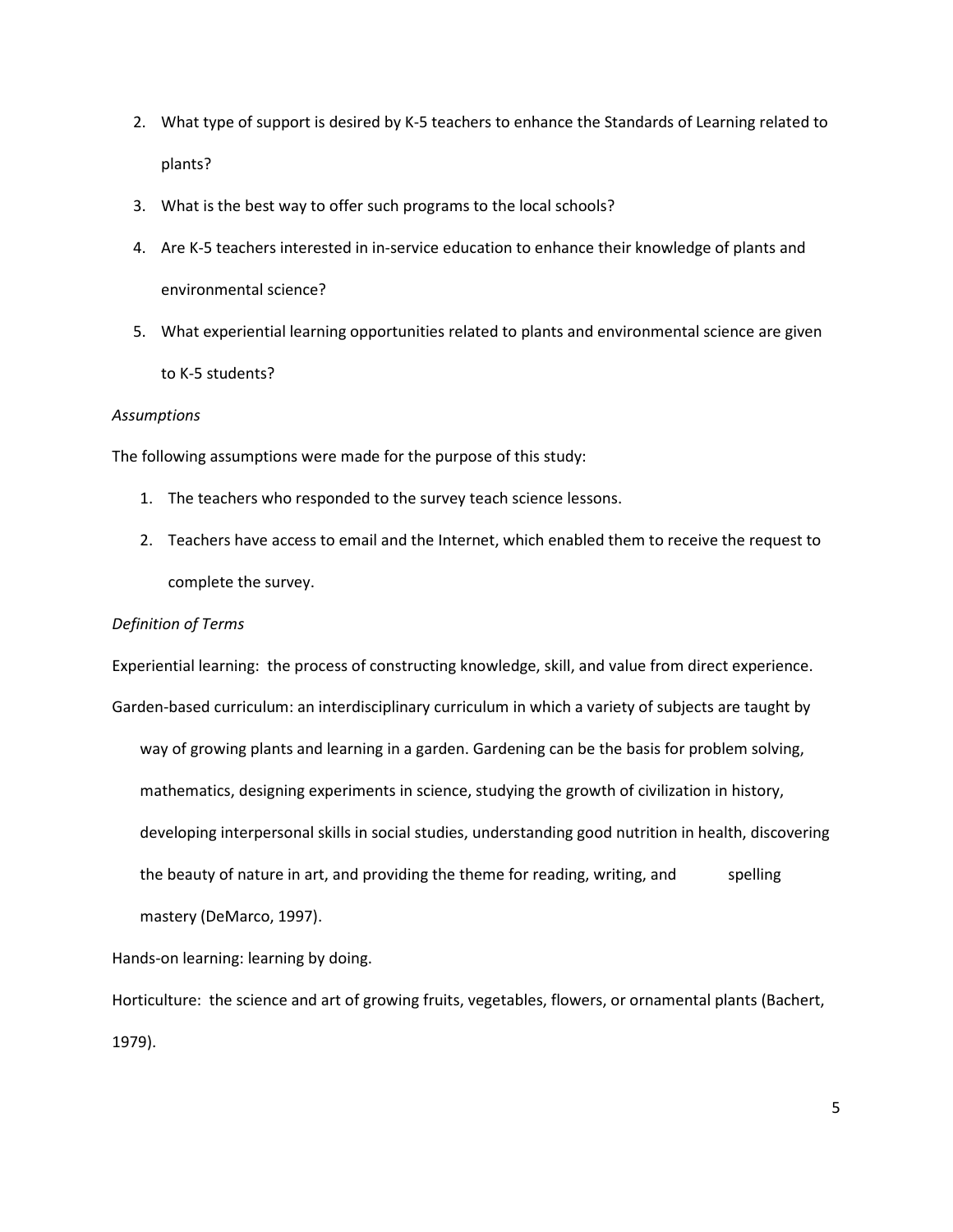Inquiry-based learning: educational approach that is driven more by a learner's questions than by a teacher's lessons.

Interdisciplinary curriculum: a curriculum that involves or joins two or more branches of learning. Based

 on the concept that knowledge is interconnected, and subject matter is presented to demonstrate this interrelationship. Activities and teaching strategies integrate fields of knowledge resulting in an understanding of the material that is both meaningful and relevant (DeMarco, 1997).

Interdisciplinary lessons: lessons that integrate content and skills from a variety of subject areas.

Science process skills: detailed in the Virginia Standards of Learning for elementary science: observing, classifying, measuring, collecting data, manipulating variables, conducting investigations, and noticing how the environment is affected by weather, seasons, and other organisms.

School garden: outdoor laboratory for direct instruction. It is part of the school equipment as books, blackboards, charts and apparatus are (Bachert, 1979).

School gardening: the use of growing plants and horticulture as an educational strategy and learning tool in an educational setting. The gardening activities can involve growing plants indoors or outdoors in a variety of ways that differ with every learner's circumstances. Plants are grown in such places as windowsills, under grow-lights, in containers, around flag poles, in terrariums, or in ordinary, plowed garden plots (DeMarco, 1997).

#### Chapter Summary

This chapter provided a background for the study including information on the history of school gardens, reasons for using hands-on, inquiry-based, and experiential teaching strategies, and incorporating a gardening program into the curriculum. A statement of the problem that led to the focus of the study was also included. The purpose of the study was explained. Research and supporting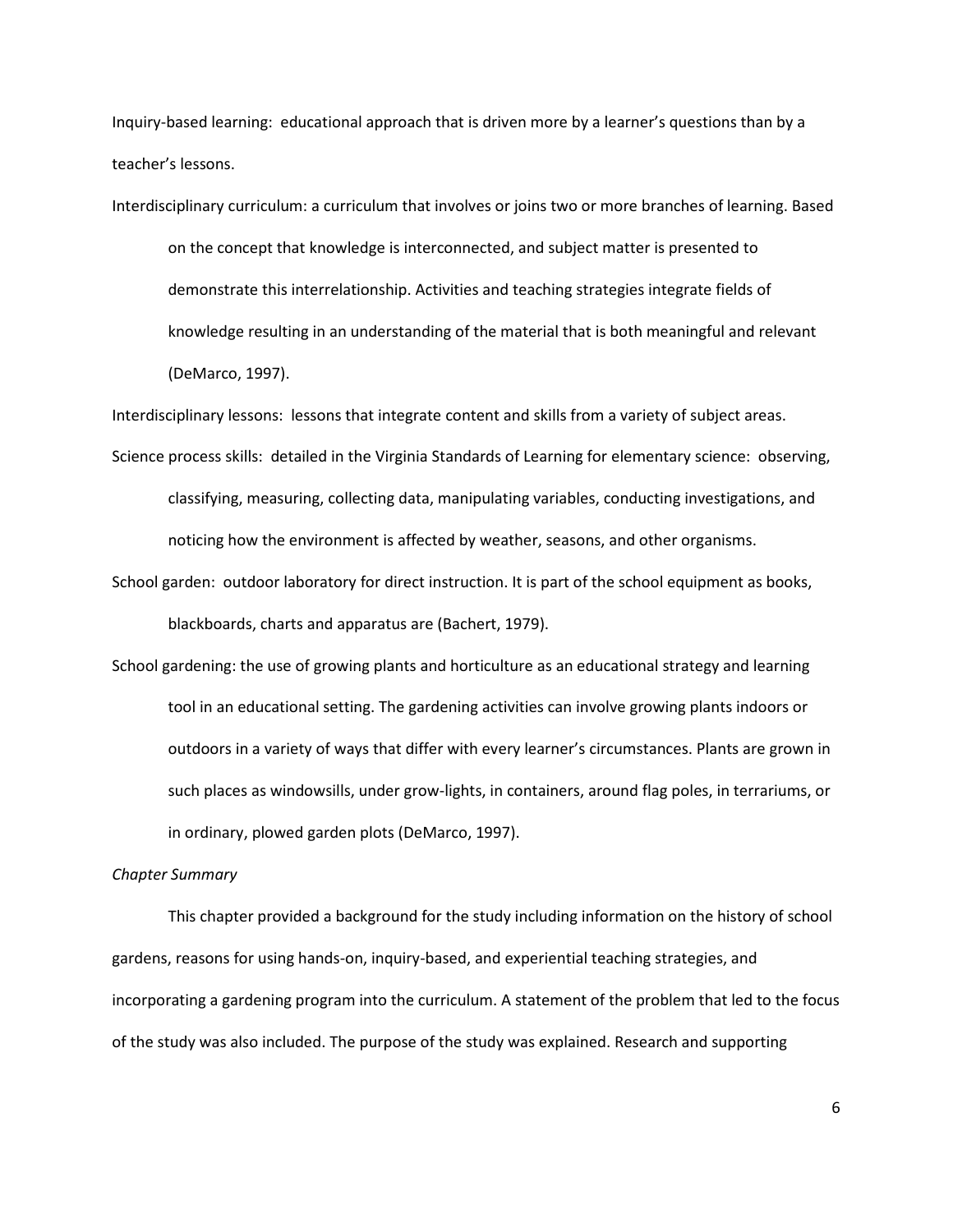material were incorporated to state the need and significance of the study. Finally, a definition of terms used throughout the study was included.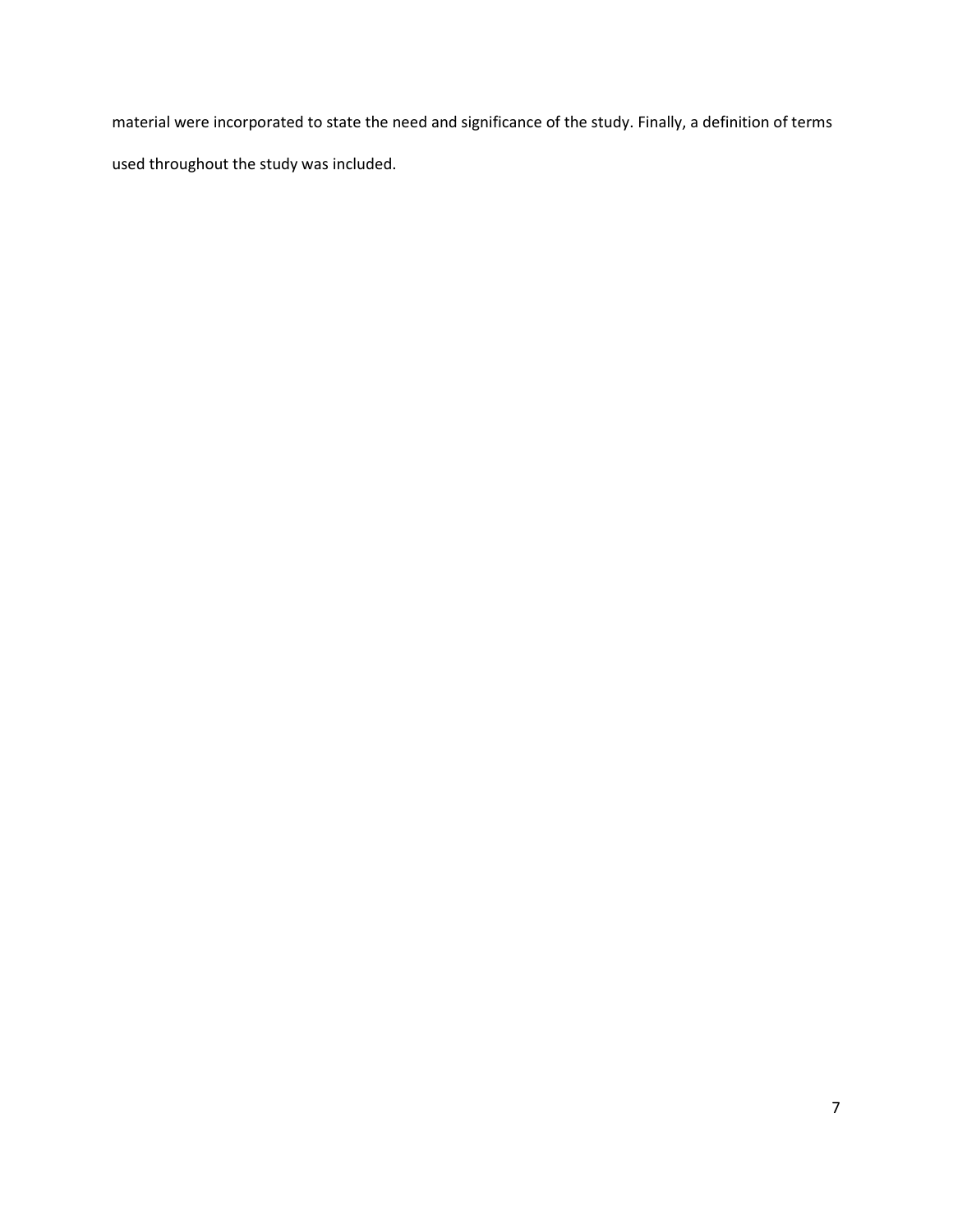#### Chapter 2

#### Literature Review

#### Introduction

This chapter presents a review of literature concerning interrelationships of experiential learning, school gardens, outdoor education, and interdisciplinary lessons. The first section examines the history of school gardens and early educators who were instrumental in experiential teaching methods. The next section focuses on the importance of experiential and inquiry-based learning and benefits of these methods. The benefits and impacts of school gardens, outdoor classrooms, and field trips are addressed in the following sections. Quality programs and curricula available to supplement lessons in horticulture and environmental education are described. How these programs can be used across the curriculum is also addressed. The next section describes specific studies that have been done to address school gardens, outdoor classrooms, programs that have been successfully implemented in the classroom, and needs for similar programs. Specific impacts on academic achievement, life skills, environmental awareness, and health and nutrition are discussed. The final section of the chapter focuses on the importance of reconnecting with nature.

#### History of School Gardens

 Many educators have been advocates of school gardens and outdoor education. As far back as the early 1600s, Europeans such as John Amos Comenius thought of school gardens as an opportunity for children to admire and appreciate trees, flowers, and herbs. In the 1700s, Jean-Jacques Rousseau declared that nature was the child's greatest teacher and believed that knowledge of the natural world serves as a foundation for later learning (Subramaniam, 2002). Johann Heinrich Pestalozzi followed Rousseau's views but also spoke of the importance of observation and activity in learning rather than learning mere words (Subramaniam). In the late 1700s to early 1800s, Friedrich Froebel was one of the most effective advocates of school gardens; he saw the importance of learning by observing, exploring,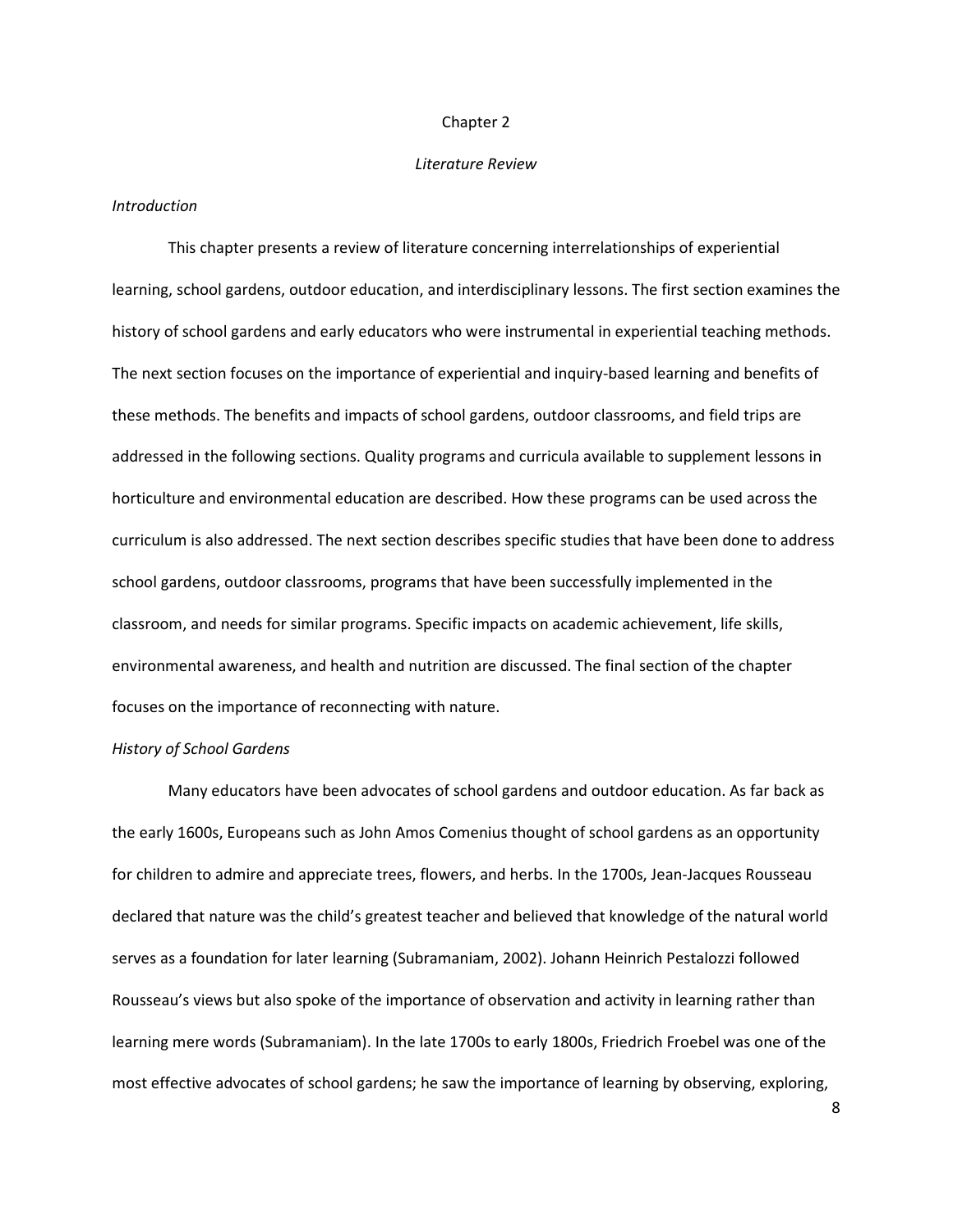and doing. Following in the same thought, Maria Montessori, founder of the Montessori method of education, supported an education for the senses first, then the education of the intellect (Subramaniam). Montessori felt that gardens had a profound effect on children. She stated, "When he (the student) knows that the life of the plants that have been sown depend upon his care in watering them…without which the little plant dries up…the child becomes vigilant, as one who is beginning to feel a mission in life" (quoted in Subramaniam, p. 2). Throughout history there have been many famous educators who were advocates of hands-on, experiential, inquiry-based teaching. John Dewey, the great American teacher and philosopher, was an advocate of experiential learning. He believed that education worked best when it started within a child's own experience (Raffan, 2000). All of these early educators recognized the benefits of school gardens, outdoor education, and learning by doing.

 Gardens have been utilized in schools in the United States since the late 1890s and early 1900s (Smith & Motsenbocker, 2005). The first school garden in this country was developed in 1891 by Henry Lincoln Clapp, who was sent by the Massachusetts Horticutural Society to study school gardens in Europe. Soon after his trip, the first school garden was established in the United States in Roxbury, Massachusetts at the George Putnam School. School gardening soon became a national movement. In 1993, the American Horticultural Society held its first youth gardening symposium to bring together youth educators to brainstorm ways in which children's gardens could support educational curricula. This led to the development of numerous curricular materials that will be discussed later in this chapter. Experiential Learning

With traditional teaching methods, students must rely on memory and abstract thought to learn science concepts. Hands-on learning allows students to be part of the learning process and not just spectators; they become active participants instead of passive learners. Because they are actively involved, their work becomes personally meaningful. It allows the learner to engage in in-depth investigations with objects, materials, phenomena, and ideas and draw meaning and understanding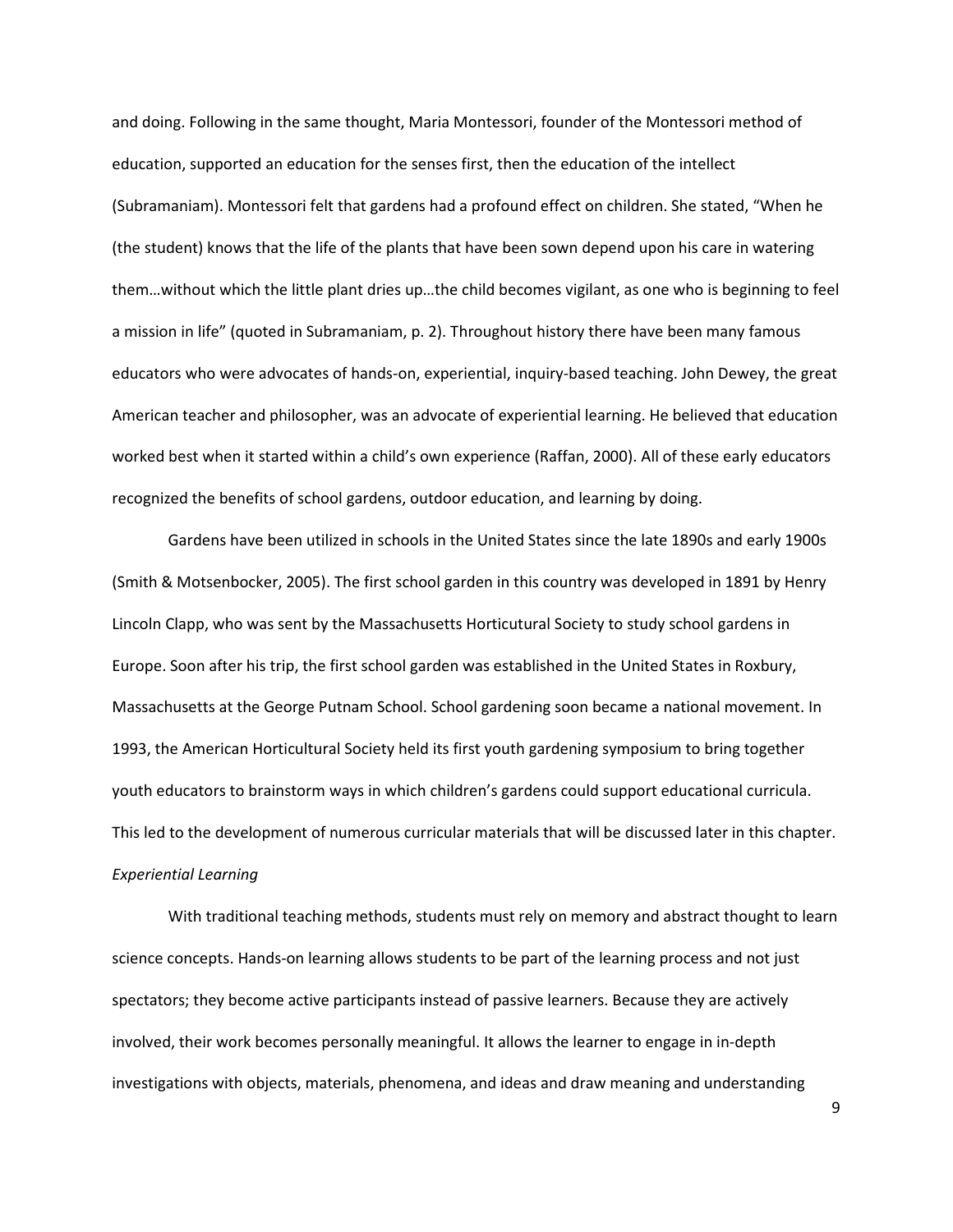from those experiences (Haury & Rillero, 1994). Haury and Rillero best described the importance of experiential learning in science by stating that science must be experienced to be understood. "By actually doing and experiencing science, students develop their critical thinking skills as well as discover scientific concepts" (Haury & Rillero, p. 1). According to the National Academy of Sciences, from the earliest grades, students should experience science in an engaging form that fosters understanding (Haury & Rillero). In a case study that explored early elementary hands-on learning activities, Miller (2007, p. 14) stated, "Experience is a powerful learning tool, and children remember hands-on learning." An experiential approach to teaching in a natural setting provides a way for teachers to help children physically, intellectually, emotionally, and spiritually connect with nature and internalize their learning (Miller).

When teaching science outdoors, the scientific method can be used as a conceptual and handson learning process that stresses critical thinking, reasoning, and problem solving skills. A study conducted by Bethel Learning Institute focused on student retention rates based on teaching methods. The study found an 11% retention for lectures, 75% for learning by doing, and 90% when students teach other students (Subramaniam, 2002). Hands-on, experiential learning serves as the main idea behind most school garden programs (Klemmer, Waliczek, & Zajicek, 2005).

#### Inquiry-based Learning

Inquiry-based learning is defined as an educational approach that is driven more by a learner's questions than by a teacher's lessons. In a traditional classroom, learning is centered on a more structured, curriculum-centered framework. Teachers act as the source of knowledge and, along with administrators, school boards, and bureaucracy, determine what children should know and master (YouthLearn Initiative, 2001). Inquiry-based learning projects allow students to choose the questions and develop a sense of ownership--learning projects are driven by the students (YouthLearn Initiative). These projects are still structured, just structured differently. According to YouthLearn at the Education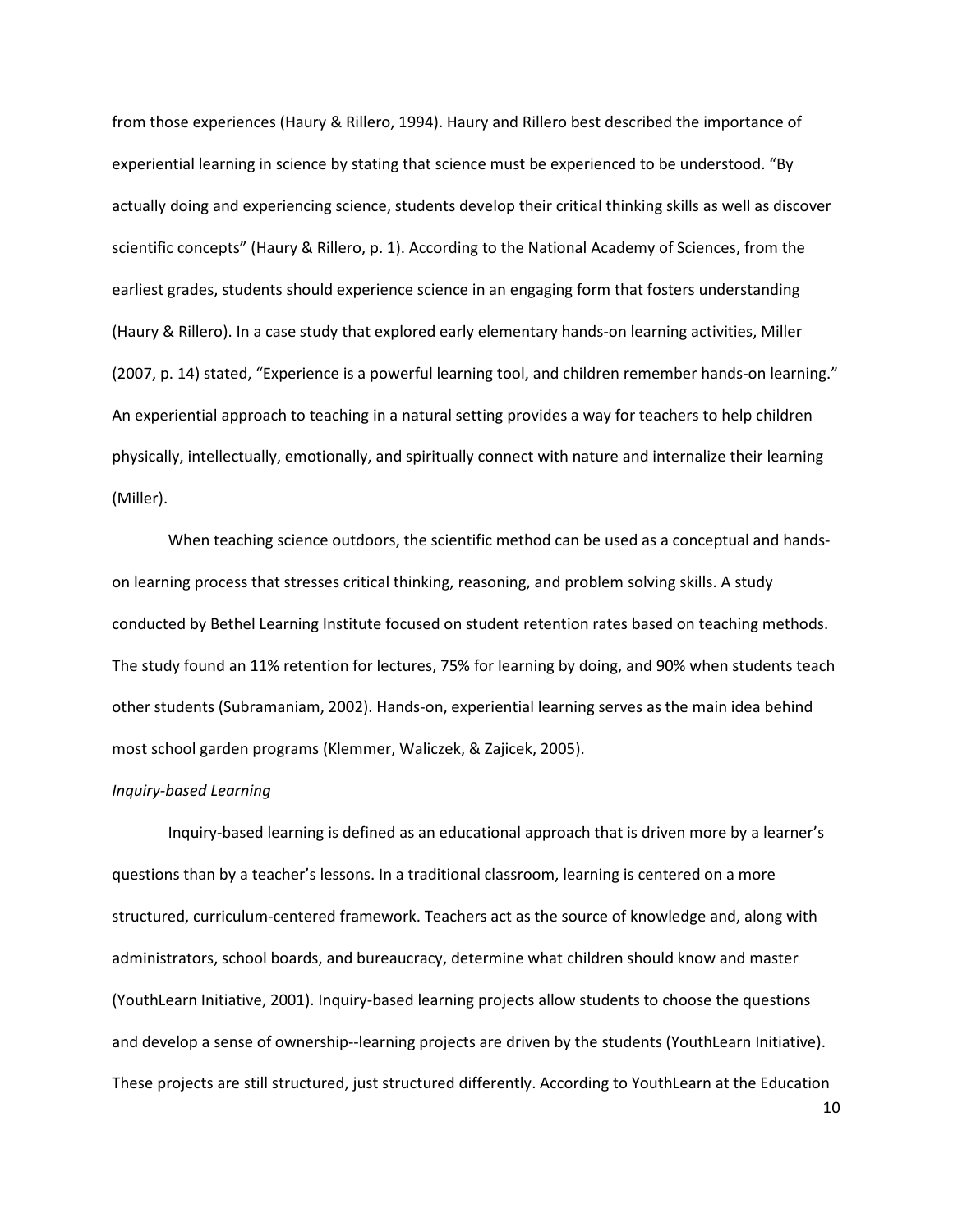Development Center, the inquiry-based approach is at its best when students are working on interdisciplinary projects that reinforce multiple skills or knowledge areas in different facets of the same project. Inquiry forces student thinking by requiring interpretation of the observed events, rather than memorization of correct responses (Haury & Rillero, 1994). It allows students to become independent learners and to construct their knowledge by doing science. It is so much easier for students to understand the concept of pollination if they actually see a bee pollinating a flower. Actually tracking the movement of the sun and observing the effects is not even comparable to reading about it in a textbook. What better way to understand a square foot than to utilize that space for planting in a garden, or to actually see or walk an acre to understand this land area. And how can we expect students to understand the life cycle of a plant or insect without observing it first hand, and ideally in its natural habitat. There really is no better way to learn than in the "real world" or by actually doing. "Inquiry strategies tap children's natural gift of curiosity, especially when they're exploring their everyday world" (Boss, 2001, p. 15).

Many "hands-on" and "minds-on" methods are based on a social constructivist approach that recognizes the importance of peers and teachers in mediating learning (Lewis, n.d.).

"It is important not only that children actively relate what they are doing to their prior knowledge, but also that they become participants in larger groups, where novices can benefit from more experienced members and where children take on roles appropriate to their level of understanding" (Lewis, n.d., p. 2).

When a hands-on method is used, students will remember the material better, feel a sense of accomplishment when the task is completed, and be able to transfer that experience easier to other learning situations. Other benefits of inquiry-based, or hands-on, learning include increased motivation to learn, increased enjoyment in learning, increased skill proficiency, increased independent thinking and decision making, and increased perception and creativity (Haury & Rillero, 1994).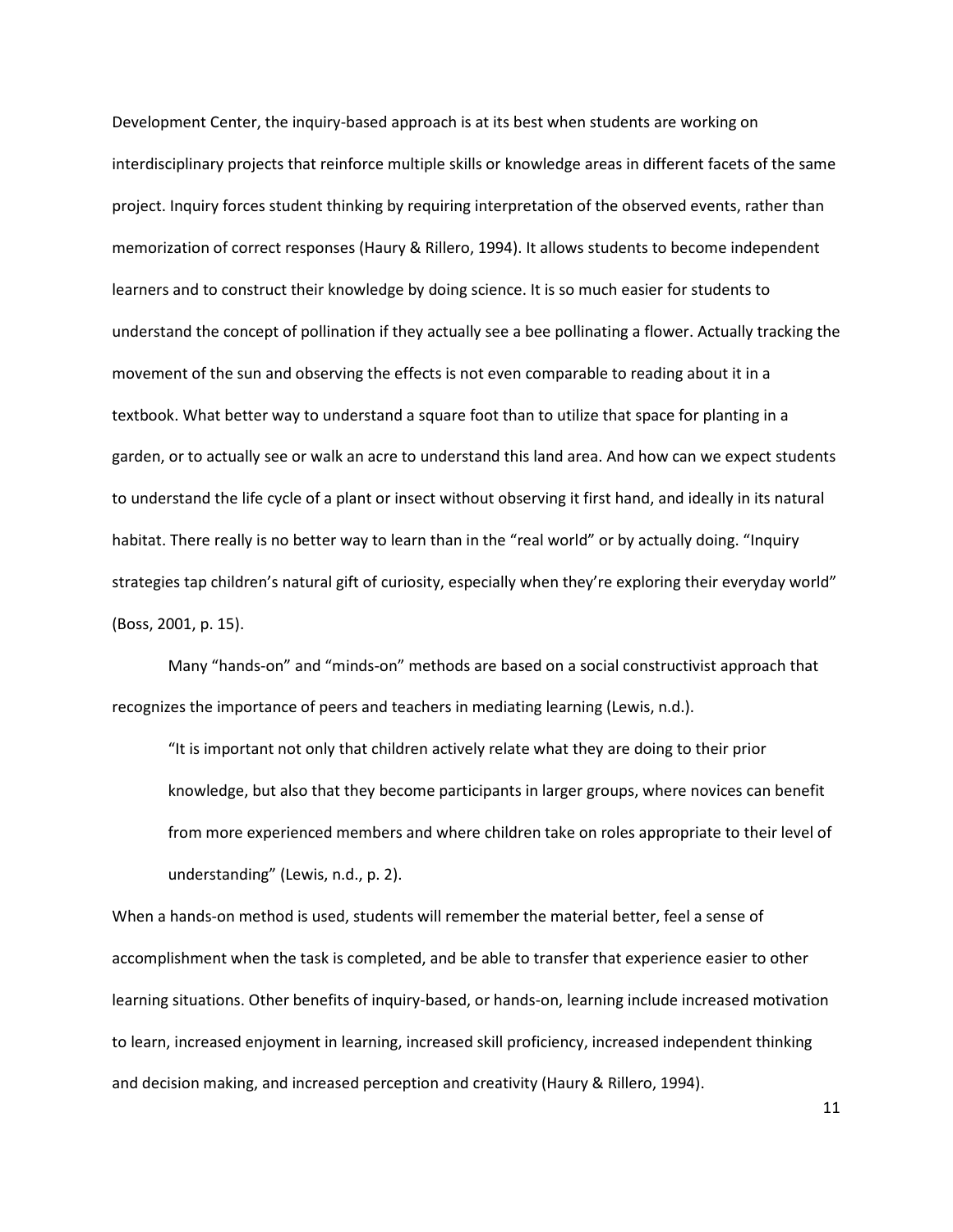#### Current Interest in School Gardens

Current educational philosophies including utilization of hands-on and experiential learning, as well as the importance of environmental science and nutrition education, are generating renewed interest in school gardening programs (Dirks & Orvis, 2005). "The purpose of school gardens is not to have an elaborate landscape, but to create a 'living laboratory' for student observation of science concepts in the real world and experimentation in an unpredictable environment" (Smith & Motsenbocker, 2005, p. 1). School gardens give students an opportunity to learn outside of the traditional classroom setting. Gardens provide a link between concepts learned in the classroom and real life applications (Smith & Motsenbocker). They provide laboratories where scientific concepts literally come to life (Mohrmann, 1999). Gardens are not only useful for teaching plant science, but can be used to teach across the curriculum. Concepts and skills from virtually every subject area can be learned through a garden (Smith & Motsenbocker). Math is easily incorporated using fractions, measurement, and multiplication to figure out the proper number of plants per square foot or the amount of fertilizer to apply. Literature arts can easily be represented in drawings, stories, and garden journals. Studying the origin of plants, how they were used in history, and how they are used today are applicable to social studies. There are many possibilities for incorporating science into gardening, including studying the soil, plant parts, photosynthesis, insects, and environmental factors. Science is also incorporated by observing and experimenting with plant growth, fertilizer, and light.

Elementary school teachers may use school gardening to improve student academic and social achievement, to provide a hands-on learning experience that reaches across the curriculum, and to encourage students to expand their appreciation of the living world around them (DeMarco, Relf, & McDaniel, 1998). Gardens also benefit youth by introducing them to patience and delayed gratification, independence, cooperation, self-esteem, enthusiasm and anticipation, nurturing living things, and exposure to role models from different walks of life (Raffan, 2000). Ideally, teachers will incorporate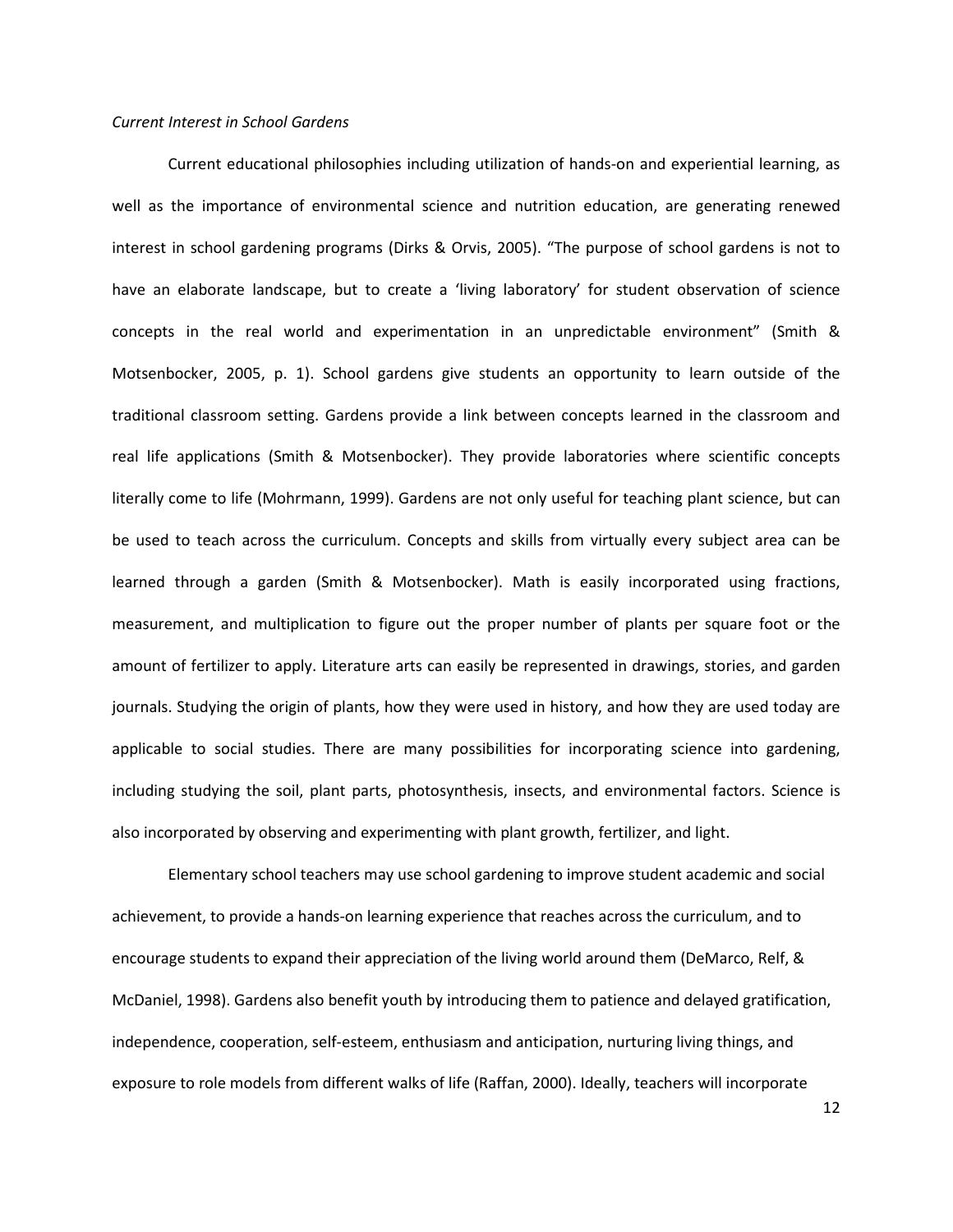school gardens into their daily plans, but gardens are also useful as an out-of-school program to enhance, support, and expand on the core curriculum. School garden programs should focus on issues that are currently important to school administration, such as compliance with state mandated educational standards, time and cost efficient stimulation of academic achievement, and improving the health and nutrition of students (Phibbs & Relf, 2005).

Alice Walters was a prominent figure in school gardens and founder of "The Edible Schoolyard," a program that involves students in all aspects of farming a one-acre garden (Subramaniam, 2002). She believed that having a garden for food production at schools would teach compassion, patience, and self-discipline. "The Edible Schoolyard" acts as a model in the education of social responsibility, community participation, and sustainable agriculture (Subramaniam). In the school garden, children learn firsthand the seed-to-seed cycle, the rhythm and traditions of the harvest, and the taste, touch, and smell of fruit, vegetables, and flowers. This is not something they are going to experience in the traditional classroom. A school garden can provide a rich and stimulating resource and setting for learning and teaching. It provides a way to create understanding of the relationships between human food needs, organic food waste, the land and the complexity of organisms, and to learn about cycles of life, death, decay, and regeneration (Raffan, 2000). "A school garden is an ideal way to create ongoing science projects in the outdoor classroom" (Studer, 2007, p. 6). A survey conducted by researchers at Virginia Tech revealed that 87% of teachers in Virginia have an interest in school gardening (Klemmer, Waliczek, & Zajicek, 2005).

Subramaniam (2002, p. 5) collaborated with research colleagues to develop the following points to summarize why teachers should use school gardens:

Purposes of School Gardens:

1. To support core academic training, particularly in science and math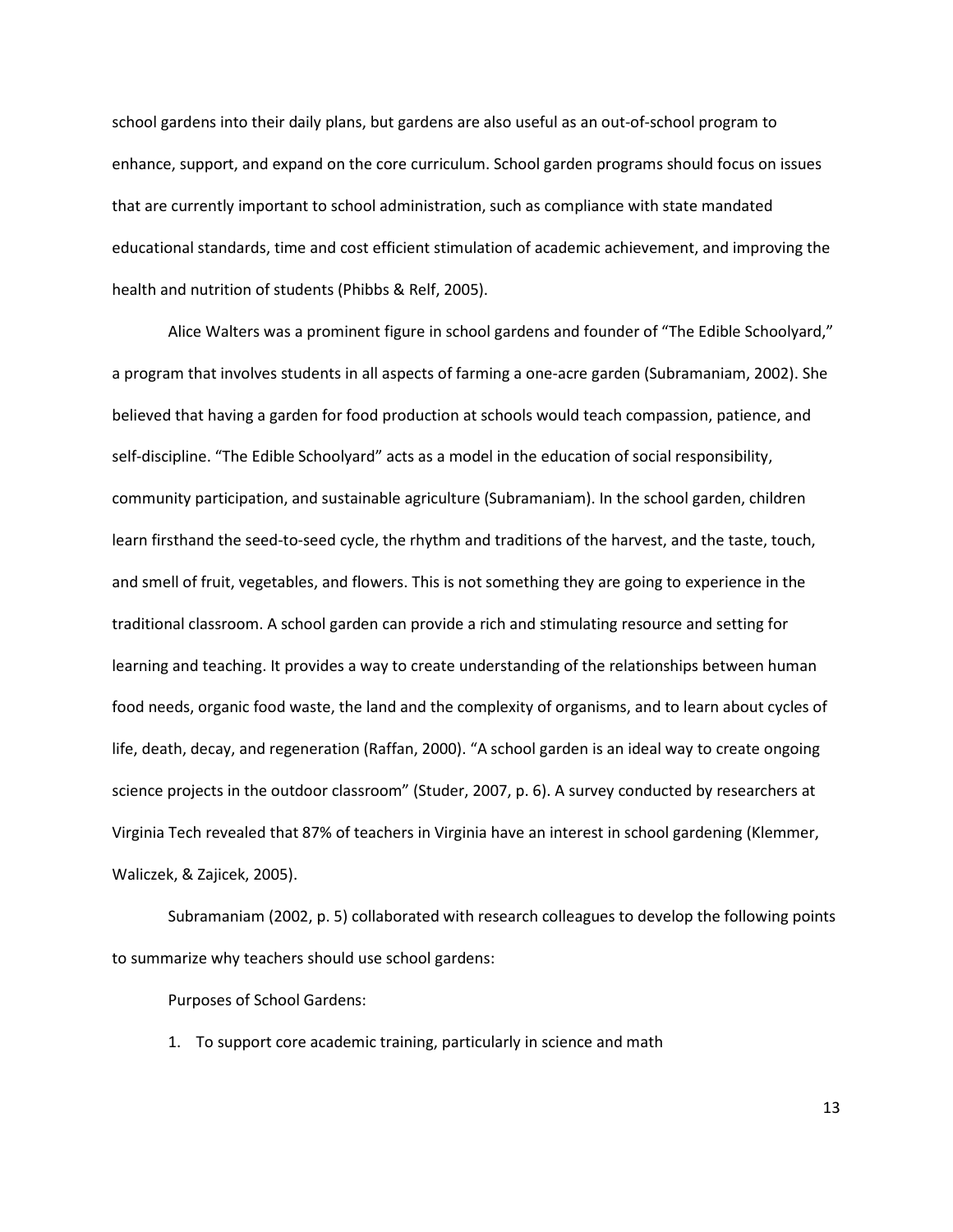- 2. To add a sense of excitement, adventure, emotional impact, and aesthetic appreciation to learning
- 3. To teach basic skills and vocational competencies
- 4. To teach about food and fiber production
- 5. To teach ecological literacy and/or environmental education
- 6. To teach sustainable development
- 7. To produce food and other commodities for subsistence consumption and trade
- 8. To improve nutrition, diet, and health

#### Outdoor Classrooms

"Using the real world is the way learning has happened for 99.9 percent of human existence. Only in the last 100 years have we put it in a little box called a classroom" (Gerald Lieberman, as quoted in Raffan, 2000 p. 15). In the outdoor classroom, students are challenged to move beyond memorization. Students are engaged in constructing knowledge rather than accumulating information (Subramaniam, 2002). The outdoor classroom gives students an opportunity to learn with more freedom while reinforcing and imparting basic skills. Children are by nature observers and explorers and have an innate curiosity about the natural world. Outdoor classrooms allow for direct experiences with natural phenomena that will provoke curiosity and thinking (Haury & Rillero, 1994). The outdoor classroom can offer rich learning experiences not found indoors (Studer, 2007). Nature is full of wonderful things for children to experiment with, discover, and explore. It allows children to use all of their senses. The natural outdoor environment not only is important as a "classroom" for learning, it is important for natural play. It encourages creativity and imagination. Children are more inclined to pretend when playing in a natural environment, as opposed to the tarmac of a school playground. Outdoor classrooms introduce children to the world they live in and help them to understand their role in caring for the environment (Miller, 2007). The outdoor classroom gives teachers an opportunity to interact with their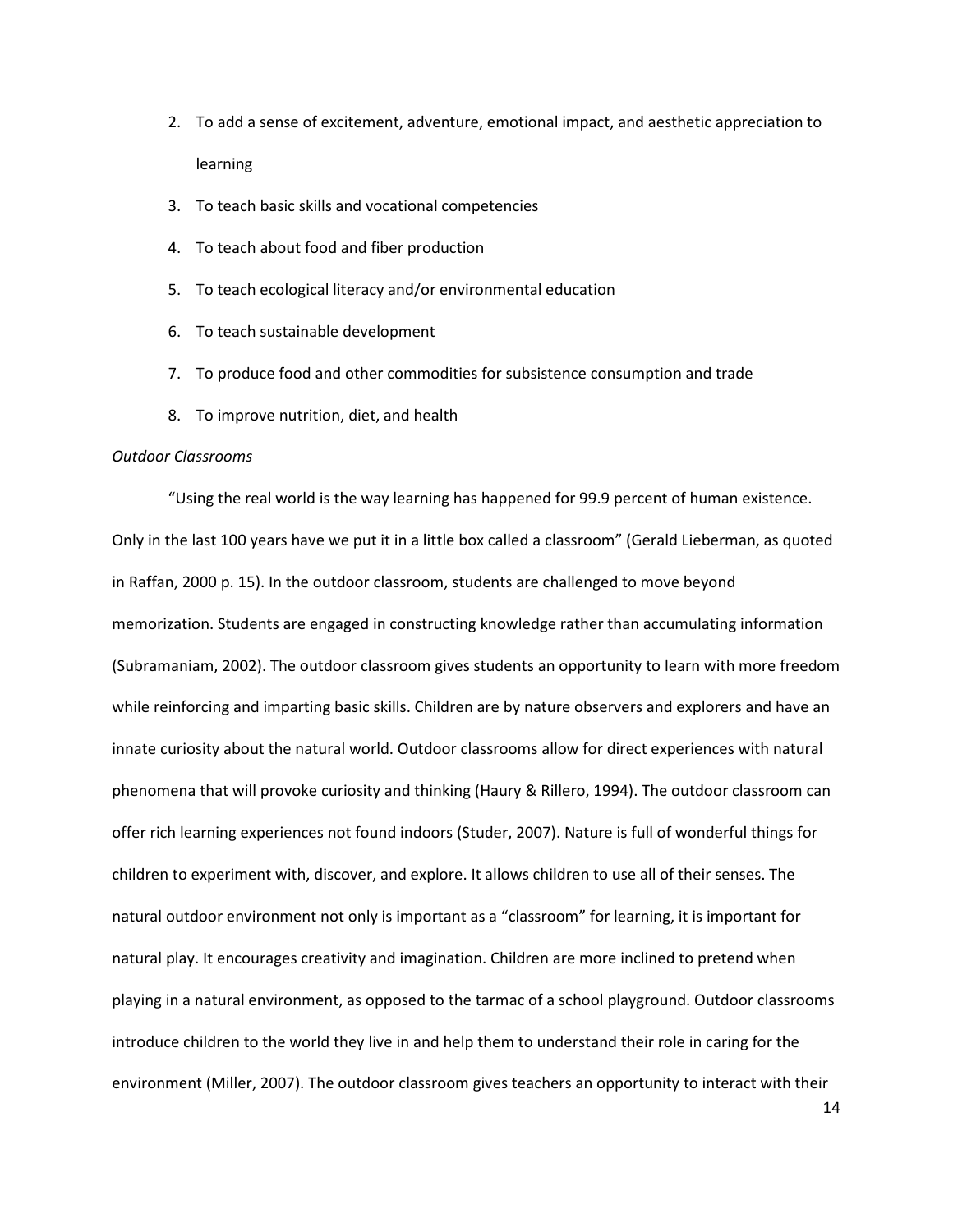students in a relaxed, informal environment. What better place to learn the difference between living and nonliving things or to learn about life cycles and habitats (Seefeldt, 2007)? Suzie Boss (2001, p. 13) offered her opinion of children's experiences in the outdoors, "Their outdoor investigations will give them opportunities to raise questions and test hypothesis. If they happen to have fun, get a little dirty, and polish their teamwork skills in the process, all the better."

#### Field Trips

For schools that have limited resources on site or to supplement outdoor education, field trips to natural areas or botanical gardens can be an effective learning experience for students. To reduce anxiety often associated with exposing students and teachers to new surroundings, a pre-visit lesson can help make the most of the field trip experience (Haynes, Pieper, & Trexler, 2005). Staff at a facility could supply teachers with lessons of what will be covered during the visit. These lessons can provide focus of what the students are expected to learn on their adventure. Post-visit lessons and evaluations should also be incorporated so the students can share what they learned. Active learning during the field trip will keep students engaged and enrich their outdoor learning experience. Teachers are challenged by using off-campus outdoor sites for science instruction due to lack of administrative and financial support, fear of student management problems, lack of planning time, lack of skills and knowledge regarding teaching in the outdoors, and liability and safety concerns (Cronin-Jones, 2000). These concerns are addressed later in this chapter.

Many studies have documented positive shifts in students' environmental attitudes when exposed to long-term experiences in natural settings, such as summer camps. The attitudinal benefits of short one-day field trips to natural settings are minimal, indicating that frequent, repeated experiences in natural settings are needed to significantly influence environmental attitudes (Cronin-Jones, 2000). Another less than positive finding regarding field trips indicates that students learn less from field trips to natural settings off school grounds than they do in more familiar natural settings (Cronin-Jones,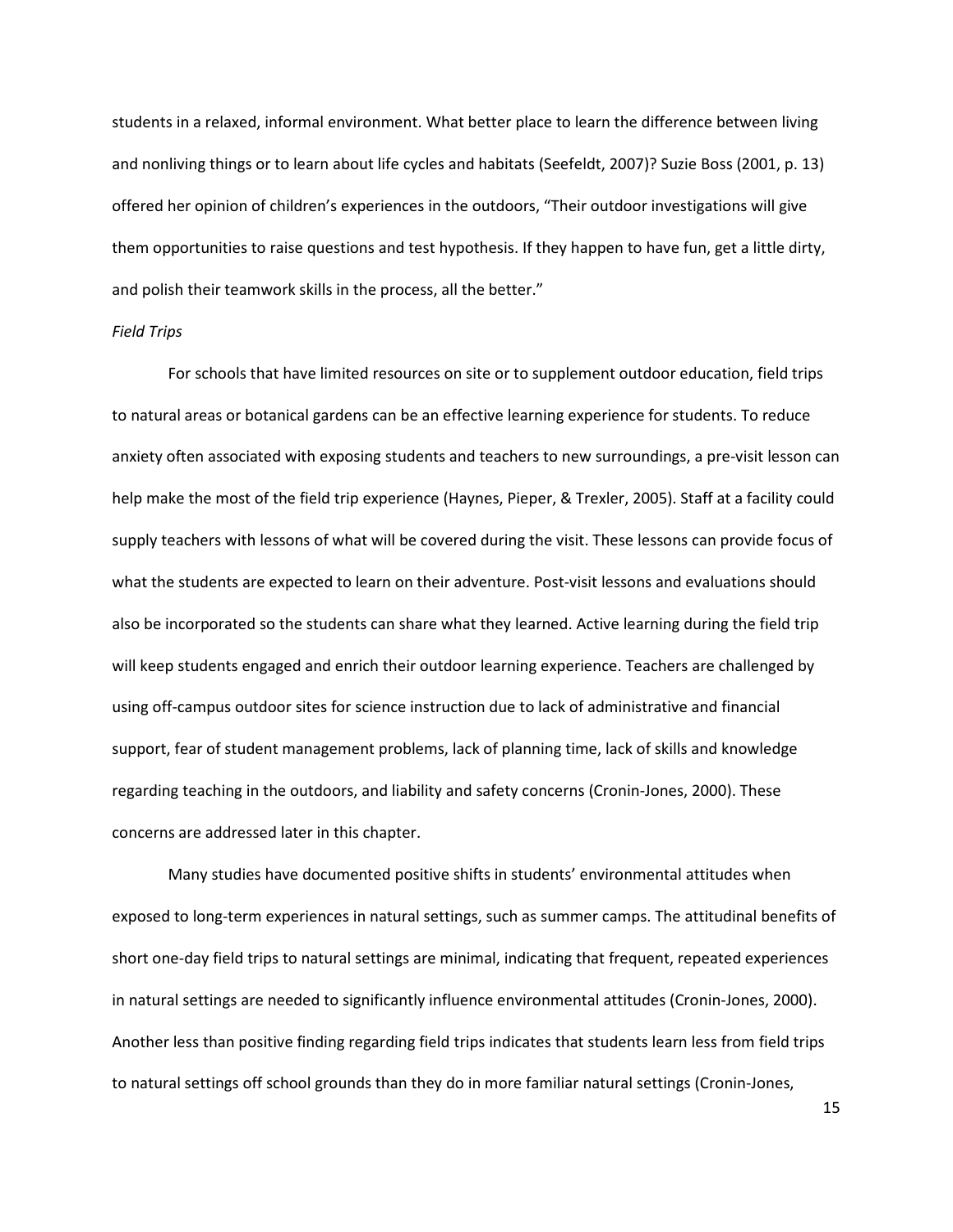2000). This factor may be due to the anxiety that results from off-campus field trips opposed to the familiarity of the schoolyard.

Although outdoor experiences are most beneficial in the long-term, field trips to public gardens and other natural settings offer an alternative for schools that do not have natural settings directly outside of their school. Field trips also offer a unique learning experience that gives students the opportunity to explore other natural settings.

The Hahn Horticulture Garden at Virginia Tech is a wonderful resource not only for the university community but also for the local public schools. The garden is rich in flora from around the world, with thousands of woody and herbaceous plant specimens. The garden also provides an opportunity for observing wildlife with the many bird species that visit as well as aquatic life that reside in the ponds and stream. A field trip to the garden can offer a unique learning experience for students by getting them out of the classroom and into a different context that provides the prospect of new discovery.

#### Integrating the Curriculum

Science, math, social studies, art, language, and other subjects can be taught using nature as the learning laboratory, making these concepts more meaningful (Subramaniam, 2002). There are many curricula available that are rich in disciplinary content and can supplement existing classroom lesson plans in science. Wonderful resources are available that provide fun, hands-on, cross-disciplinary lessons. Such curricula can be found through the professional horticulture community, Cooperative Extension and 4-H, Master Gardeners, private education companies, botanical gardens and arboreta, and horticultural associations and societies. Many of the lessons are aligned with the state-mandated educational standards. The most common goals of these programs are inquiry and problem solving, understanding specific science concepts, stewardship, life skills, encouraging high-level thinking, understanding of native habitats, health concepts, and environmental awareness (Lewis, n.d.). Lessons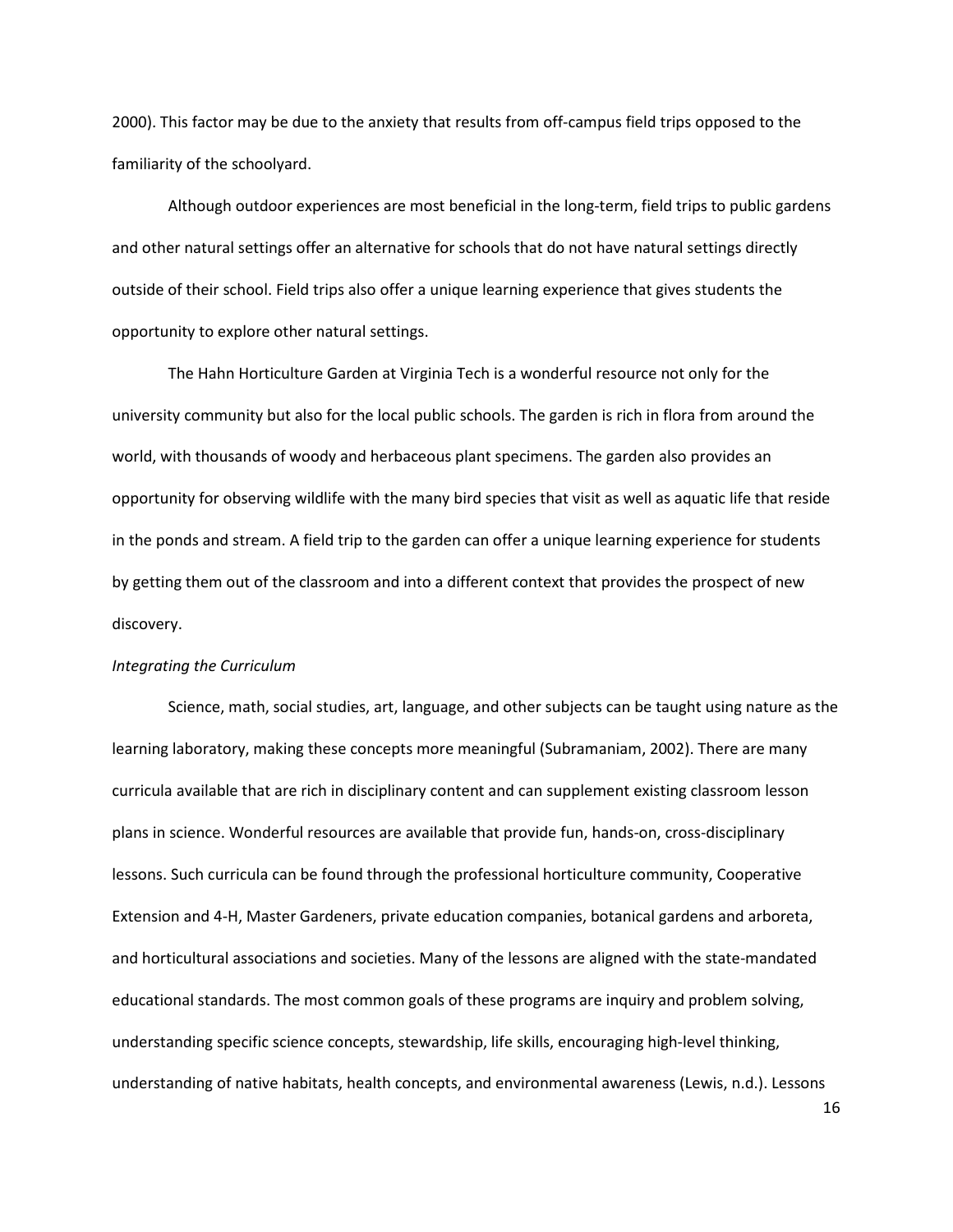aimed at school gardens or the outdoor classroom must maximize the extent to which such work is integrated with other work in the curriculum (Dillon, Morris, O'Donnell, Reid, Rickinson, & Scott, 2000). "Teachers and other outdoor educators should consistently aid students to understand how what they experience in the outdoor classroom connects to, extends, and reinforces their in-school work" (Dillon et al., p. 4). To integrate any program into the schools, teachers must be provided with specific activities geared to address state-mandated educational standards.

The Standards of Learning for Virginia's Public Schools identify essential academic content of the science curriculum at different grade levels. Standards are identified for kindergarten through grade five, for middle school, and for a core set of high school courses. Academic content is divided into strands that progress in complexity at each grade level. Teachers are not expected to strictly follow the standards, but are encouraged to go beyond the standards and to select teaching strategies and assessment methods appropriate for their students. A goal listed in the Science Standards of Learning states that students should "experience the richness and excitement of scientific discovery of the natural world through the collaborative quest for knowledge and understanding" (Standards of Learning for Virginia Public Schools, 2003). This specified goal relates directly to experiential learning in a school garden or other outdoor environment. Refer to Appendix F for Virginia K-5 Science SOL Strand Sequence.

 The Down-to Earth program is a resource designed to introduce youth to sustainable agriculture and environmental education using the scientific method as a conceptual and hands-on learning process that stresses critical thinking, reasoning, and problem solving (Williamson & Smoak, 1999). The Down-to Earth educational package includes specific concept objectives, lesson plans, learner competencies, student guidebook, and suggestions for delivery methods. The program supports the idea that hands-on experiences are the best way for students to develop an understanding of the complex world and their place in it (Subramaniam, 2002). Down-to-Earth has reported impacts of their program as increased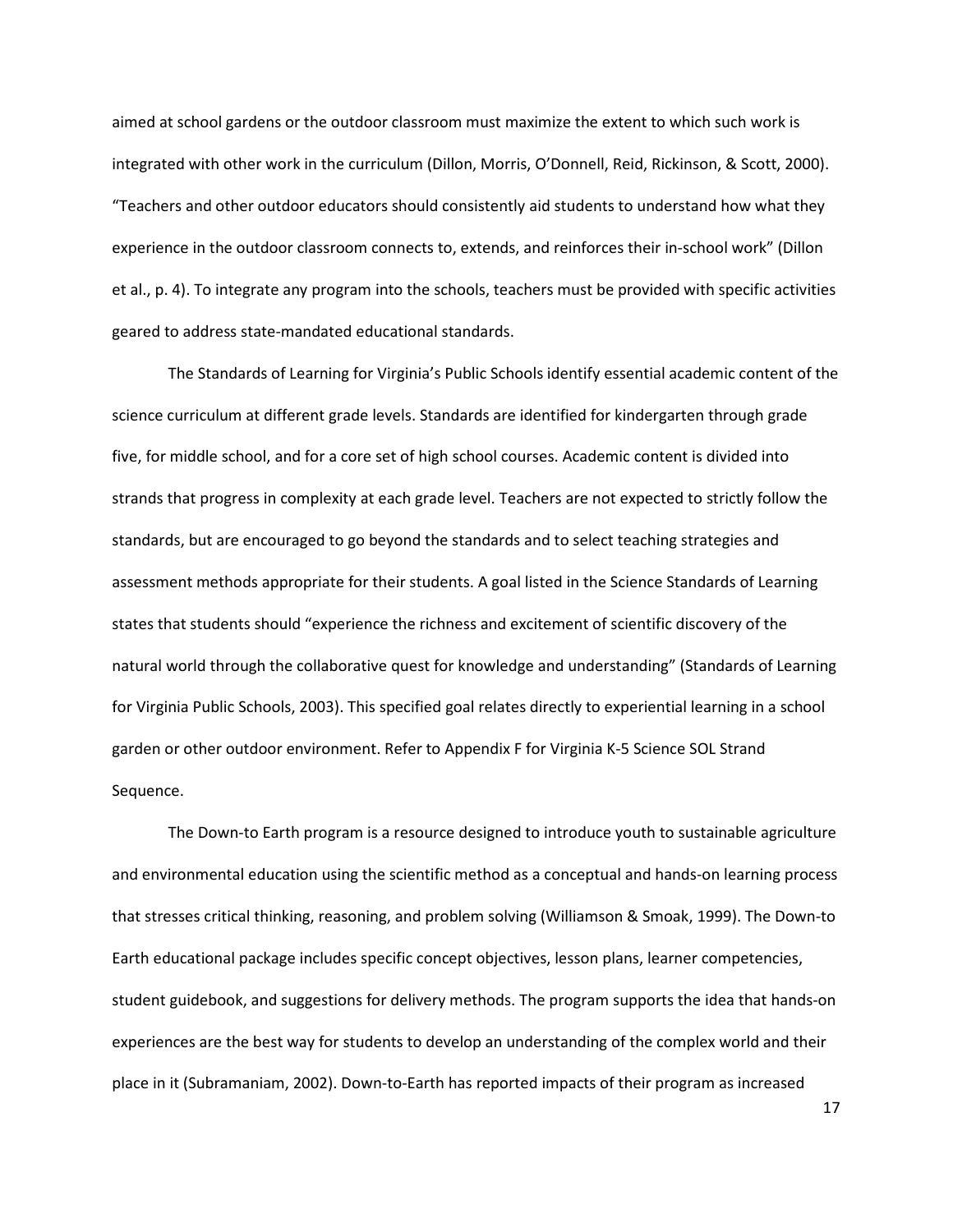knowledge of the scientific method, plants, fertilizer, and pests as well as positive attitudinal and behavioral changes, increased awareness, and facilitation of higher order thinking processes (Subramaniam). The program focuses on engaging youth in hands-on and fun experiential learning that allows for active and challenging development of new knowledge (Williamson & Smoak). The program allows youth educators to incorporate a mixture of multi-disciplinary and inter-disciplinary topics including agriculture, natural resources, environmental management, health and human safety, and horticulture.

Junior Master Gardeners (JMG) is a nationally recognized organization. The JMG curriculum offers an enjoyable and hands-on approach to learning horticulture and environmental education while also cultivating community service, leadership, and life skills (Klemmer, et al., 2005). The JMG curriculum covers science, horticulture, and the environment and correlates to national science education standards and to the mandated standards in many states. The curriculum covers topics such as plant growth and development, photosynthesis, soils and water, ecology and environmental horticulture, insects and diseases, landscape horticulture, and the interdependent relationships among living things (Shapiro, 2006). The hands-on activities integrate math, science, language arts, and social studies. The program also offers "independent and group learning experiences, life skills and career exploration, and service learning opportunities for youth" (Shapiro, 2006 p. 2). The Junior Master Gardener Program is built in three tiers: Level 1 is targeted at Grades 3-5, Level 2 is targeted at Grades 6-8, and Level 3 is targeted at Grades 9-12 (Welsh, Whittlesey, Seagraves, Hall, & Harlow, 1999). The curriculum was developed by the Texas Agricultural Extension Service and the Texas 4-H Youth Development Foundation with the goal of involving youth in organized gardening activities that will build leadership and self-confidence and foster a positive academic learning environment (Welsh, et al.). The JMG program is flexible and can be used in public schools, home schools, after-school programs, or youth clubs. An evaluation of the Junior Master Gardener program in third grade classrooms resulted in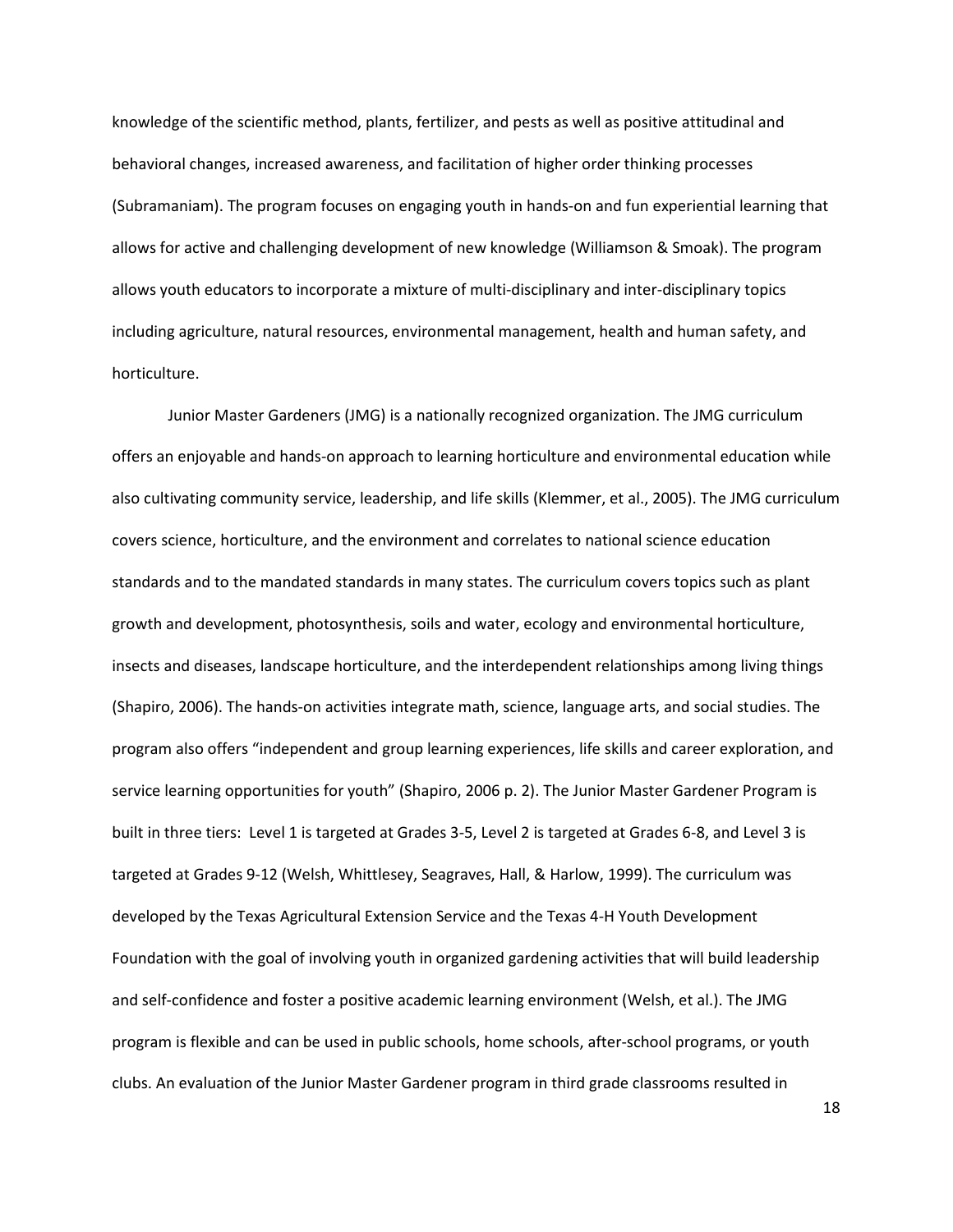qualitative data that indicated students enjoyed the program, shared what they learned with others, and wanted to participate in more JMG and gardening-type activities (Dirks & Orvis, 2005). In the same study, teachers indicated that they were satisfied with the program in their classrooms and planned to reuse their JMG materials for future classes. The JMG program has the capacity to increase service learning and impact students to connect with their communities (Dirks & Orvis).

State 4-H programs within the Cooperative Extension System, National 4-H Headquarters at USDA, and National 4-H Council partner to create quality curriculum in many subject areas. The curriculum is linked to the National Science Education Standards and also many state-mandated standards (4-H History, 2006). Curriculum material is available in subject areas ranging from agriculture and entomology to gardening and forestry. Curriculum professionals develop the material which is reviewed to maintain high standards. The curriculum is designed to be adaptable for multiple modes of delivery and distributed in multiple formats (4-H History).

Project Learning Tree is an award-winning, multi-disciplinary environmental education program for educators and students in grades K-12. Project Learning Tree is a program of the American Forest Foundation and is one of the most widely used environmental education programs in the United States and abroad (Project Learning Tree, 2004). Project Learning Tree meets state and national education standards. Through Project Learning Tree, students learn environmental content that integrates science, social studies, language arts, math, and other subjects and strengthens students' critical thinking, team building, and problem solving skills.

The LifeLab and GrowLab Science Programs offer garden-based projects for learning science and connecting it to all areas of learning. Its award-winning curricula and programs help schools develop gardens where children can create "living laboratories" for the study of the natural world. Since developing the first LifeLab school garden in Santa Cruz, CA in 1978, LifeLab has worked with over 1,400 schools across the United States (Cohen & Pranis, 2002). LifeLab's mission is to encourage respect for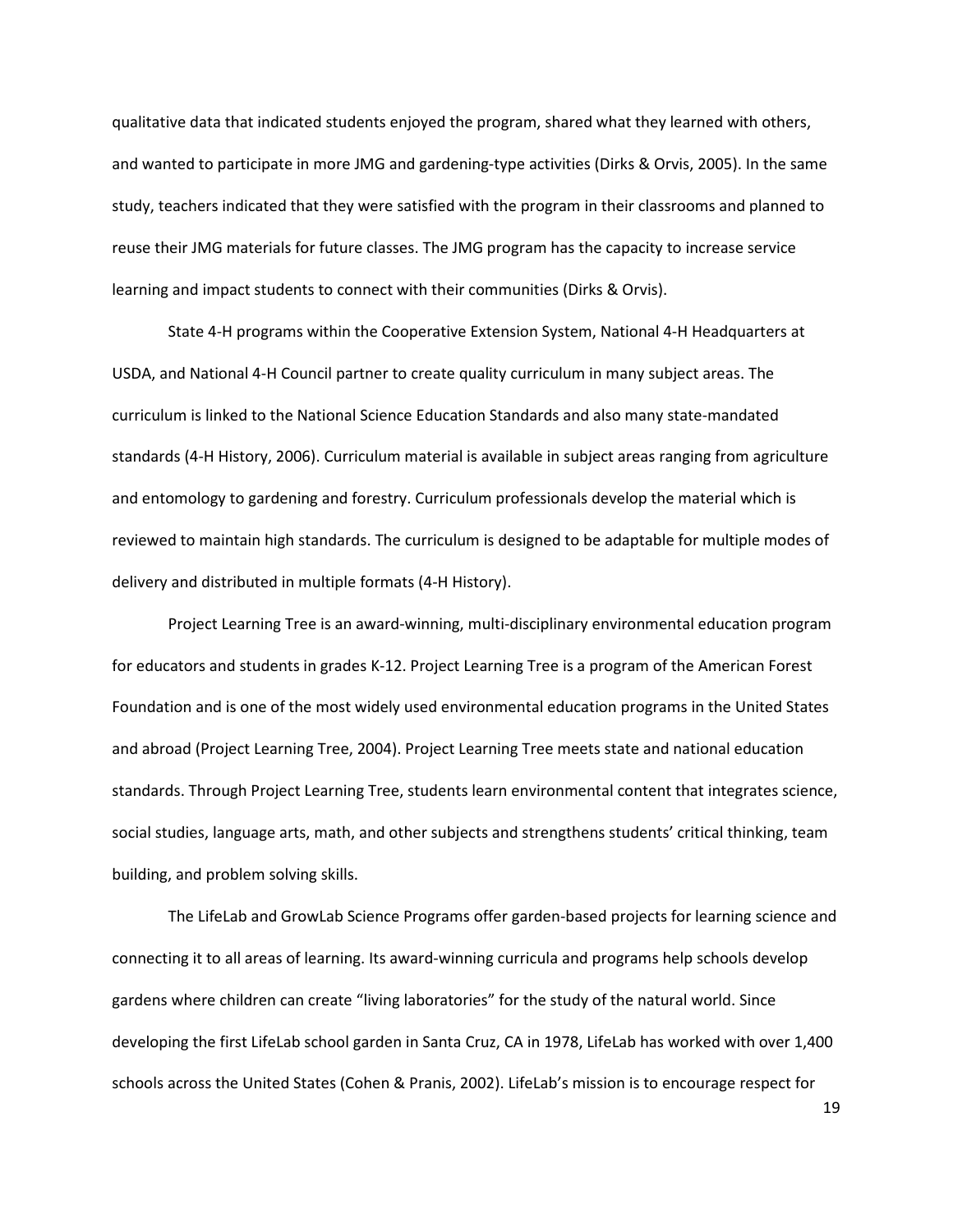life and the environment, appreciation and understanding of ecological systems, and environmental stewardship with the goal of a sustainable future.

#### Previous Studies

Many studies have revealed the benefits of school gardens and outdoor education. School gardens and outdoor classrooms have been found to not only improve academic scores, but also improve environmental awareness and attitudes, team work, community service, and numerous other life skills. Previous studies related to school gardens and outdoor education have covered various topics that include successfully integrating a school garden into the curriculum and methods of using horticulture in the classroom. A study of teachers who received a Youth Gardening Grant from the National Gardening Association focused on the factors that determine the successful use of school gardening in the elementary school curriculum (DeMarco, et al., 1998). The study results revealed that teachers were utilizing a variety of resources for their school gardening and volunteer needs. Master Gardeners were used by almost half of the teachers for their expertise as well as for volunteers. Most teachers felt they needed more training to effectively incorporate school gardening into the curriculum (DeMarco, et al.). Maintaining school gardens during the summer months was a concern for teachers using school gardening in the curriculum.

Linda Cronin-Jones (2000) conducted a study that compared the impacts of traditional classroom and outdoor schoolyard instruction on the environmental science content knowledge and attitudes of 285 third and fourth grade students. The results indicated that elementary students learned significantly more about selected environmental science topics through outdoor schoolyard experiences than through traditional indoor classroom experiences.

In spring 1995, a survey was conducted on the use of horticulture or gardening in K-6 classrooms throughout Virginia (Dobbs, Relf, & McDaniel, 1998). That study examined schools across the state of Virginia, while the study reported in this thesis specifically focused on the local county school system. In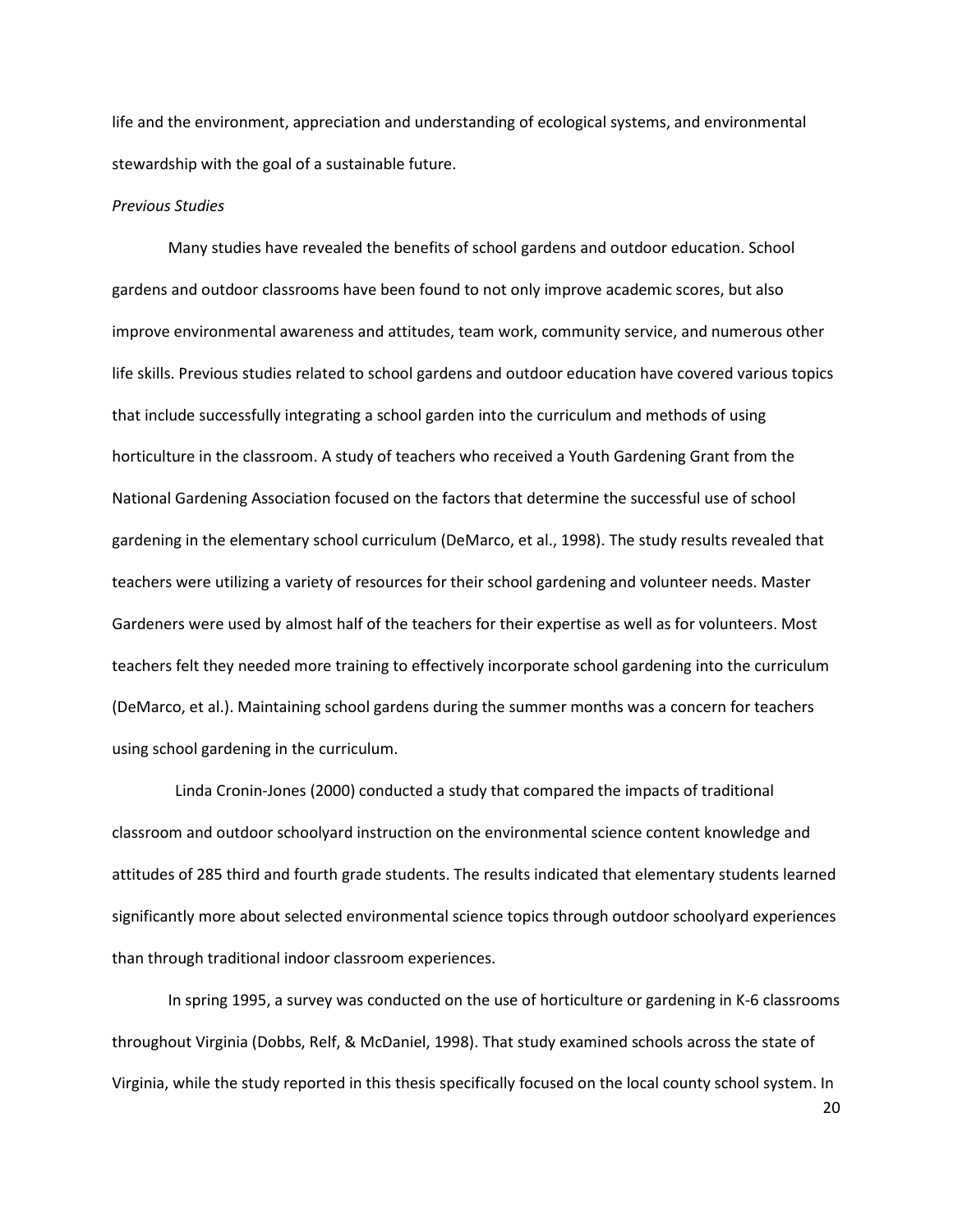the study by Dobbs, et al., 88% of K-6 teachers in the state of Virginia were interested in using horticulture in the classroom. Of those respondents, 85% already used plant material in their classroom to some extent. Availability of resources was stated as one obstacle teachers encountered when implementing such lessons. The study also revealed that only 2% of the teachers who used horticulture in their classroom had utilized prepared horticulture-based curricula such as GrowLab. The study found that teachers were willing to incorporate horticulture into their curriculum with the help of horticulturebased lesson plans, activities, posters, and a monthly newsletter for teachers to provide children's gardening activity ideas (Dobbs, et al.). Availability of materials to implement lesson plans was rated next most important to teachers. The findings from the study indicated that efforts to encourage horticulture curriculum in the K-6 classroom should focus on providing teachers with prepared horticulture-based materials and continuous updates (Dobbs, et al.). The research survey also revealed that 87% of respondents said they were interested in taking part in additional training in horticulture or gardening. This indicates that teacher in-service training would be a useful service to offer the teachers. A one day in-service training session was most desired by the teachers. The study concluded that to facilitate incorporating horticulture into the curriculum for the greatest number of teachers, teaching packets containing horticulture-based lesson plans, activity ideas, posters, and audiovisual materials should be prepared (Dobbs, et al.). The researchers suggested presenting the materials to interested teachers at a local in-service training session.

A needs assessment survey involving 4-H agents, Agricultural and Natural Resource agents, and Master Gardener Coordinators was conducted regarding horticulture programs, areas for new programming, and available resources and resource needs (Phibbs & Relf, 2005). The study also involved interviews with staff of public gardens in Virginia indicating potential for programming partnerships. The results of the survey showed a need for new publications or programs for school enrichment. A list of available support materials, curricula, and contacts was highly requested as a resource needed. 4-H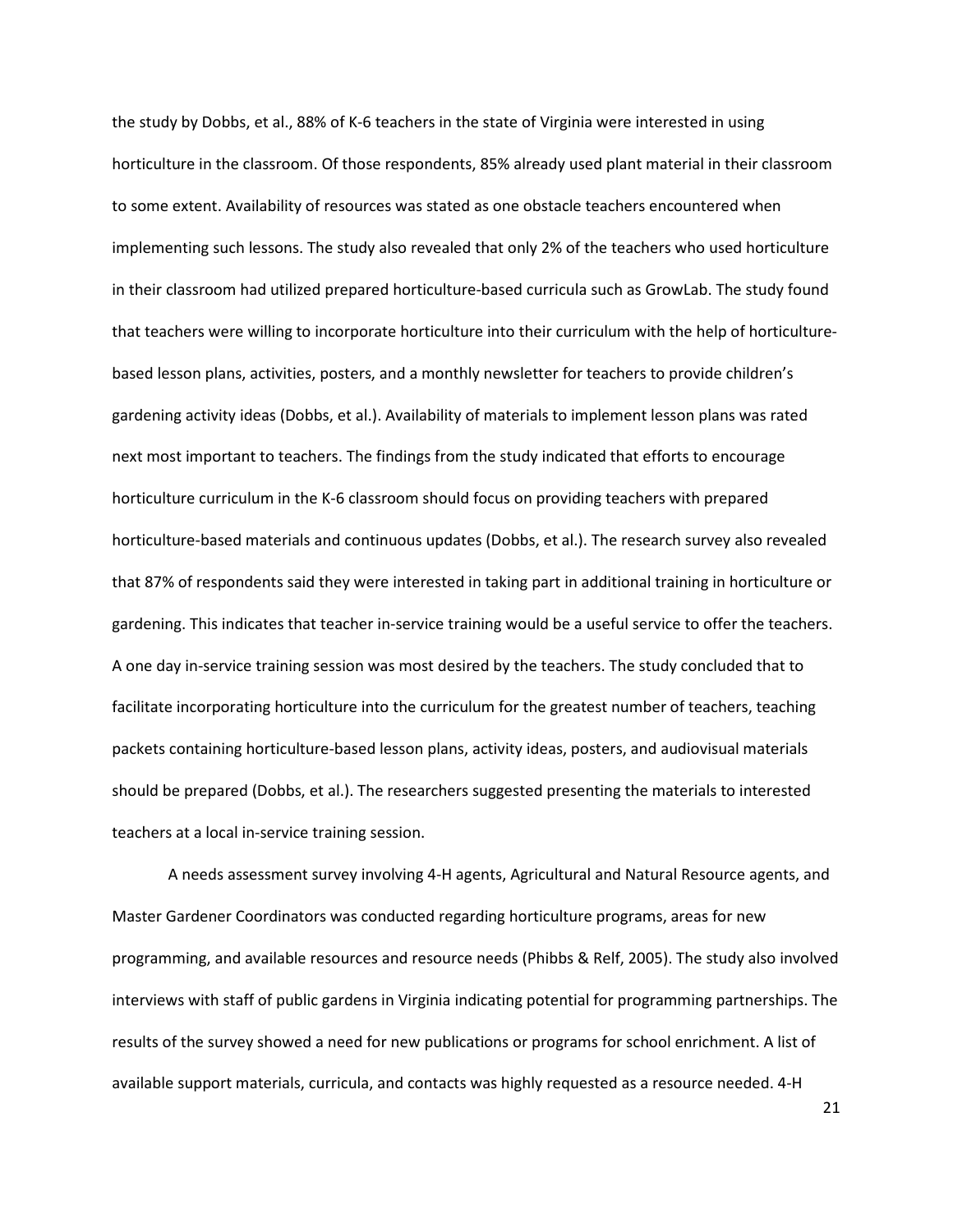Camp directors' reported needs included funding to hire additional staff members to teach new curriculum, horticulture training for staff, and more coordination with Master Gardeners. The interviews with education staff members from three gardens in Virginia indicated they have never worked with 4-H but were interested in ways to collaborate. The study concluded that there is a need for a facilitator to generate more collaboration, produce new curriculum, and disseminate information regarding horticulture programs in Virginia (Phibbs & Relf).

#### Impacts on Academic Achievement

Several recent studies indicate that school gardening programs not only increase students' interest in science, but also boost students' scores on science achievement tests (Shapiro, 2006). A study of the impact of integrating a Junior Master Gardener curriculum into a Louisiana fifth-grade classroom revealed that students' science test scores were significantly higher than for those in classes that did not incorporate the curriculum (Smith & Motsenbocker, 2005). Another study measuring the effect of a school gardening program was done in Temple, Texas using a sample of third, fourth, and fifth grade students from seven elementary schools. In addition to using traditional teaching methods, students in the experimental group participated in school gardening activities as part of their science curriculum (Klemmer, et al., 2005). Traditional classroom-based methods only were used to teach those students in the control group. The school gardening activities proved to be a success when students in the experimental group scored significantly higher on science achievement tests than students in the control group (Klemmer, et al.).

In a highly cited study on experiential education, Closing the Achievement Gap: Using the Environment as an Integrative Context for Learning, the documented impacts included (Lieberman & Hoody, 1998):

1. Better performance on standardized achievement tests of reading, writing, math, social studies, and science,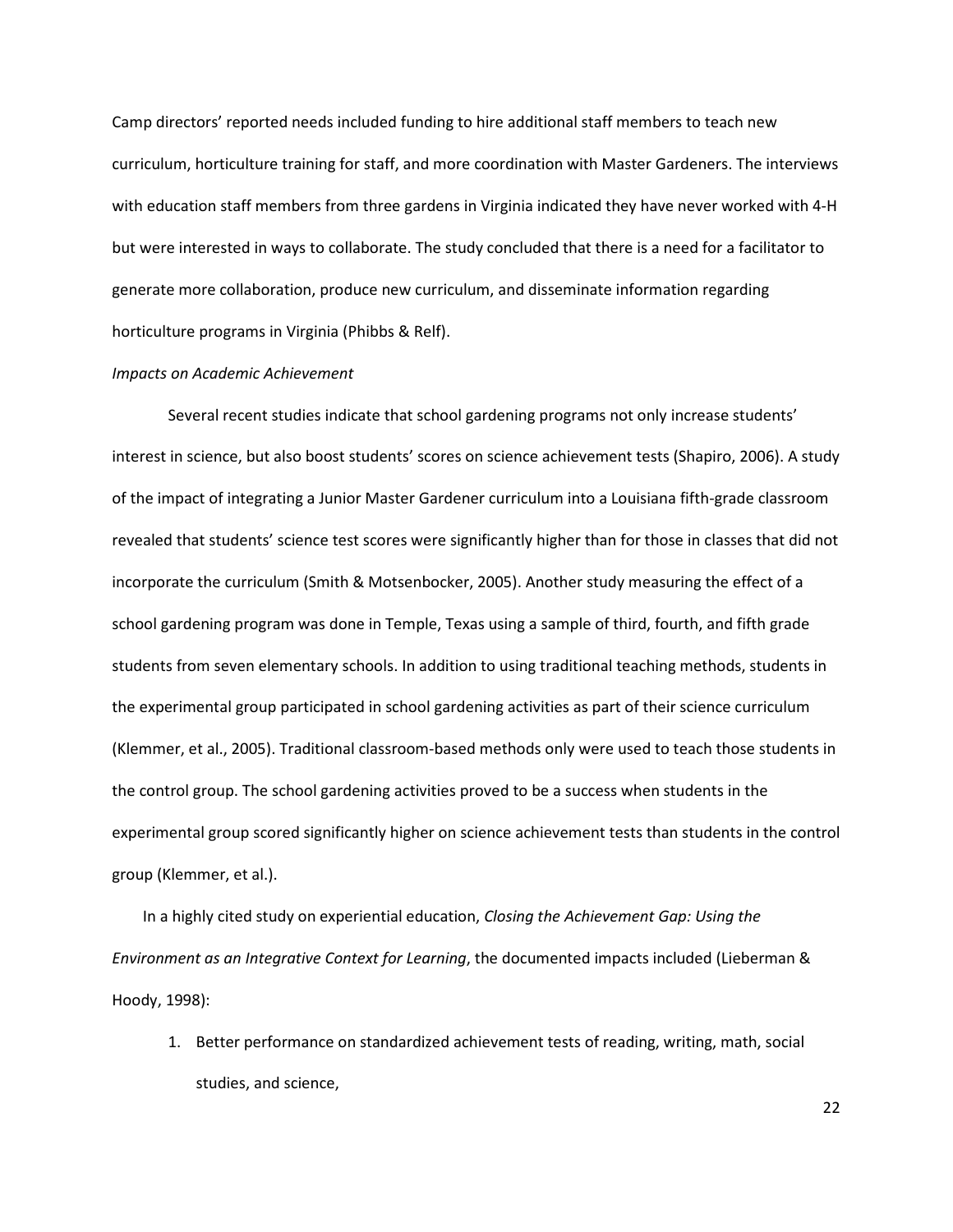- 2. Reduced classroom management and discipline problems,
- 3. Increased attention and enthusiasm for learning, and
- 4. Greater pride and ownership of accomplishments.

A study carried out by the State Education and Environment Roundtable focused on the environment as an integrated context (EIC) for learning. The study involved 40 elementary and middle schools that included the natural environment as a curriculum element. The study results revealed that in both comprehensive and subject-specific standardized assessments, EIC students outperformed non-EIC students in reading, writing, mathematics, science, and social studies (Raffan, 2000).

#### Impacts on Life Skills and Environmental Awareness

Not only do gardens and environmental education increase test scores, they also have more long-term impacts on children. Gardens and outdoor education build environmental awareness, sense of place, and sense of self in community--all of which extend into adulthood (Raffan, 2000). Outdoor environments lead to general and disciplinary knowledge, thinking and problem-solving skills, and basic life skills such as cooperation and interpersonal communication (Raffan).

Aside from the science skills learned through a school garden, there are social, emotional, aesthetic, and spiritual benefits as well. Gardens make learning teamwork possible. The class goal of a successful garden becomes more important than individual achievement (Subramaniam, 2002). A garden gives students pride in accomplishment, pride in collective action, pride in nurturing living things, and pride in making something for the collective good (Raffan, 2000). Many of the programs available have numerous benefits for youth. The Junior Master Gardener program incorporates elements of volunteerism, positive thinking, leadership, responsibility, and community pride.

Interaction with nature through a school garden or other natural setting is most crucial during middle childhood (Cronin-Jones, 2000). It is a critical time for youth to develop an appreciation for living things. It is also an important time to establish ethical principles, learn to get along with others,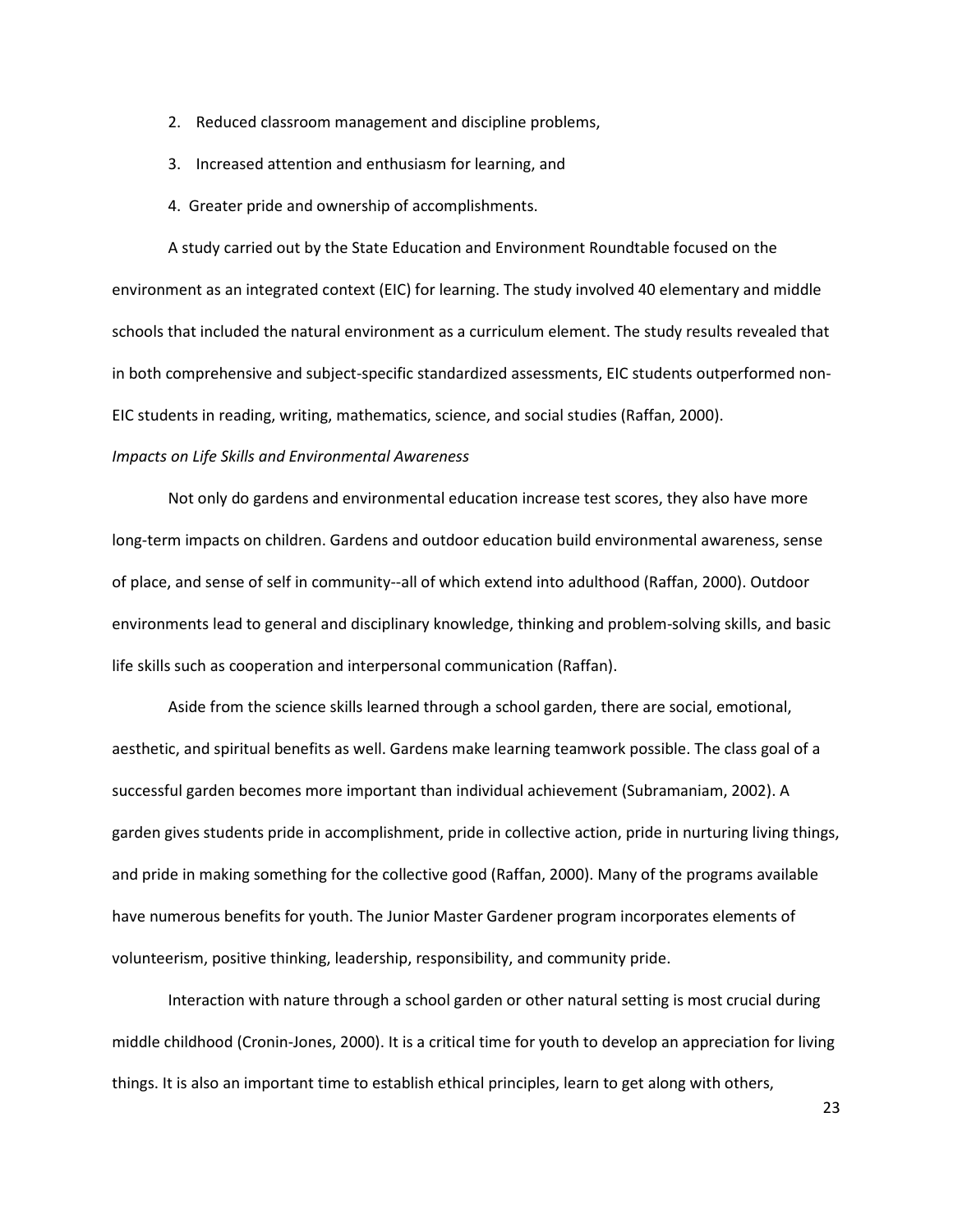understand delayed gratification, and build language and social skills to negotiate a place in the world (Raffan, 2000). According to Cronin-Jones (2000), scientific and environmental attitudes are usually well established and extremely resistant to change by the age of 12. These findings indicate that elementary school level is the most important time to teach children about the natural world.

At the high school level, experiential learning, especially in a garden or outdoor classroom, results in students being more engaged. They have a greater pride in and ownership of learning, improved academic performance, positive effects of working as equals with new adult role models, and creating a lasting sense of place (Raffan, 2000).

 A research project by Our Lady of the Lake University in San Antonio, Texas involving classroom gardening indicated that children are experiential learners and that independent thinking and personal responsibility seem to be developed through gardening activities (Welsh, et al., 1999). In their experience with a school garden, students learned how to care for something, how to work as a team, and how their harvest could provide for others less fortunate.

#### Impacts on Children's Health and Nutrition

School gardens serve as an ideal context for nutritional programs (Subramaniam, 2002). It is important to find innovative ways to motivate children to develop lifelong healthy eating habits. The Nutrition Education and Training Section of the California Department of Education stated five benefits of garden-based nutrition education (Subramaniam, 2002):

- 1. Building bridges between school and community,
- 2. Promoting the transfer of information from one generation to another,
- 3. Developing environmental awareness in students by caring for a living environment,
- 4. Providing opportunities for cultural exchange, and
- 5. Building life skills.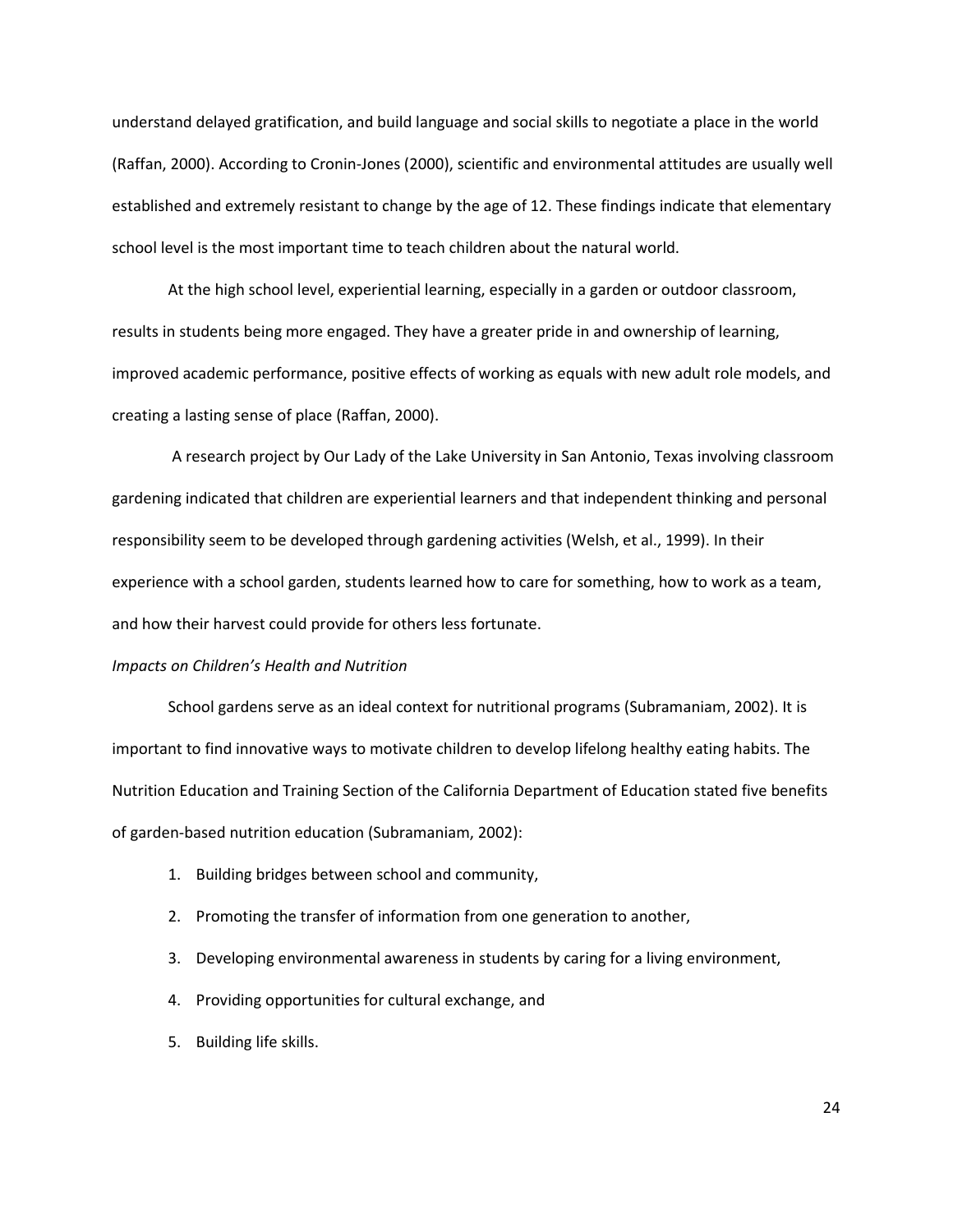School gardening programs make a huge impact on youth's perception toward healthy foods. Nutrition awareness is incredibly important today with the increasing problems with childhood obesity. A child is much more likely to eat fruits and vegetables that they grow. In a school in Vermont that utilizes a school garden, "children who initially refused to sample a fresh green pepper were clamoring for them after watching their friends eat them in class" (Canaris, 1995, p. 136).

#### Other Impacts

Inquiry-based learning is often very beneficial to students who do not respond well to lectures and memorization. These students often excel in an inquiry-based setting by showing more confidence, interest, and self-esteem (YouthLearn, 2001). Garden-based learning may become an important approach for working with challenged populations of youth (Subramaniam, 2002). Studies have shown beneficial effects of including a gardening program in the school curriculum for children who are emotionally disturbed, autistic, or mentally challenged. "All children can experience success in a school garden" (Subramaniam, 2002, p. 8).

Research shows that plant-based education produces positive growth for children in a number of important areas, including self-esteem, attitudes toward school and the environment, social development, physical and psychological health, creative thinking and problem solving skills (Lewis, n.d.). The numerous impacts of school gardens and outdoor education make them valuable to the learning experience.

#### Teacher and School Concerns

According to Raffan (2000), the literature shows that teachers know the outdoors is a potentially productive learning space, but many are concerned about discipline, safety, control, or the perception on the part of colleagues or administrators that outdoor learning is somehow not legitimate. In actuality, research shows that outdoor learning increases student engagement, and enthusiasm for learning goes up, resulting in significantly reduced discipline and classroom management problems.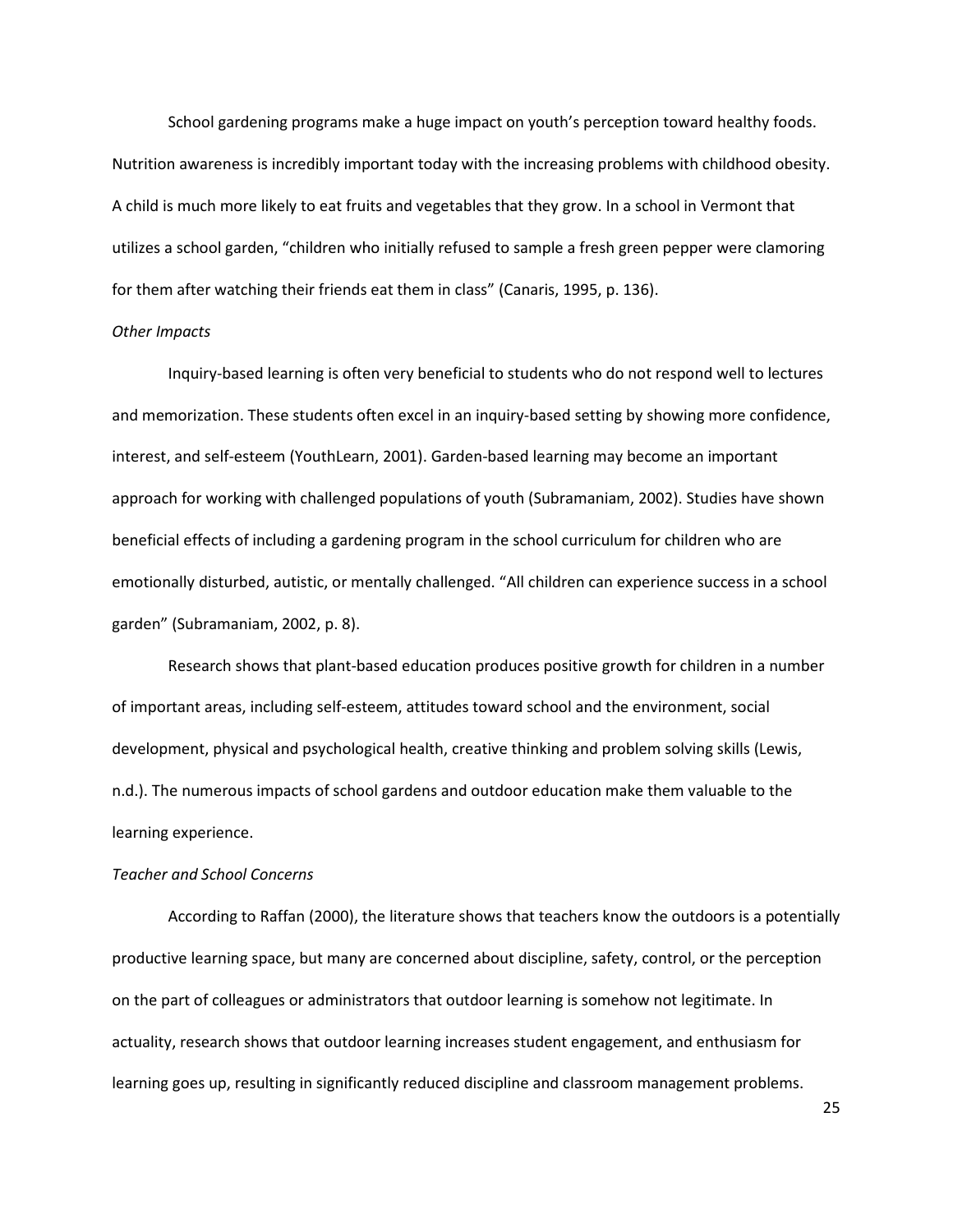Other concerns expressed by teachers include pollen and allergies in the outdoors, which can be an issue with some children. However, indoor allergens are just as common. Another concern teachers have regarding a school garden is maintenance, especially during the summer months. This can be remedied by developing a roster of students, parents, community members, and school summer maintenance staff living nearby to do the watering, weeding, and harvesting. It is a great servicelearning opportunity for a scout group, Master Gardeners, Junior Master Gardeners, or other organizations.

Probably the most common concern of teachers is their time. Most have a planned curriculum and lesson plans that they follow. Demands on a teacher's time are critical. This is why many organizations provide outreach and curricula for teachers that make it possible for them to incorporate an experiential learning opportunity for their students. Volunteers can be very beneficial for programs such as school gardens. They can provide an adequate adult-to-student ratio and help teachers facilitate successful school gardening projects (DeMarco, et al., 1998). Volunteers may be parents, senior citizens, garden club members, Master Gardeners, or interested community members. In the state of Virginia, Cooperative Extension, 4-H, and other outreach through Virginia Tech such as VT STEM (Virginia Tech's outreach initiative for science, technology, engineering, and mathematics) and the Hahn Horticulture Garden can provide resources and personnel to assist teachers with garden-based and other environmental education programs. Not only can these groups provide volunteers for programs, they can address another common concern teachers have when teaching in the outdoors, and that is lack of knowledge and experience. These resources are available to help teachers successfully implement the outdoor environment in their lessons. In-service training in the areas of horticulture and environmental science would be beneficial to teachers. In previous studies, some teachers have shown interest in completing the Master Gardener program provided by the Cooperative Extension Service (DeMarco, et al., 1998). DeMarco et al. suggested that Extension develop an alternative program specifically for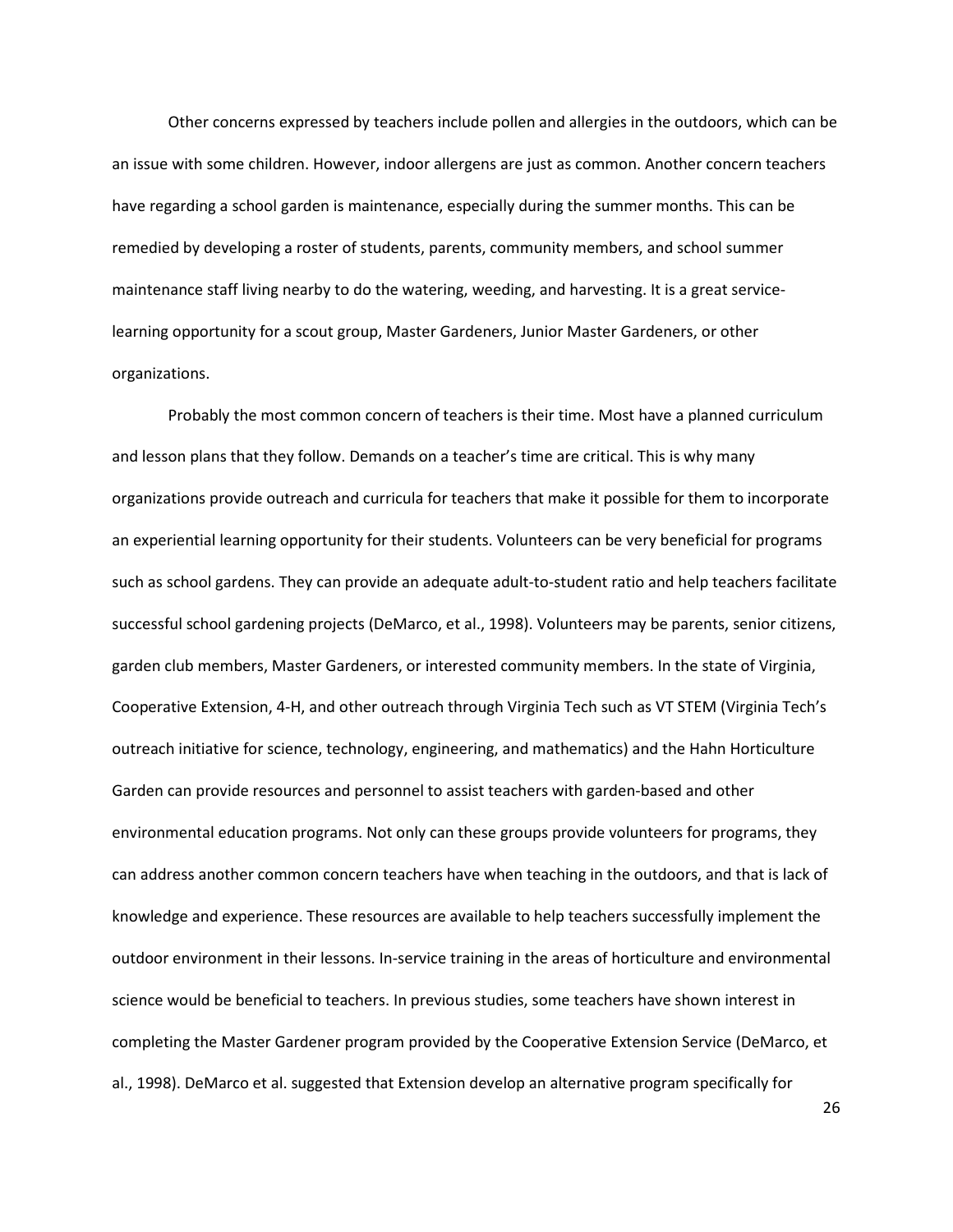teachers such as a School Gardener class that provides teachers with lesson plans and activities and teaches them how to implement and integrate these materials into their curriculum.

Resources and funding are major concerns of teachers and administrators. There are numerous grants available for school gardens and environmental education. The National Gardening Association offers many grants for school gardens (National Gardening Association, 2007). There are also many science-related grants offered through the National Science Foundation. Even the home-improvement chain stores such as Lowes and Home Depot offer grants for school gardens.

Integration of school gardening or any environmental education lesson into the curriculum is essential. All lessons, programs, field trips, etc. must correspond to the mandated standards followed by each particular school. This concern is addressed earlier in this review.

The benefits of hands-on, inquiry-based learning in school gardens, outdoor classrooms, or other natural settings far outweigh the challenges and concerns. The impacts created by school gardens and outdoor classrooms are priceless. This is the learning children will remember because it engages them not only academically, but also mentally, socially, and emotionally.

#### Reconnecting to Nature

In Richard Louv's book, Last Child in the Woods, he described the negative impacts of children's alienation from nature, which he aptly referred to as "nature-deficit disorder" (Louv, 2005). According to Miller (2007), studies have indicated many benefits of children having positive experiences with the natural world. These benefits include an increased sense of wonder, imagination, creativity, observation skills, relationship skills, and motivation for life-long learning (Miller). Children need adults to teach them about nature, as stated by developmental psychologist, Tuan, "nature is an inarticulate teacher" (Subramaniam, 2002, p. 4). Adults must nurture the child's curiosity about the natural world.

Many are referring to today's youth as the first generation of "indoor children," and fear their disconnection from nature (St. George, 2007). Michigan school districts are being encouraged to add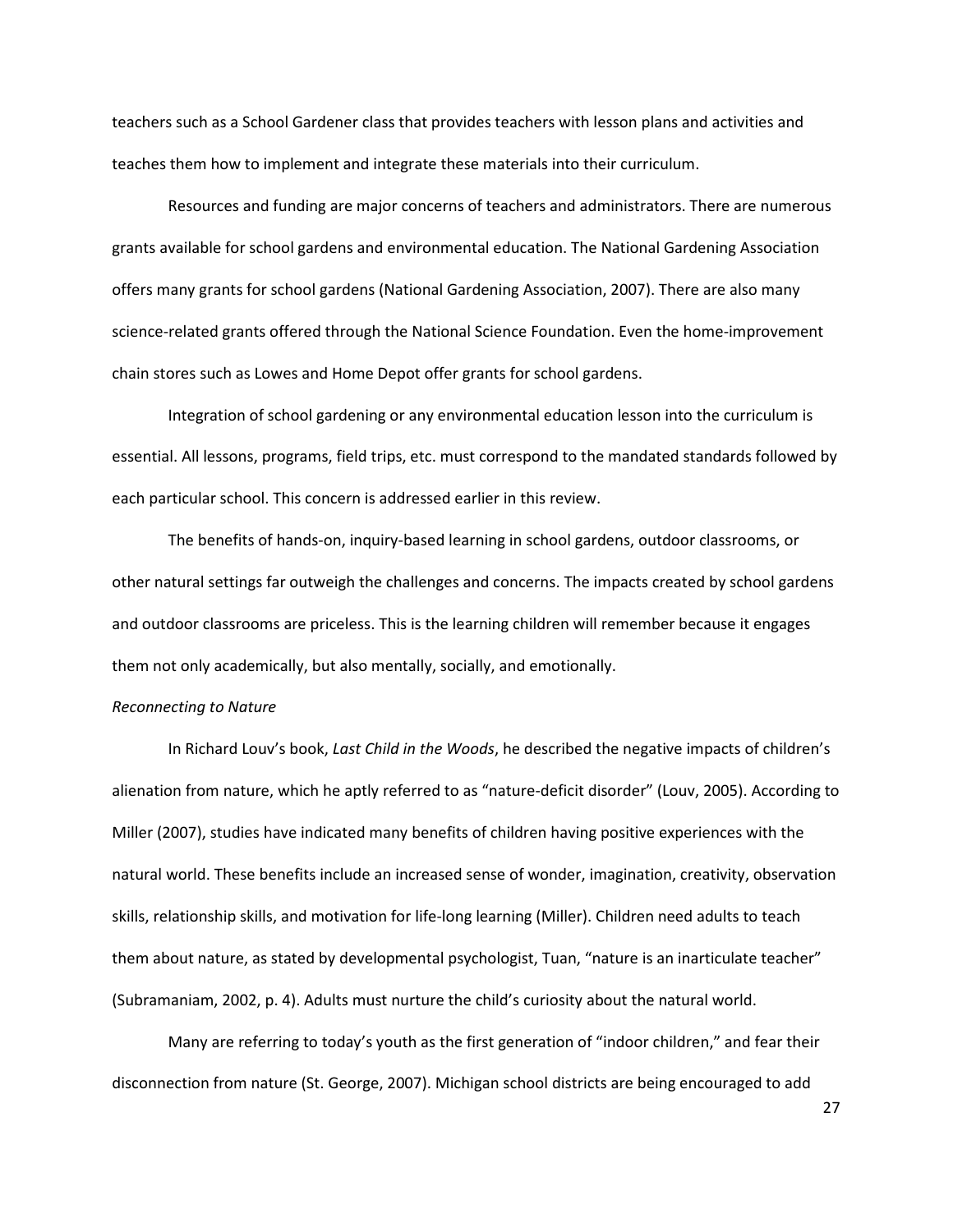curricula and participate in programs that promote outside activities (Hackney, 2007). The statewide plan is part of the national grassroots initiative called Leave No Child Inside. The initiative is a movement brought about by concerns about long-term consequences of children spending too much time indoors. Experts agree it affects emotional well-being, physical health, learning abilities, and environmental consciousness. Leave No Child Inside is an effort to discourage the overuse of video games, television, and indoor activities. In June, 2007, the Virginia-based National Forum on Children and Nature vowed to raise \$20 million in funds to invest in 20 pilot projects that would create opportunities to get children in touch with nature (Hackney). State officials in Maine unveiled a new initiative called "Take it Outside;" the program is aimed at helping children reconnect with the natural world ("State Seeks," 2007). The National Wildlife Federation has created its own movement, "green hour a day" to encourage families to spend at least an hour a day outside (The Economist, 2007). A study found that from 1997 to 2003 there was a decline of 50%, in the proportion of children 9 to 12 who spent time in such outside activities as hiking, walking, fishing, beach play, and gardening (St. George). Richard Louv argued that children who spend too much time indoors are more prone to a range of childhood problems, including obesity, depression, and attention disorders (Louv, 2005). Statistics show an increase in these childhood problems and a decrease in time spent outdoors, which provides evidence for Louv's argument. Unfortunately, for many children, the virtual world has become a more familiar setting than the natural one (St. George). A personal connection with nature is good for the soul, and happy souls make good students and exemplary citizens (Raffan, 2000).

#### Chapter Summary

The benefits of hands-on inquiry learning have been known for centuries. School gardens and other natural areas offer countless opportunities for experiential learning. Many programs that utilize such space provide teachers with creative lessons that integrate the curriculum and correlate with national and state-mandated educational standards. Previous studies have revealed that school gardens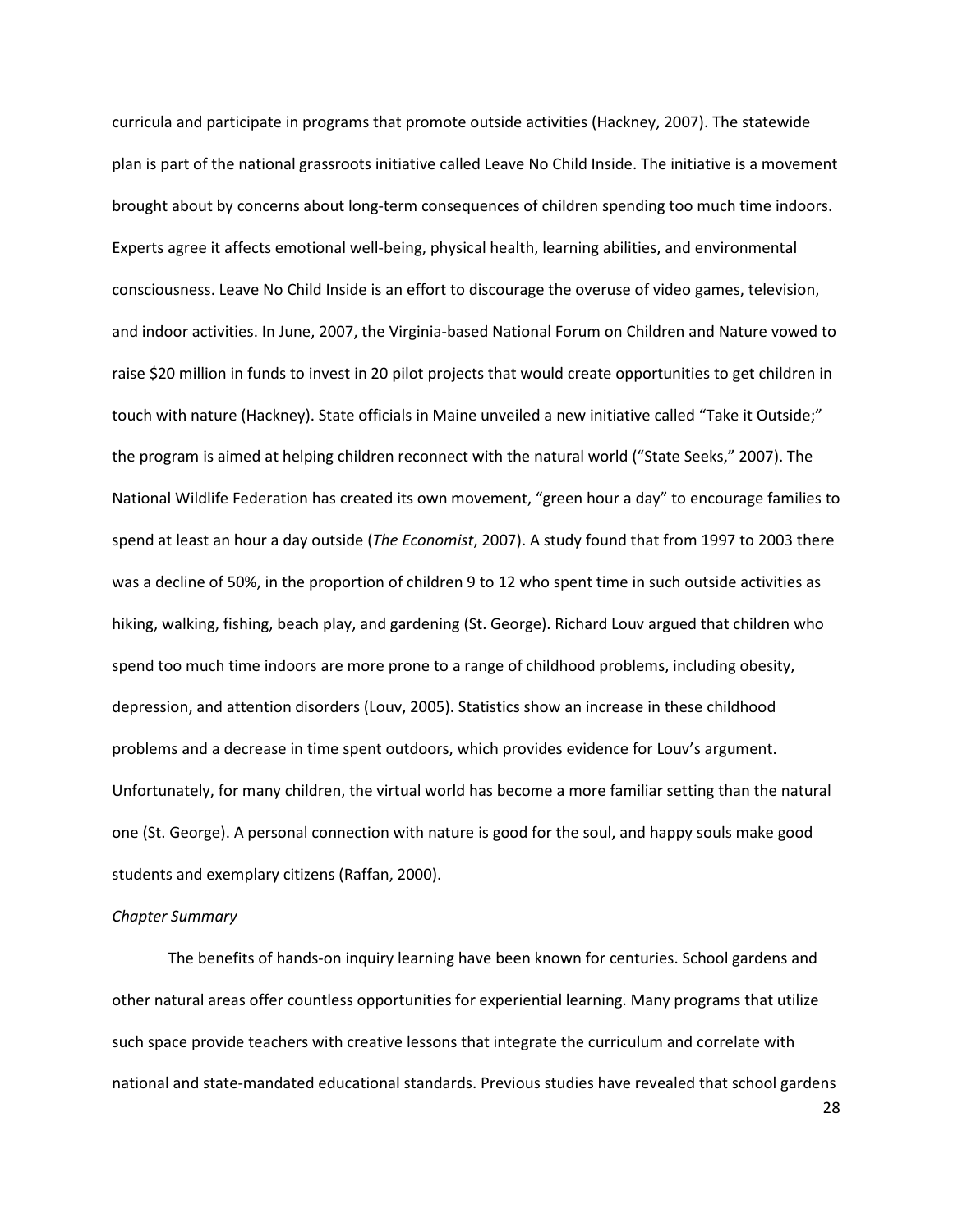and other outdoor classrooms not only have a positive impact on academics, but also on environmental attitudes and life skills of youth involved in such programs. Teachers are gaining an appreciation for the potential of school ground projects such as gardens that integrate disciplines, produce tangible outcomes, and encourage children to build ties with the communities (Subramaniam, 2002).

School and community gardens and other educational opportunities in the outdoors introduce children to plants, science, and the natural world. With growing concerns about childhood obesity and children spending too much time indoors, it is important to instill in children an interest in gardening and nature so they grow to be health-conscious citizens and good stewards of the land.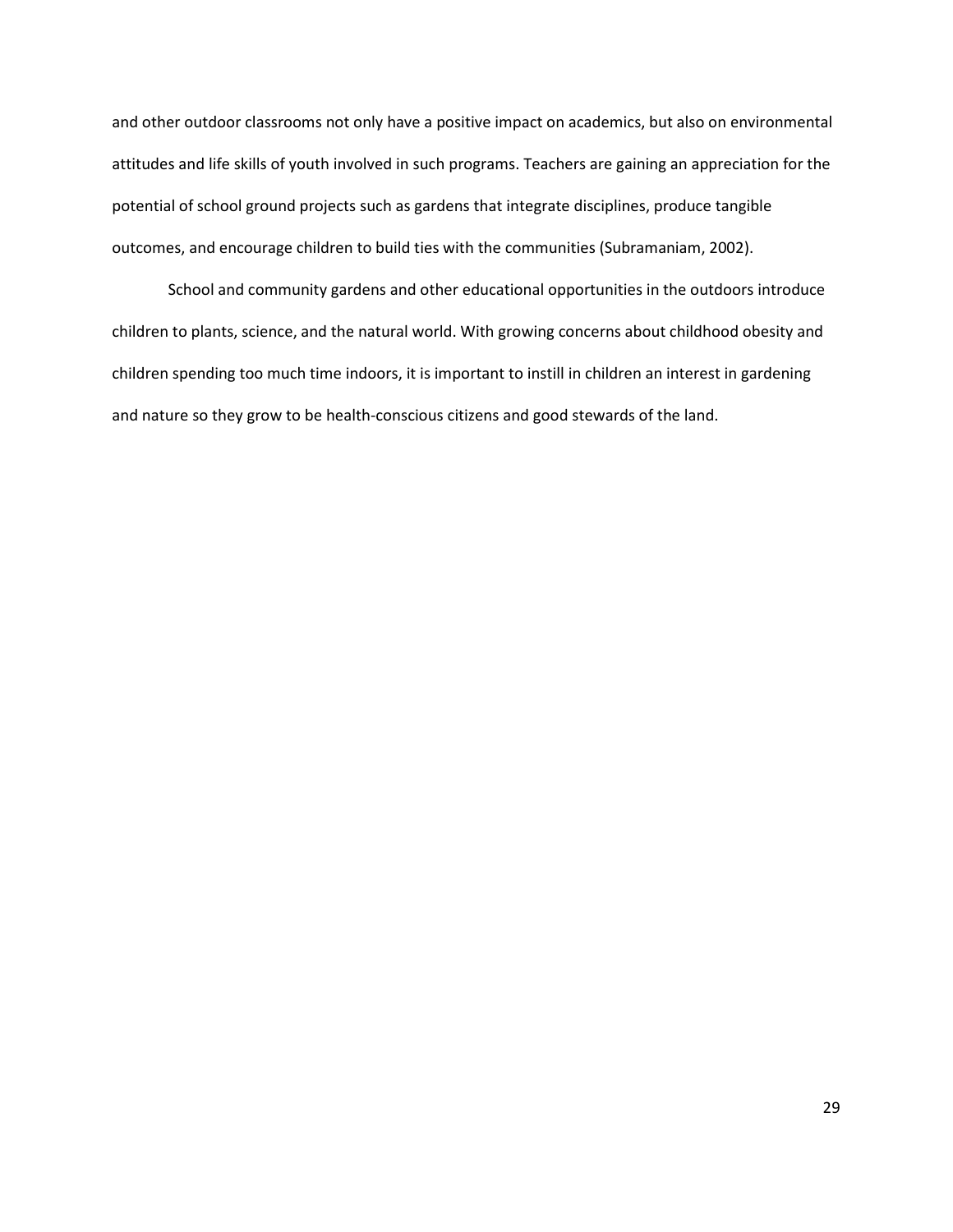### Chapter 3

### Procedures and Methodology

### Introduction

In this chapter the research design, population, research instrument, and data collection procedures are described. The research instrument used in this study was designed to address the research questions of the study. The study research questions were:

- 1. Do the public elementary schools in Montgomery County, Virginia have school gardens? To what extent do K-5 teachers use those gardens?
- 2. What type of support is desired by K-5 teachers to enhance the Standards of Learning related to plants?
- 3. What is the best way to offer such programs to the local schools?
- 4. Are K-5 teachers interested in courses to enhance their knowledge of plants and environmental science?
- 5. What experiential learning opportunities related to plants and environmental science are given to K-5 students?

Data were collected using a self-administered online survey. The survey instrument was chosen due to lack of access to participants, reduced time required for survey implementation, ease of analyzing results, lack of costs, and convenience for participants to complete on their own time. According to Dillman (2000), electronic surveys often have a faster response rate and longer answers to open-ended questions than paper surveys. The survey instrument also included characteristics such as the grade level the participant teaches and the size of their class. The survey was written to inquire about the use and/or interest in incorporating a gardening program. The researcher chose to create the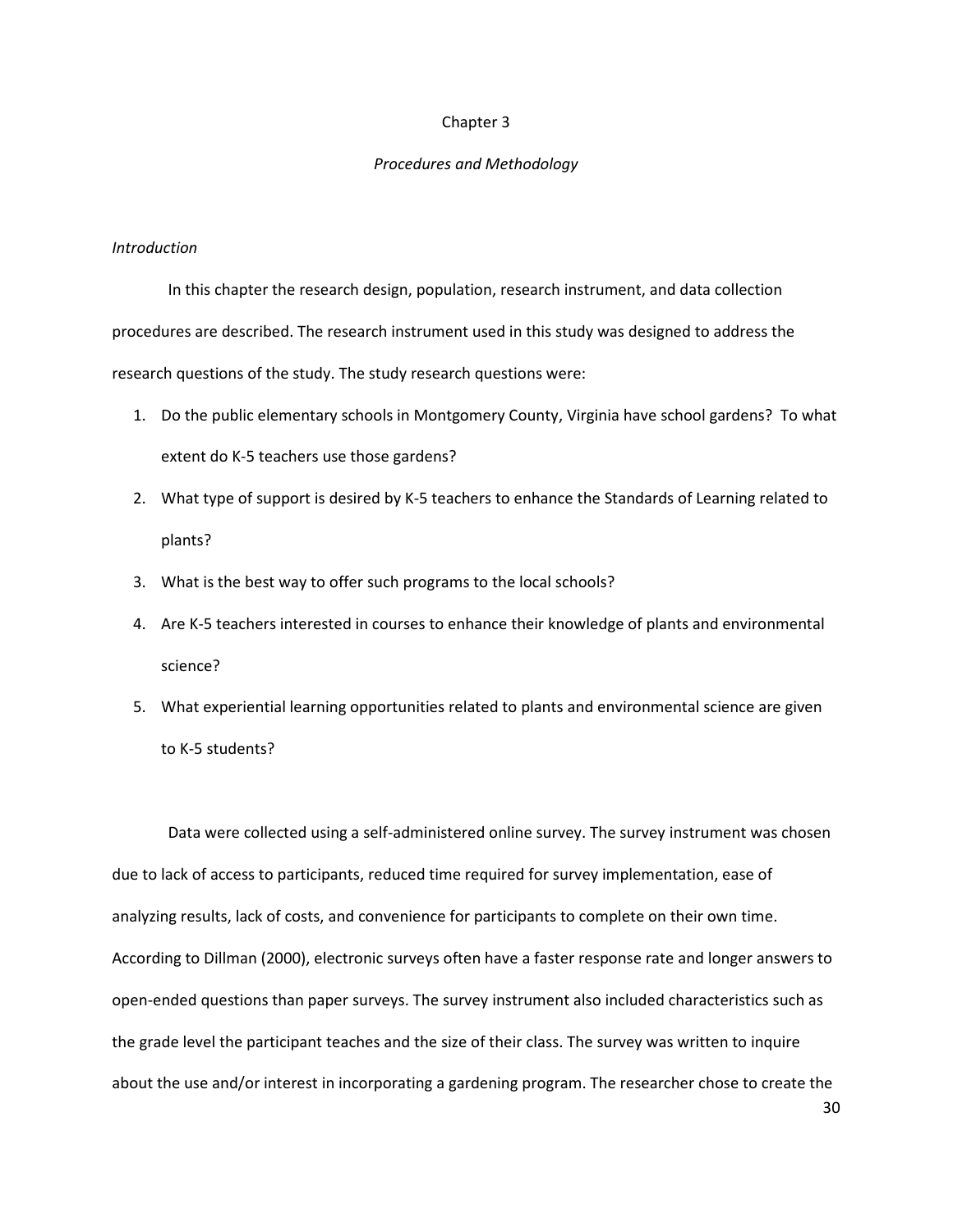electronic survey instrument because there was not an existing research instrument that fit the specific needs of this study. The layout of the survey was simple and easy to read. Response to questions required a click of the mouse on the bubble that corresponded to the teacher's answer to the question. The survey questions were primarily closed-ended questions for ease of response, analysis, and interpretation. Eight of the questions required only one answer, and four of the questions gave the option of "check all that apply." Two open-ended questions were included to gain specific information that could not be obtained through closed-ended questions. The layout allowed for the participant to type in their short answer to the open-ended questions. The survey was pre-tested by the researcher, the Science Supervisor for the Montgomery County Schools, an elementary school teacher, and one person not associated with the study or the school system. Those who participated in the pre-test of the survey were asked to comment on any problems they might have answering or understanding the questions in the survey. As a result of their comments, one question was eliminated, three questions were reworded, and one question was added. The amended survey was comprised of 15 questions. See Appendix A for the Science Teacher Survey.

#### Research Instrument Approval for Research Involving Human Subjects

Because this study involved human subjects, protocol requires approval from the Virginia Tech Institutional Review Board and the Montgomery County Public School Administration before proceeding with the study. Information on the study, methods to recruit participants, procedures to ensure confidentiality and anonymity, methodology, and data collection and analysis procedures was sent to the boards for review. The appropriate consent procedures were followed. After several revisions of the Initial Review Application, the Virginia Tech Institutional Review Board approved the survey instrument and research procedures. The approval letter from the Virginia Tech Institutional Review Board (see Appendix B) and supporting documents (including copy of the survey instrument) were then sent to the Montgomery County Pubic School Administration. That information was submitted in May 2007 and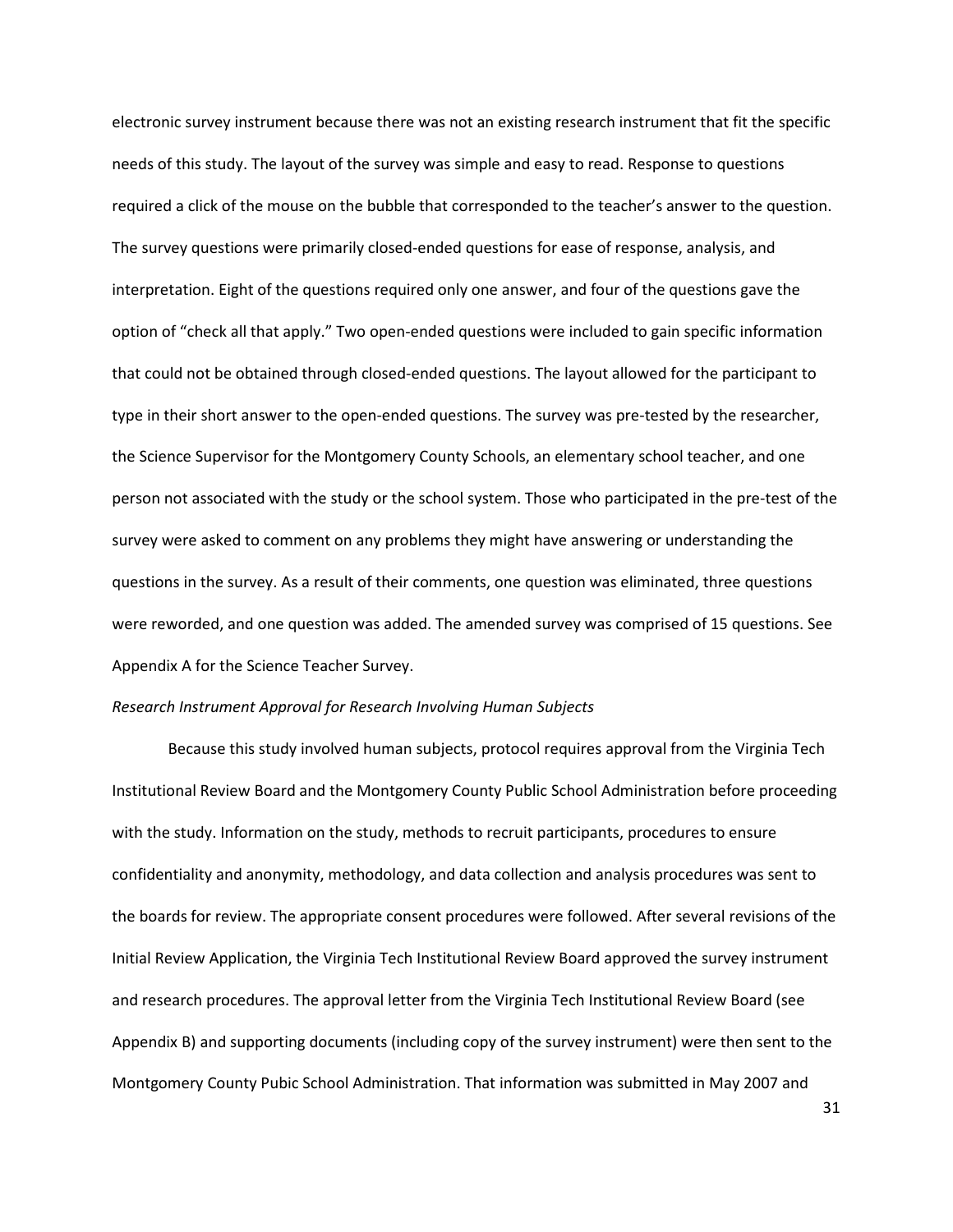declined as the administrators were not accepting any additional research projects for that current school year. The forms were resubmitted in August 2007 at which time approval was granted by the Montgomery County Public School Administration to conduct the research involving K-5<sup>th</sup> grade teachers who worked for their school system. The approval letter from the MCPS administration can be found in Appendix C.

### Data Collection Procedures

Once the research approval was granted, an email message was sent to the Science Supervisor to forward to K-5 teachers in the Montgomery County Public Schools. The K-5 population would allow for comparisons and contrasts among the grade levels as well as valuable information for future programs. A link to the Science Teacher Survey was sent by email via the Science Supervisor to 273 K-5 teachers in the Montgomery County Public School System in Virginia. Because it was not possible to send the survey exclusively to science teachers, it was sent to all K-5 teachers in the county. The Science Supervisor estimated that 90% of those teachers teach science. The initial email stated information about the researcher, the purpose of the study, research approval certificates, consent and confidentiality information, notification that the teacher was invited to participate in a voluntary survey, and instructions to access and complete the survey instrument. The researcher's contact information was given to teachers if they needed assistance or had trouble accessing the survey instrument. See Appendix B for the email messages.

The survey was designed to be short, easy to answer, and to take no longer than 10-15 minutes to complete. Unfortunately, problems with the Virginia Tech Survey server resulted in deletion of the URL for the survey. The VT Survey technicians issued a new URL for the survey. As a result of the computer problems, the researcher received several emails and phone calls from teachers who tried to access the survey but were not able to. This problem also may have contributed to the poor response rate. The researcher tested the new URL to assure it was accessible before sending a second email with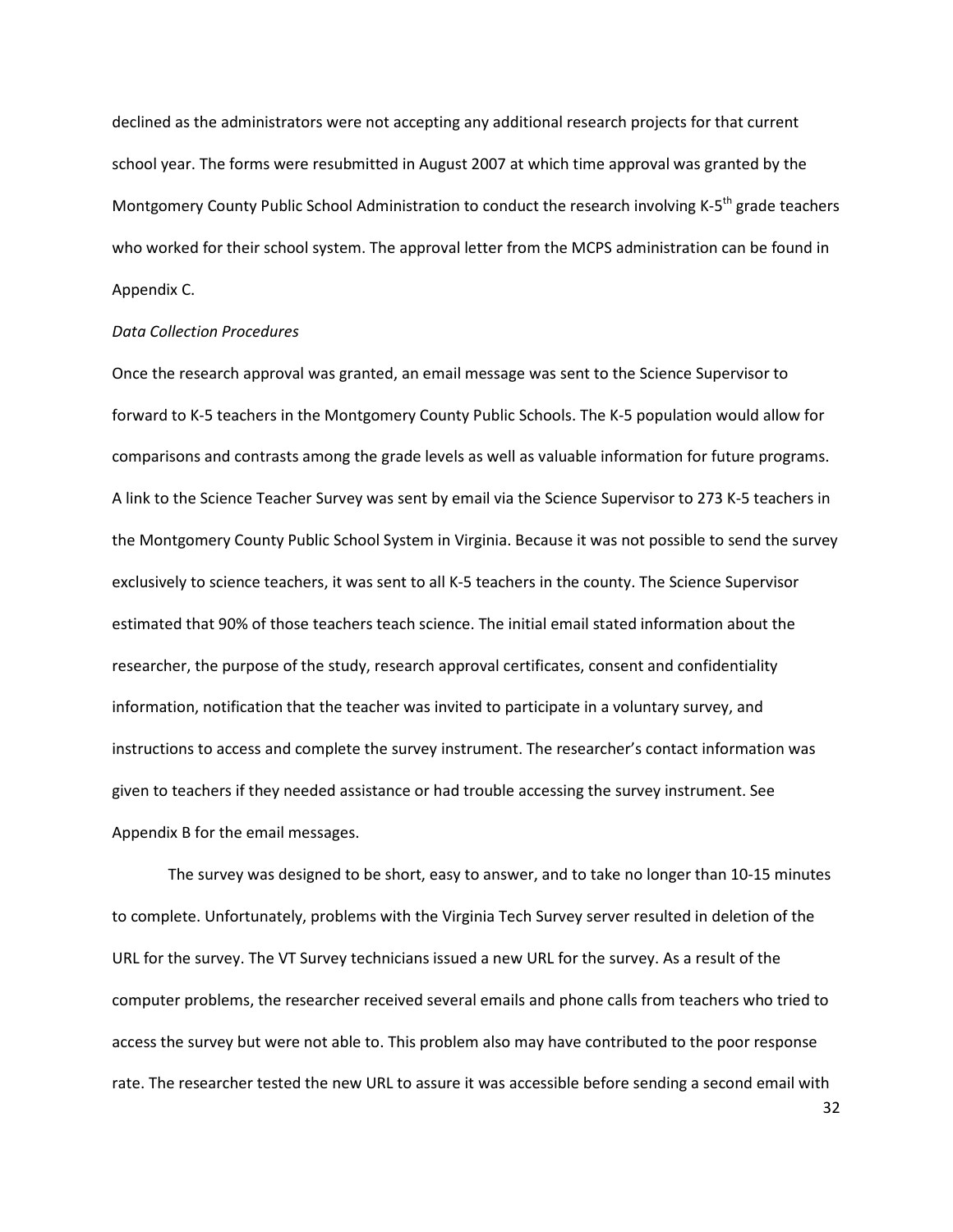the new URL. The email stated the reason for the change and apologized to the participants for the inconvenience.

 A reminder email was sent approximately two weeks later to thank those who completed the survey and to remind those who did not complete the survey that they were still able to participate. The reminder email increased the responses from 10 to 18. As suggested by Dillman (2000), the emails sent to the teachers included communications that were constructed to emphasize the survey's usefulness and the importance of a response from each person in the sample. The URL and instructions to access the survey were included in the reminder email.

Due to the poor response, a "call for help" email was sent again thanking those who had completed the survey and asking those who had not to consider doing so. The message emphasized that the survey was important to collect data for research and develop educational programs that will benefit the teachers. This fourth email again gave the URL and instructions for accessing the survey as well as an alternative to have a hard copy of the survey sent to the teachers if they were uncomfortable with completing it online. The email resulted in almost doubling the responses up to 31. It was assumed that those who completed the survey teach science, but there is no way to know how many of the nonrespondents also teach science or how many of those non-respondents did not respond because they do not teach science. If this study were done again, the researcher recommends including a question on the survey asking if the teacher does teach science. The actual response rate was very low at 13%. The 31 responses cover various grade levels and have varying responses, so the data allow for comparison and contrasts for the study. The small number may not be an accurate assessment of all K-5 teachers in the school system. The participants who completed the survey could possibly be biased toward school gardening programs and this may have motivated them to complete the survey. These variables make it difficult for the researcher to gain a proper assessment of the overall interest in a school gardening program.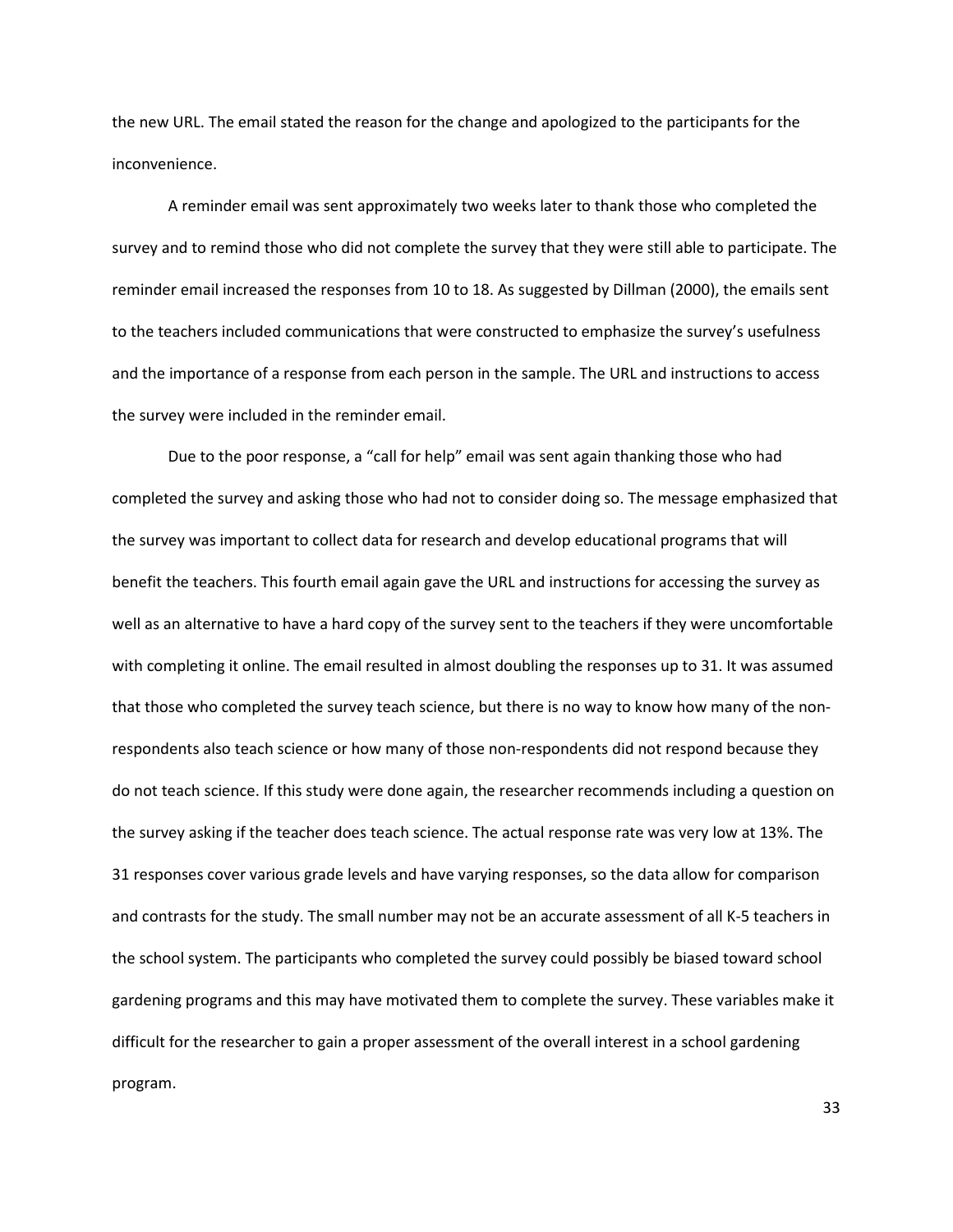### Data analysis

 The results from the survey were accessible from the VT Survey website. The results for each survey question were given in both frequencies and percentages. Because there was a small number of responses, it was feasible to utilize the percentages given without a need for further statistical analysis. Many of the results were reported by grade levels to allow for comparison of responses from teachers of different grades. Percentages distributed among grade levels were determined by simple calculations. Chapter Summary

 This chapter described the procedures and methodology used to assess the use and/or interest of incorporating a gardening program into the school curriculum to enhance the Standards of Learning related to plants and environmental education. The research design, population, research instrument, data collection procedures, and data analysis were described.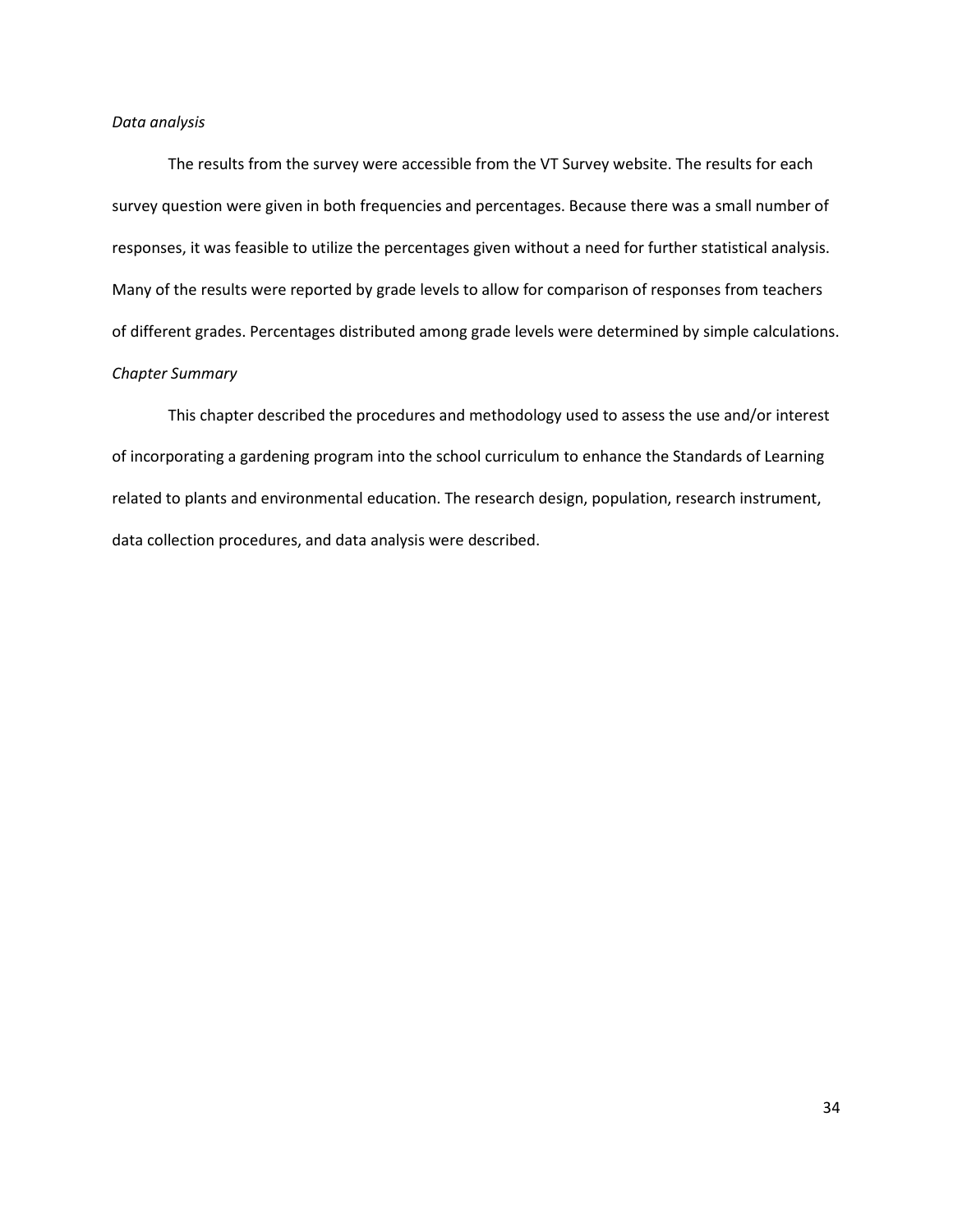#### Chapter 4

#### Results

This chapter includes the results obtained from the Science Teacher Survey. The survey was written to inquire about the use of experiential teaching methods using school gardens and other outdoor environments. The survey was also intended to determine interest in incorporating supplemental programs into the K-5 Montgomery County Public School curriculum to enhance the Virginia Standards of Learning related to plants and environmental science. The survey was sent to 273 K-5 teachers in the Montgomery County Public School System and 31 teachers responded. Of the 31 respondents, 8 (25%) taught 4<sup>th</sup> grade, 7 (22%) taught 5<sup>th</sup> grade, 6 (20%) taught 1<sup>st</sup> grade, 4 (13%) taught  $2^{nd}$  grade, 3 (10%) taught kindergarten, and 3 (10%) of the respondents taught 3<sup>rd</sup> grade. The average class size was 18 students.

The results of the Science Teacher Survey are presented as percentages obtained from the survey data. Many of the tables that represent the results are distributed among the grade levels taught by teachers that responded to the survey. The research questions are listed with survey results that correspond to the research questions. See Appendix E for survey results.

Research question 1. Do the elementary schools in Montgomery County Public Schools have school gardens? To what extent do K-5 teachers use those gardens?

 The results from the Science Teacher Survey revealed that of the 31 teachers who responded, 13 (42%) reported that their school does have a garden and 18 (58%) reported that their school does not have a garden. Of the 13 teachers who reported that their school does have a garden, 9 (70%) reported that they use the garden for lessons less than once per month. Three teachers (23%) reported that they use the school garden twice per month. One teacher (8%) reported using their school garden once per week. Table 1 illustrates these results distributed over the grade levels of the respondents.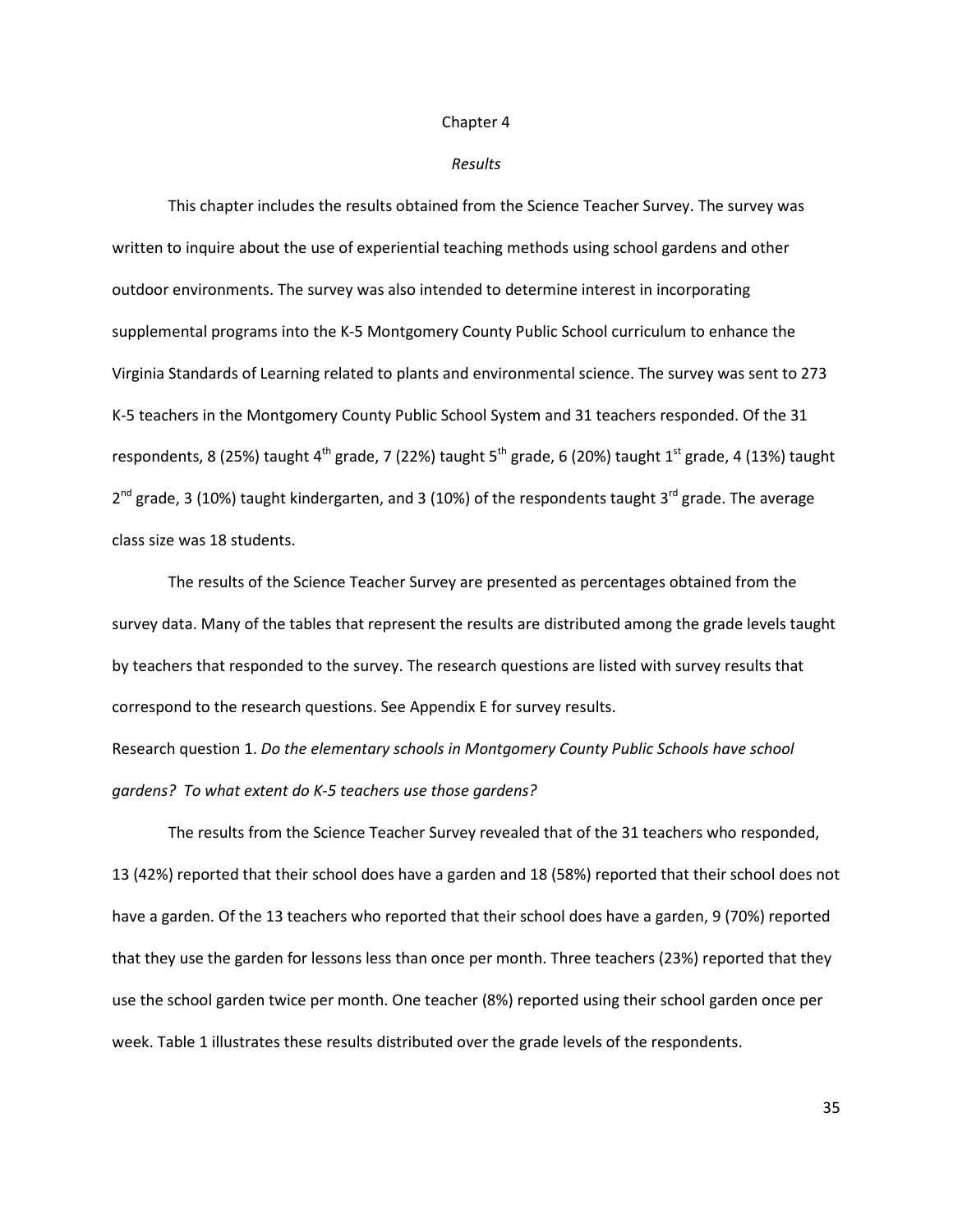### Table 1

| Grade          | n                | Less than      | A couple of times | At least once    |
|----------------|------------------|----------------|-------------------|------------------|
| Level          |                  | once per month | per month         | per week         |
| К              | $\boldsymbol{0}$ | $\pmb{0}$      | $\boldsymbol{0}$  | $\pmb{0}$        |
| 1              | 5(16%)           | 4 (13%)        | $\boldsymbol{0}$  | 1(3%)            |
| $\overline{2}$ | 2(6%)            | 3(10%)         | $\mathbf 0$       | $\pmb{0}$        |
| 3              | $\pmb{0}$        | $\pmb{0}$      | $\pmb{0}$         | $\pmb{0}$        |
| 4              | 3(10%)           | 1(3%)          | 2(6%)             | $\pmb{0}$        |
| 5              | 3(10%)           | 2(6%)          | 1(3%)             | $\boldsymbol{0}$ |
| Total          | 13 (42%)         | 10 (32%)       | 3(10%)            | 1(3%)            |

\_\_\_\_\_\_\_\_\_\_\_\_\_\_\_\_\_\_\_\_\_\_\_\_\_\_\_\_\_\_\_\_\_\_\_\_\_\_\_\_\_\_\_\_\_\_\_\_\_\_\_\_\_\_\_\_\_\_\_\_\_\_\_\_\_\_\_\_\_\_\_\_\_\_\_\_\_\_\_\_\_\_

### Frequency of Use of School Gardens

Note. Percentages are of the 31 who responded to this item.

Research question 2. What type of support is desired by K-5 teachers to enhance the Virginia Standards of Learning related to plants and environmental science?

 Survey participants were asked to check all answers that apply from a list of ways they would be interested in enhancing Standards of Learning (SOL) related to plants and environmental science. Of the 30 teachers who responded to this question, 26 (87%) teachers specified an interest in taking their class on a field trip to the Hahn Horticulture Garden at Virginia Tech. Twenty three (77%) respondents indicated interest in having a guest speaker in the classroom. Twenty (67%) were interested in receiving curriculum support from professionals at Virginia Tech. And 19 (63%) marked that they were interested in incorporating a gardening program into their curriculum. Survey participants were asked if they were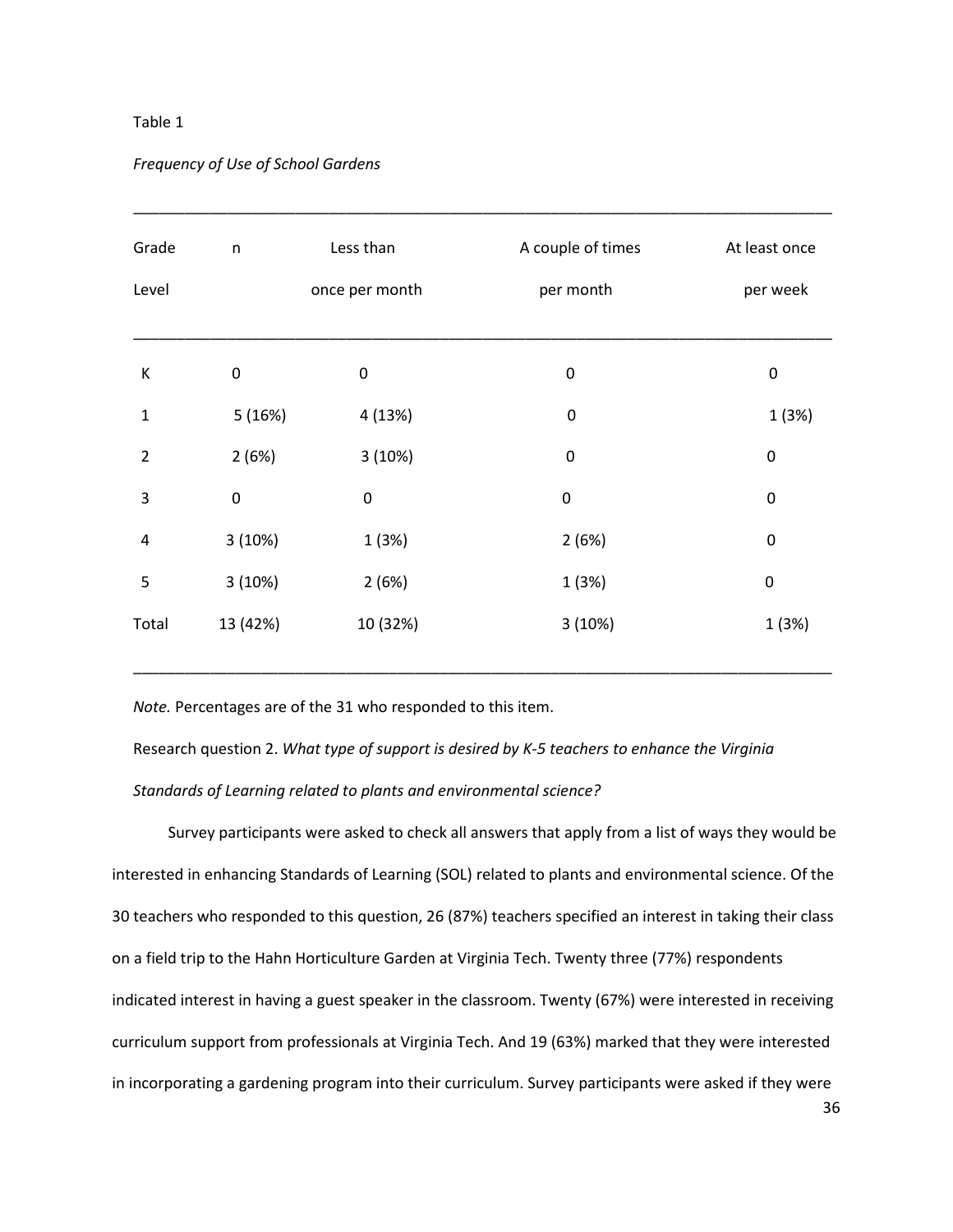interested in receiving more information on outreach programs offered through Virginia Tech. Of the 31 respondents 29 (94%) indicated that they were interested in receiving more information on outreach programs offered through Virginia Tech. Only 2 (6%) marked that they were not interested in receiving such information.

Research question 3. What is the best way to offer supplemental programs to the local schools?

 Teachers could mark all items they were interested in from a list of strategies for enhancing plant-related Standards of Learning (SOL). Results from the survey indicated that offering field trips to the Hahn Horticulture Garden was desired by 26 (84%) teachers. Twenty-three (74%) showed interest in having a guest speaker in the classroom to enhance lessons related to plants and environmental science. Twenty (65%) indicated interest in receiving curriculum support from professionals at Virginia Tech. And 19 (61%) showed interest in incorporating a gardening program into their curriculum.

 Teachers were asked when they would prefer to be assisted with an SOL-friendly gardening program. They were able to check all of the following answers that applied: during regular school hours, before school program, after school program, summer club such as 4-H or Junior Master Gardener. Twenty-eight of the 31 teachers responded to the question. I assumed that the three that did not respond to this question were not interested in assistance with a school gardening program, and percentages were calculated using 28 as the base. Table 2 represents the responses distributed among grade levels. The most popular time for receiving assistance was during the school day (24, 77%).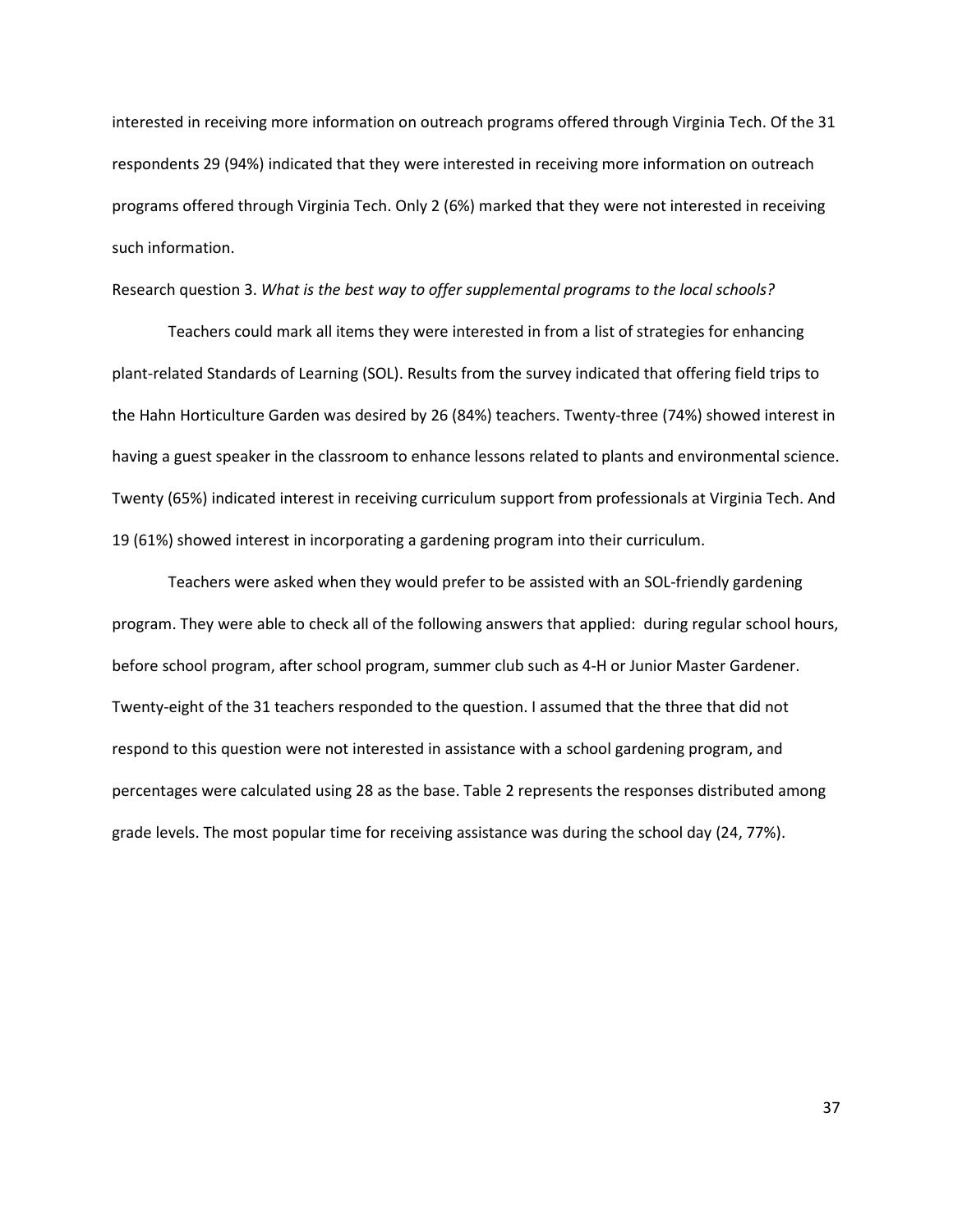### Table 2

| Grade       | During school | After school | Summer club | Before school    |
|-------------|---------------|--------------|-------------|------------------|
|             |               |              |             |                  |
|             |               |              |             |                  |
| К           | 3(11%)        | 1 (4%)       | $\pmb{0}$   | 0                |
| $\mathbf 1$ | 5(18%)        | 1(4%)        | $\pmb{0}$   | $\pmb{0}$        |
| $\mathbf 2$ | 4 (14%)       | $\pmb{0}$    | $\pmb{0}$   | $\boldsymbol{0}$ |
| 3           | 2(7%)         | $\pmb{0}$    | $\pmb{0}$   | $\pmb{0}$        |
| 4           | 7 (25%)       | 5(18%)       | 1(4%)       | 1(4%)            |
| 5           | 3(11%)        | 3(11%)       | 1 (4%)      | $\pmb{0}$        |
| Total       | 24 (77%)      | 12 (39%)     | 2(6%)       | 1 (3%)           |
|             |               |              |             |                  |

### Timing for Assistance With a Gardening Program

Note. Percentages are of the 28 who responded to this item.

Survey respondents were asked if they have utilized any of the following outreach education programs: 4-H, Cooperative Extension, VT STEM Outreach Programs, or other (briefly describe). Respondents were able to "check all that apply" and the "other" option allowed for space for a brief description. Nine out of the 31 respondents (29%) reported having utilized some type of outreach education programs. One kindergarten teacher reported having used 4-H outreach programs. One first grade teacher had utilized a program offered by the Home Depot. One third grade teacher had used 4-H programs. One fourth grade teacher had also used 4-H and another fourth grade teacher had utilized the Wood Magic Show offered by the Wood Science Department at Virginia Tech. Three fifth grade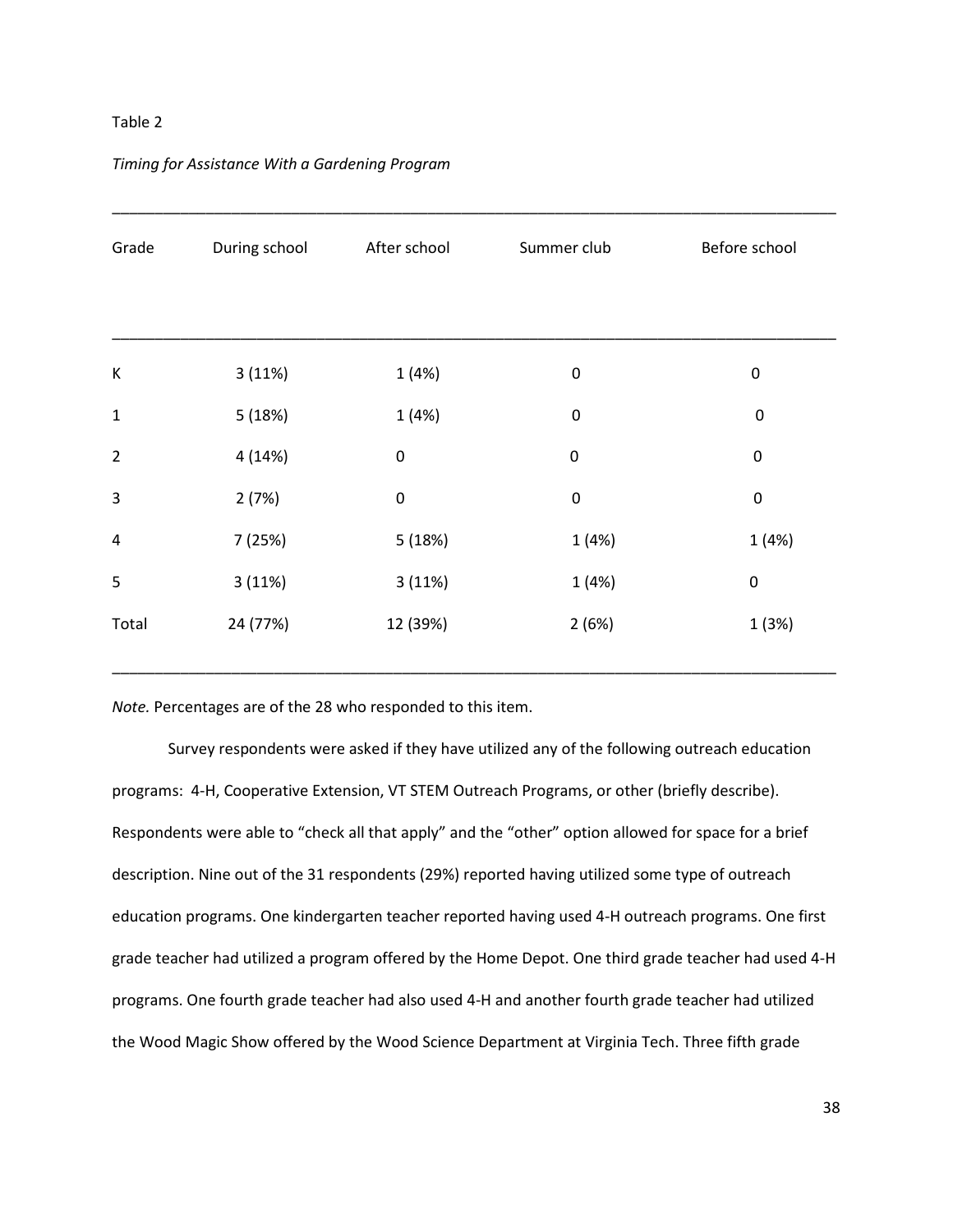teachers reported having used 4-H programs and one fifth grade teacher had used other Cooperative Extension programs.

Survey participants were also asked if they were interested in receiving more information on outreach programs offered through Virginia Tech. Twenty-nine (94%) responded that they were interested, and only two (6%) marked that they were not interested in receiving information on outreach programs.

Research question 4. What experiential learning opportunities related to plants and environmental science are available to K-5 students?

 Survey participants were asked to give an example of a hands-on learning activity they have used in the classroom. The responses resulted in 27 usable answers. The examples were written in the respondents own words, so I interpreted the meanings and grouped them with similar activities in order to summarize the results in Table 4. My interpretation of each respondent's example, the possibility of respondents' examples not being thorough, and the fact that they gave one example but may utilize more than one hands-on activity in the classroom are all factors that might have affected the results. Most of the answers to this question referred to growing plants from seeds (9, 33%) and charting plant growth. The second most common example was observing plant roots (5, 19%). Several reported that they dissect flowers and other plant parts for observation (4, 15%) and compare plant growth in different environments (4, 15%). Table 3 provides a distribution of responses regarding hands-on activities among grade levels.

 Another survey question related to experiential learning opportunities asked participants to give an example of an outdoor environment other than a school garden that they have used for teaching purposes. Eleven teachers (35%) reported they have not used any outdoor space other than a school garden. Twenty (65%) reported that they have used another outdoor space for teaching purposes. Eleven (55%) reported their outdoor lessons took place on the school grounds. Several did not specify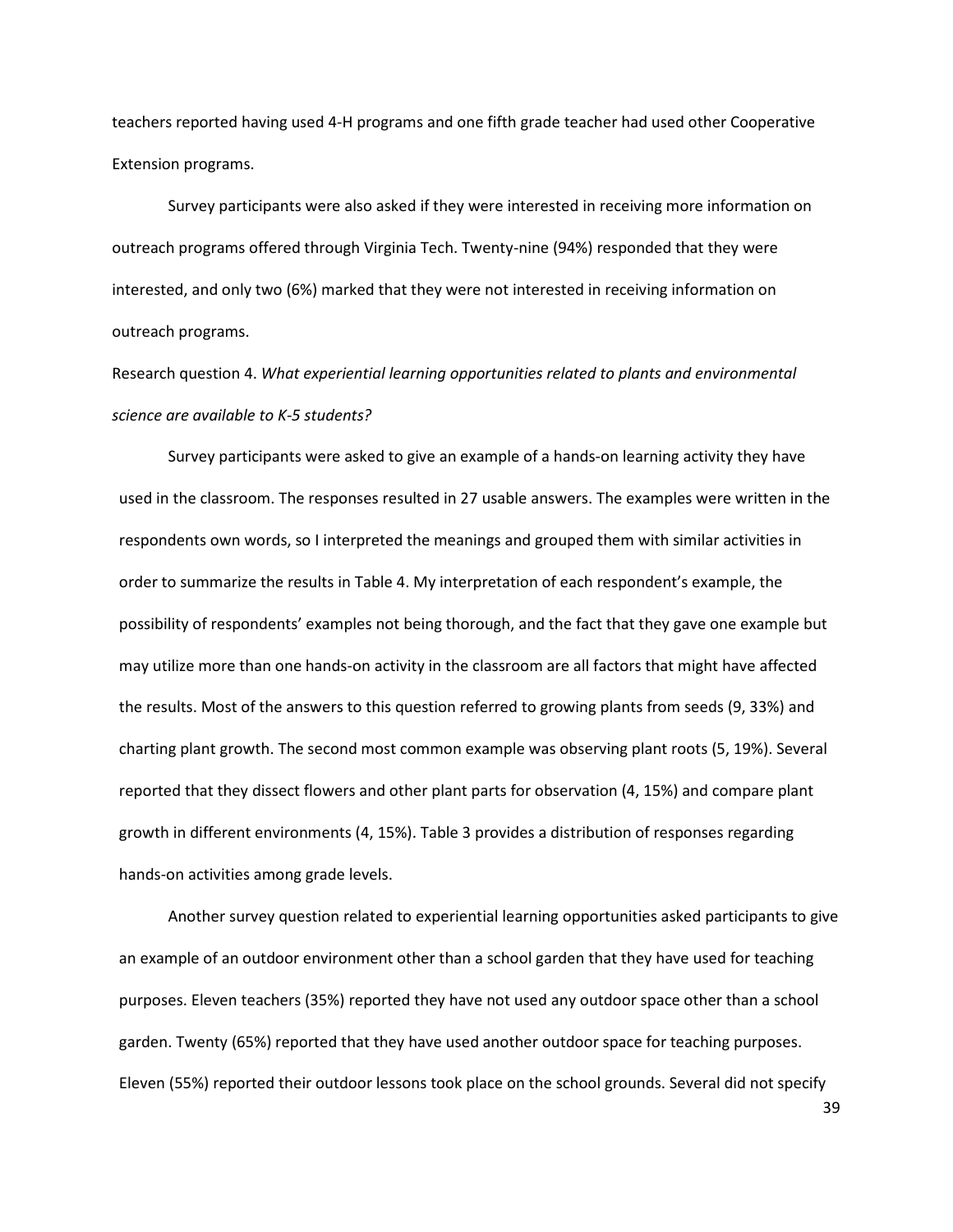where the outdoor space was located. Only one teacher specifically reported going off school grounds for outdoor lessons.

 Table 4 shows the grade level distribution of responses to a survey question that asked teachers if they incorporate field trips as a means of providing students with outdoor educational opportunities. The question allowed for a choice of three responses: no I prefer not to, no but I would like to, and yes. All respondents answered the question. Twenty (65%) of the teachers indicated that they do use field trips.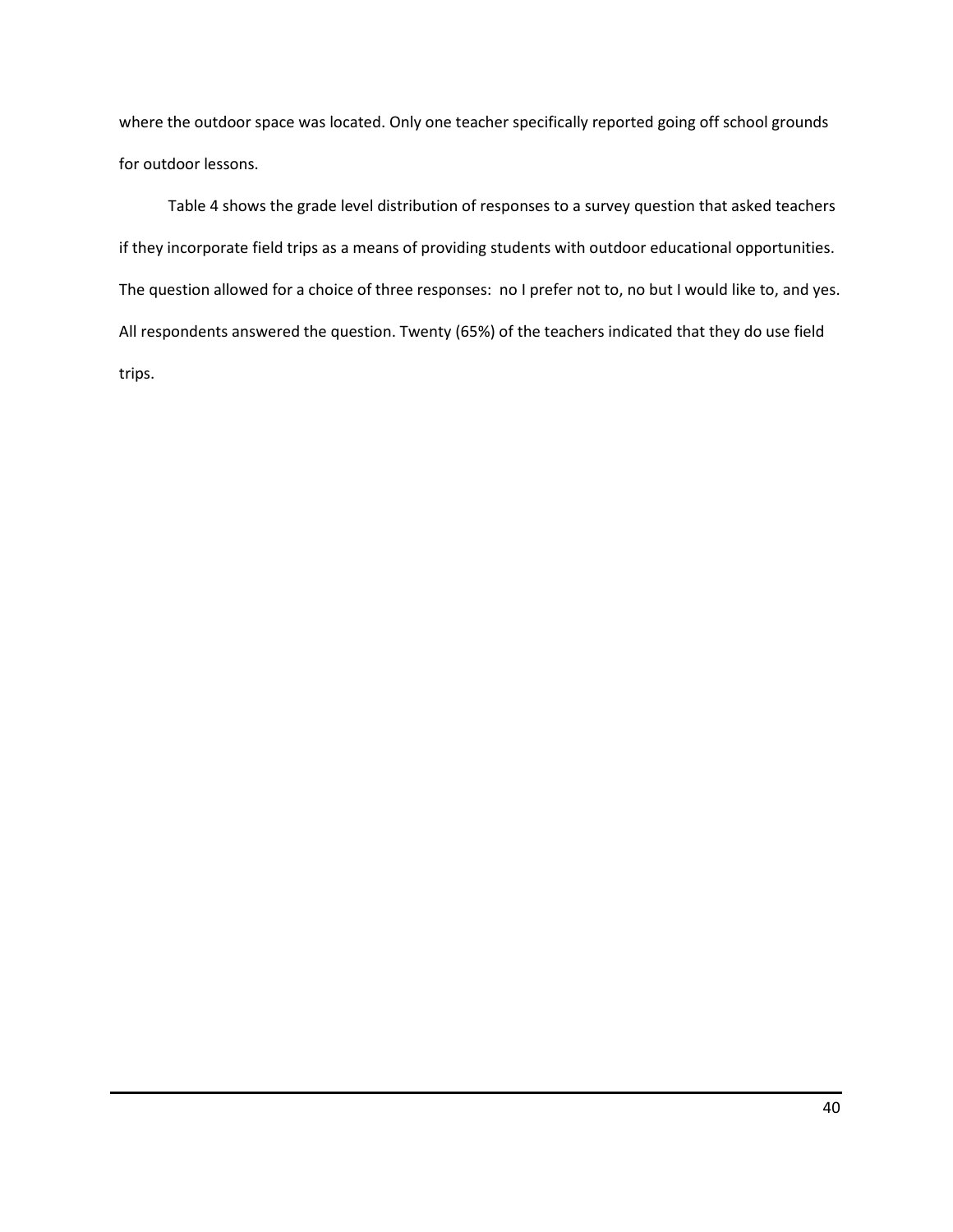# Table 3

# Hands-on Learning Activities

| Activity                       | К                | $\mathbf 1$    | $\overline{2}$   | 3                | $\pmb{4}$        | 5                | Total   |  |
|--------------------------------|------------------|----------------|------------------|------------------|------------------|------------------|---------|--|
| Grow plant from seed           |                  | $\overline{2}$ | $\overline{2}$   | 0                | 4                | $\pmb{0}$        | 9 (33%) |  |
| Observe plant roots            |                  | $\overline{2}$ | $\mathbf{1}$     | $\boldsymbol{0}$ | $\mathbf{1}$     | $\mathbf{1}$     | 5 (19%) |  |
| Dissect and observe            |                  |                |                  |                  |                  |                  |         |  |
| flower and plant parts         | $\boldsymbol{0}$ | $\pmb{0}$      | $\mathbf{1}$     | $\pmb{0}$        | $\overline{3}$   | $\pmb{0}$        | 4 (15%) |  |
| Compare plant growth           |                  |                |                  |                  |                  |                  |         |  |
| in different environments      | 0                | $\mathbf{1}$   | $\mathbf{1}$     | $\mathbf{1}$     | $\mathbf{1}$     | $\pmb{0}$        | 4 (15%) |  |
| Graph plant growth             | $\mathbf{1}$     | $\mathbf 1$    | $\boldsymbol{0}$ | $\pmb{0}$        | $\mathbf{1}$     | $\pmb{0}$        | 3(11%)  |  |
| Observe vascular vs.           |                  |                |                  |                  |                  |                  |         |  |
| nonvascular plants             | $\boldsymbol{0}$ | $\pmb{0}$      | $\boldsymbol{0}$ | $\boldsymbol{0}$ | $\boldsymbol{0}$ | 3                | 3(11%)  |  |
| Diagram plant parts            |                  | $\overline{2}$ | $\boldsymbol{0}$ | $\pmb{0}$        | $\pmb{0}$        | $\overline{2}$   | 2(7%)   |  |
| Harvest and save seeds         | $\overline{2}$   | $\pmb{0}$      | $\boldsymbol{0}$ | $\pmb{0}$        | $\boldsymbol{0}$ | $\overline{2}$   | 2(7%)   |  |
| Study the life cycle of plants |                  | 0              | 0                | $\mathbf{1}$     | $\mathbf{1}$     | 0                | 2(7%)   |  |
| Study herbs and their uses     |                  | $\pmb{0}$      | $\boldsymbol{0}$ | $\mathbf{1}$     | $\pmb{0}$        | $\mathbf 0$      | 1(4%)   |  |
| Plant and study bulbs          |                  | $\mathbf{1}$   | 0                | $\mathbf 0$      | 0                | $\boldsymbol{0}$ | 1(4%)   |  |

Note. Twenty-seven teachers responded to this survey question, 3 from kindergarten, 6 from  $1<sup>st</sup>$  grade, 3 from 2<sup>nd</sup>, 3 from 3<sup>rd</sup>, 8 from 4<sup>th</sup>, and 4 from 5<sup>th</sup>.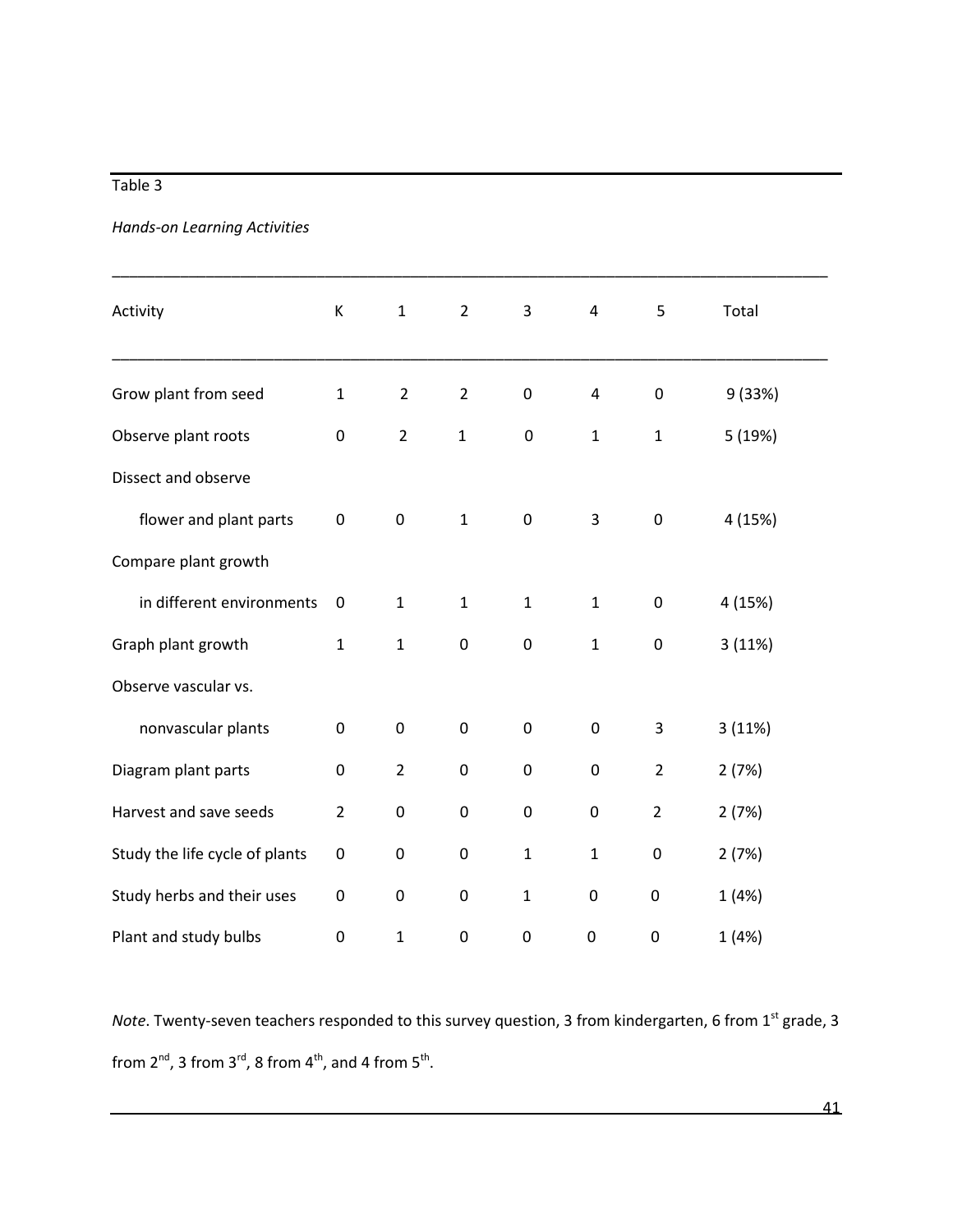### Table 4

Field Trips

| Grade Level    | Yes      | No, but I would like to | No, I prefer not to |
|----------------|----------|-------------------------|---------------------|
| К              | 1(3%)    | 2(6%)                   | 0                   |
| $\mathbf 1$    | 4 (13%)  | 2(6%)                   | $\pmb{0}$           |
| $\overline{2}$ | 2(6%)    | 2(6%)                   | $\pmb{0}$           |
| $\mathbf{3}$   | 1(3%)    | 2(6%)                   | $\pmb{0}$           |
| $\sqrt{4}$     | 5(16%)   | 3(10%)                  | $\pmb{0}$           |
| 5              | 6 (19%)  | 1(3%)                   | $\boldsymbol{0}$    |
| Total          | 20 (65%) | 11 (35%)                | 0(0%)               |

\_\_\_\_\_\_\_\_\_\_\_\_\_\_\_\_\_\_\_\_\_\_\_\_\_\_\_\_\_\_\_\_\_\_\_\_\_\_\_\_\_\_\_\_\_\_\_\_\_\_\_\_\_\_\_\_\_\_\_\_\_\_\_\_\_\_\_\_\_\_\_\_\_\_\_\_\_\_\_\_\_\_\_\_\_

Note. Percentages are of the 31 who responded to this item.

Research question 5. Are K-5 teachers interested in in-service education to strengthen their knowledge of plants and environmental science?

 To determine interest, teachers were first asked about their comfort level when teaching lessons related to plants and environmental science. According to the responses from the survey, 19 (61%) teachers reported that they were very comfortable when teaching lessons related to plants and environmental science. Twelve (39%) indicated that they were somewhat comfortable, and none of the respondents marked that they were not comfortable teaching subject matter related to plants and environmental science.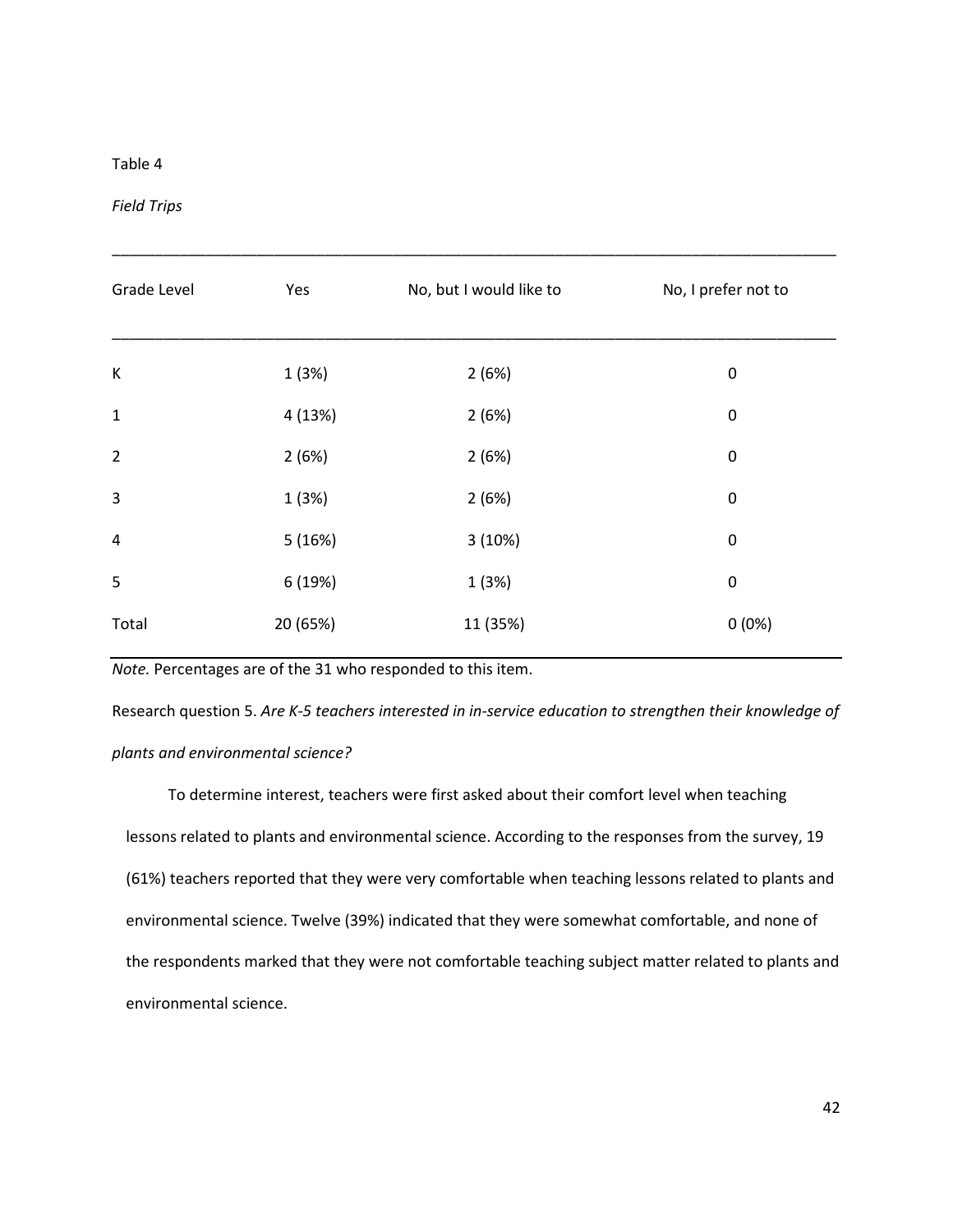Although the results showed their level of comfort was relatively high, most teachers showed interest in strengthening their knowledge related to plants and environmental science. Participants were asked if they would be interested in in-service education to enhance their knowledge and to gain ideas for hands-on activities that they can use in the classroom. Twenty-four of the 31 (77%) responded that they were interested in teacher in-service training, while only 7 (23%) were not interested in such training.

 Teachers were asked when the most convenient time would be for them to attend in-service training. They were asked to check all answers that applied to them. Table 5 illustrates the most convenient times for teachers to attend in-service training. The most popular times were after school (16, 52%) and early release days (15, 48%).

Table 5

| Grade          | After school | Summer           | Weekend          | Early release | Evening          |
|----------------|--------------|------------------|------------------|---------------|------------------|
| К              | 2(8%)        | 2(8%)            | $\boldsymbol{0}$ | 3(13%)        | $\mathbf 0$      |
| $\mathbf{1}$   | 4 (17%)      | 1(4%)            | $\pmb{0}$        | 5(21%)        | $\boldsymbol{0}$ |
| $\overline{2}$ | 0            | $\boldsymbol{0}$ | $\boldsymbol{0}$ | 2(8%)         | $\mathbf 0$      |
| 3              | 1(4%)        | 1(4%)            | $\pmb{0}$        | $\pmb{0}$     | $\mathbf 0$      |
| 4              | 1 (21%)      | 1(4%)            | 3(13%)           | 4 (17%)       | 3(13%)           |
| 5              | 4 (17%)      | 2(8%)            | 1(4%)            | 1(4%)         | 2(8%)            |
| Total          | 16 (52%)     | 15 (48%)         | 8(26%)           | 5(16%)        | 4 (13%)          |

Teacher In-service Education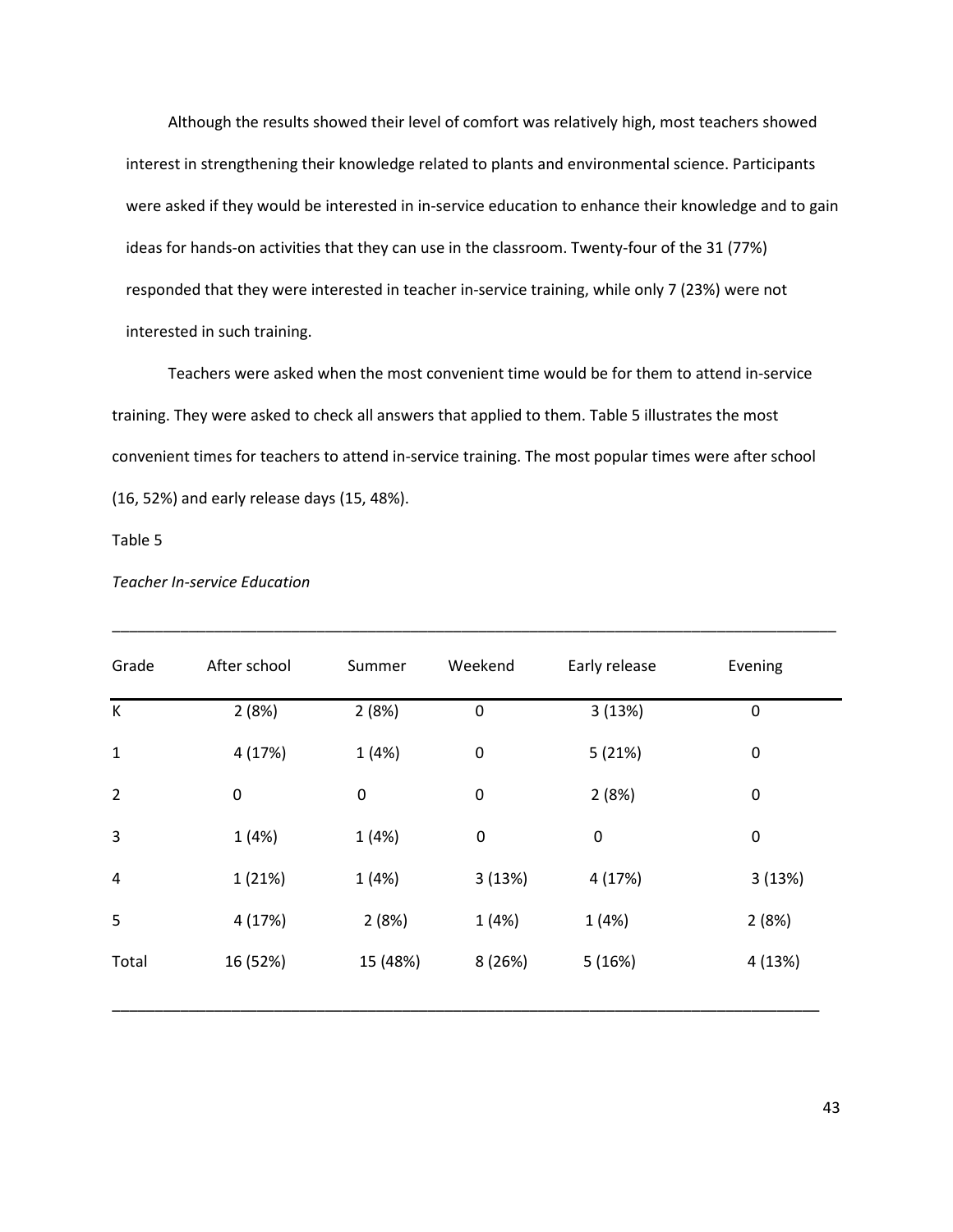Note. Percentages are of the 31 who responded to this item. Teachers were able to choose all times convenient for them.

### Chapter Summary

This chapter presented the results obtained from the Science Teacher Survey. The data collected provided information that answered the research questions for this study. The data also provided valuable information that will facilitate the development of educational outreach programs offered by the Hahn Horticulture Garden at Virginia Tech.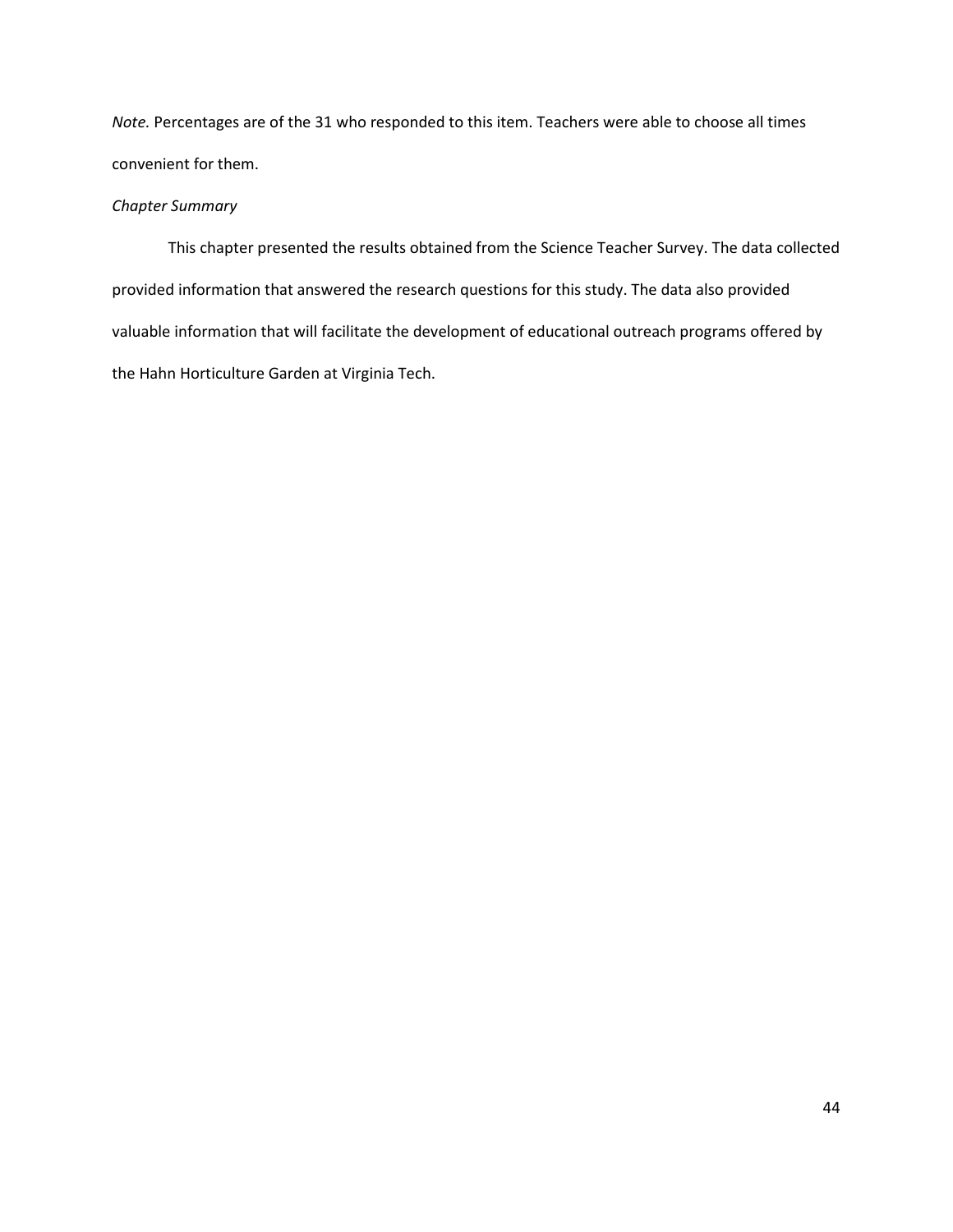#### Chapter 5

### Summary, Conclusions, and Recommendations

This final chapter includes a summary of the study, conclusions, and recommendations for practice and future research.

### Summary of Study

 This study provided an assessment of the needs of K-5 science teachers and how their needs can be met through educational programs offered by the Hahn Horticulture Garden at Virginia Tech. The study focused on the need for supplemental programs to enhance the K-5 school curriculum in the areas of plants and environmental science. The responses to the study's survey instrument provided information on existing programs as well as perceived needs for such programs. Data were collected through a needs assessment survey sent to K-5 public school teachers in Montgomery County, Virginia. Survey results indicated existing programs, the need for programs, and how programs can best be implemented.

The objectives for the study were:

- 1. Identify the stakeholders,
- 2. Construct a survey to determine existing programs and perceived needs,
- 3. Evaluate the information gathered from the survey, and
- 4. Create a plan for developing and implementing the program.

 The objectives for the study were met and outcomes have been presented throughout this paper. The stakeholders for educational and outreach programs include the students, teachers, school administrators, parents, and volunteers. The second objective was met by the development and implementation of the survey instrument. Existing programs and perceived needs were determined by analyzing the results of the survey and were presented in Chapter 4. Evaluation of all information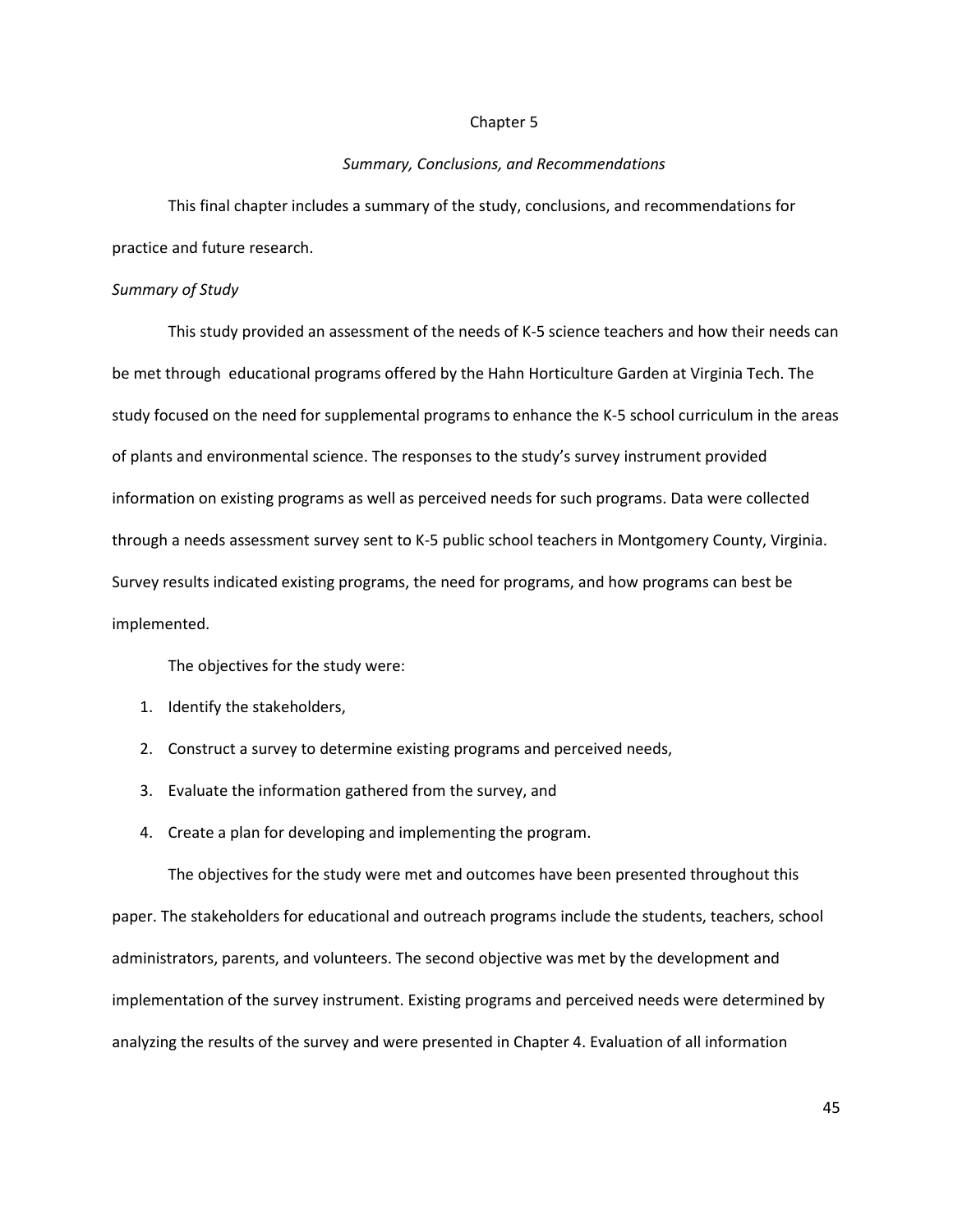gathered from the survey was addressed in Chapter 4 of this report. Plans for developing and implementing programs will be discussed later in this chapter.

### **Conclusions**

The Science Teacher Survey provided important information that will aid in the development of educational and outreach programs that will be offered by the Hahn Horticulture Garden at Virginia Tech to the local K-5 school community. The K-5 teachers who participated in the survey provided information on current teaching methods used, existing experiential learning opportunities for students, participants' desire for supplemental programs, and details regarding convenience for such programs. The results of the research allowed for conclusions to be drawn to obtain necessary information for program development. The conclusions are linked to the research questions for this study. Research question 1. Do the elementary schools in Montgomery County Public Schools have school gardens? To what extent do K-5 teachers use those gardens?

The results of this study indicate there is a need for plant and environmental science programs that will supplement and enhance the school curriculum. The results showed that 42% of the responding teachers indicated that their school has a school garden, but only 13% of those use the school garden more than once per month. This may be due to a number of factors including the teacher's knowledge of how to effectively utilize a garden for teaching across the disciplines, administrative support, and possibly time and weather restrictions.

Research question 2. What type of support is desired by K-5 teachers to enhance the Virginia Standards of Learning related to plants and environmental science?

 Seventy-seven percent of participants expressed interest in assistance with an SOL-friendly gardening program during regular school hours. A staff member from the Hahn Horticulture Garden at Virginia Tech should develop and/or utilize engaging lessons to assist teachers with gardening programs. Interest in such programs was also indicated in a previous study by Dobbs, Relf, and McDaniel, (1998) in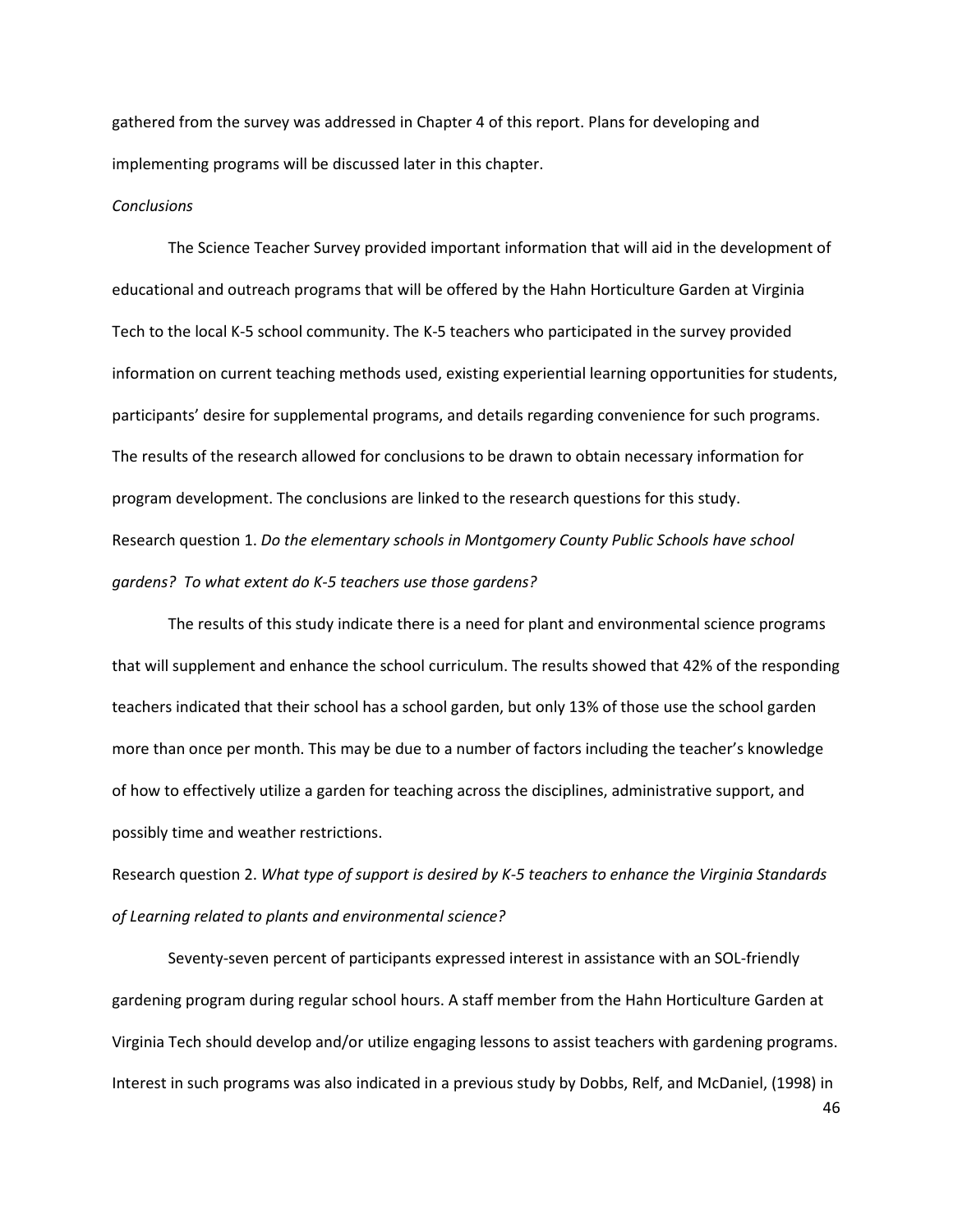which 88% of K-6 teachers in the state of Virginia reported interest in using horticulture in the classroom. Other methods of enhancing lessons that correlate with the Standards of Learning that participants of the current study expressed interest in included taking a field trip to the Hahn Horticulture Garden at Virginia Tech (84%), having a guest speaker in the classroom (74%), receiving curriculum support from professionals at Virginia Tech (65%), and incorporating a gardening program into their curriculum (61%). Staff from the Hahn Garden should develop engaging field trips and offer to be a guest speaker in the classroom. Curriculum packets, lesson kits, and other materials should be developed and made available for teachers. The study by Dobbs, et al. (1998) found that teachers were willing to incorporate horticulture into their curriculum with the help of horticulture-based lesson plans, activities, posters, and a monthly newsletter for teachers to provide children's gardening activity ideas. This finding by Dobbs, et al. corresponds to the similar finding in this study that there is a need for supplemental curricula and programs to aid teachers with incorporating gardening and horticulture into their lessons. A study conducted by Phibbs and Relf (2005) also found similar results that verified the need for supplemental curricula and support for teachers. Results of the survey by Phibbs and Relf showed a need for new publications or programs for school enrichment. A list of available support materials, curriculum, and contacts was highly requested as resource needs.

### Research question 3. What is the best way to offer supplemental programs to the local schools?

 Because such a large number of teachers expressed interest in taking their class on a field trip to the Hahn Horticulture Garden, staff from the garden should develop garden tours that correlate with the Virginia Standards of Learning for each grade level. To maximize their visit, a pre-visit lesson can be created by garden staff and sent to the teachers. As suggested in the literature review, this will help to reduce anxiety often associated with exposing students and teachers to new surroundings; a pre-visit lesson can help make the most of the field trip experience (Haynes, Pieper, & Trexler 2005). Post-visit lessons and evaluations should also be incorporated so the students can share what they learned. The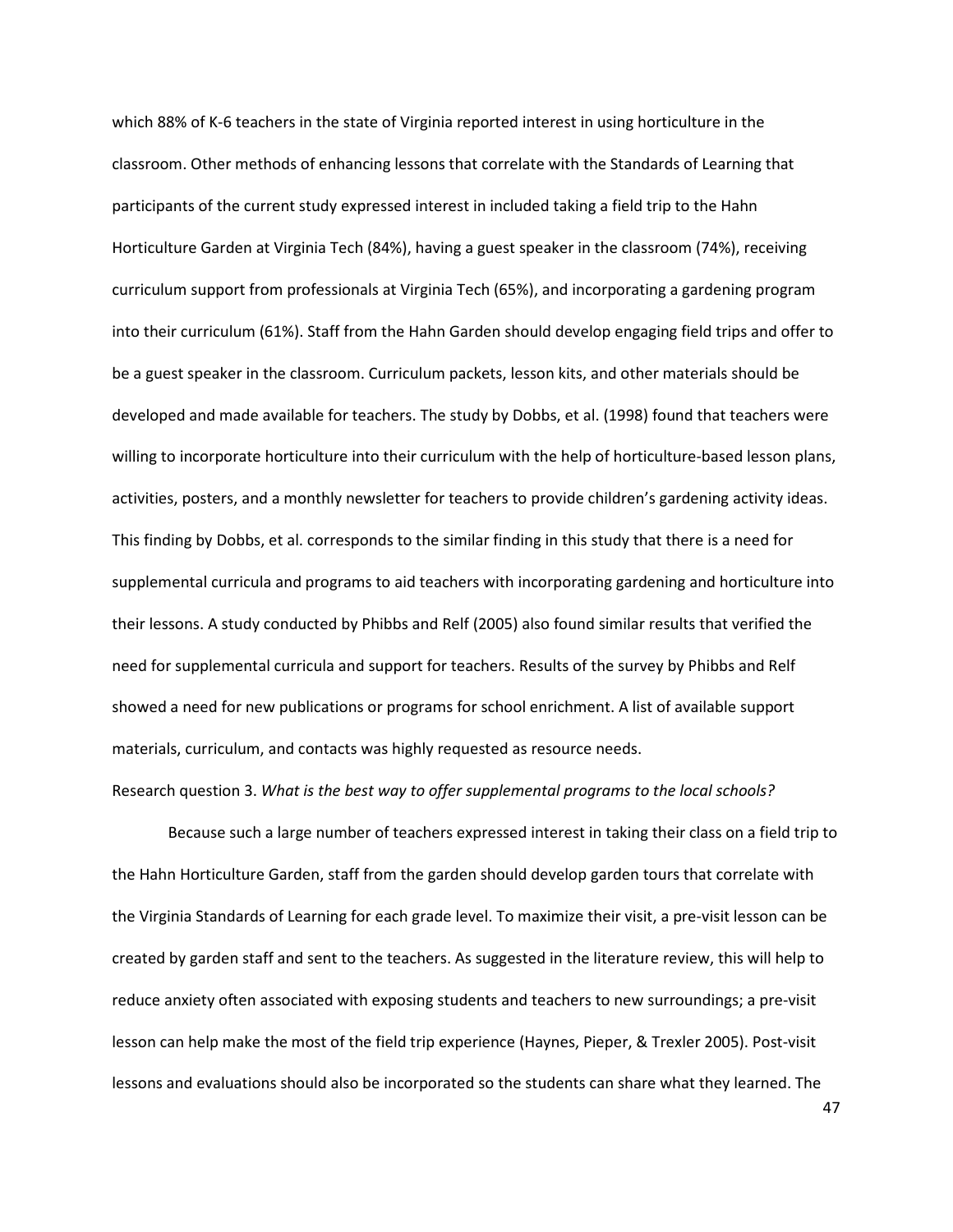field trip should also reinforce and coincide with lessons in the classroom. Supplemental programs should also be offered by bringing engaging lessons to the indoor or outdoor classroom. Lesson plans, activity kits, posters, and monthly newsletters with activity ideas would also be beneficial to teachers. Research question 4. What experiential learning opportunities related to plants and environmental science are available to K-5 students?

The results from the survey indicated that the most common hands-on activity related to plants and environmental science teachers used with their class was growing plants from seeds. This activity was most commonly used by fourth-grade teachers. According to the Virginia Standards of Learning (2003), this activity links to several Standards of Learning (SOL) for fourth grade. The teachers might have the students make a hypothesis about growing plants from seed, record environmental conditions, and make a graph of plant growth; this would be covered under Virginia SOL 4.1 titled "Scientific Investigation, Reasoning, and Logic" and SOL 4.5, "Living Systems." Another common activity used by fourth grade teachers was dissecting plants and observing their parts. This activity links to SOL 4.4 titled "Life Processes" (see Appendix F). Most of the activities that teachers listed in the survey can be linked to SOL for the corresponding grade levels. Teachers can manipulate the activities to satisfy the SOL for their grade. They can also expand on the activities to integrate other discipline areas in to the lessons. Research question 5. Are K-5 teachers interested in in-service education to strengthen their knowledge of plants and environmental science?

Although 61% of the responding teachers reported that they are very comfortable when teaching plant-related SOL, 77% indicated interest in teacher in-service training to enhance their knowledge and to gain ideas for hands-on activities. Teachers may have the knowledge but lack methods to incorporate their school garden into their curriculum and across disciplines. As noted in the literature review, gardens are not only useful for teaching plant science, but can be used to teach across the curriculum. Concepts and skills from virtually every subject area can be learned through a garden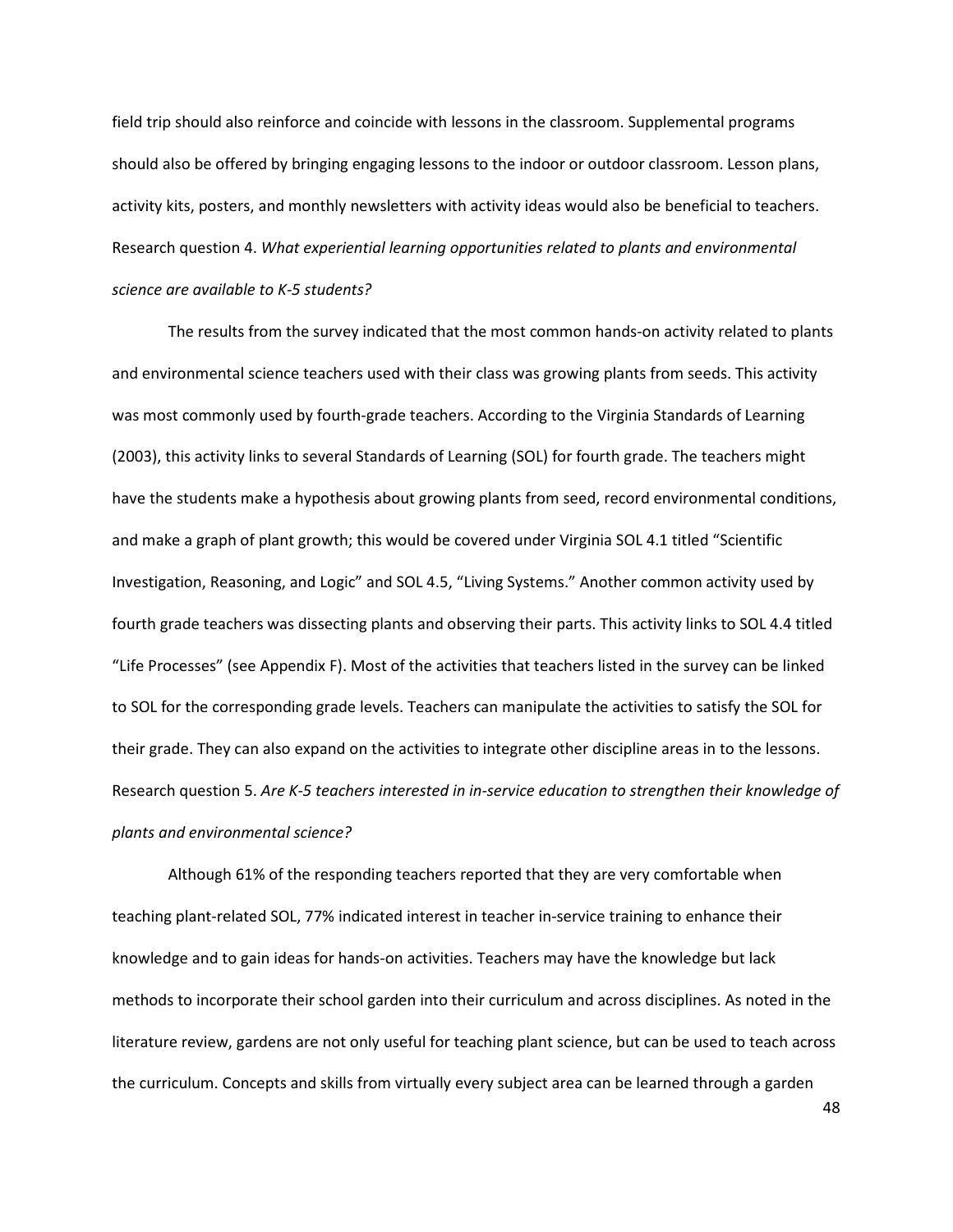(Smith & Motsenbocker, 2005). Teacher in-service training workshops offered through the Hahn Horticulture Garden at Virginia Tech could provide teachers with multidisciplinary lessons that utilize their school garden. Of those interested in training, slightly over half (52%) chose after school and nearly half (48%) chose an early release day to be the most convenient time to attend training. This finding correlates with findings from a previous study which found that teachers felt they needed more training to effectively incorporate school gardening into the curriculum (DeMarco, Relf, & McDaniel, 1998). Recommendations for Practice

Previous research results agree with my findings that supplemental programs in plants and environmental science would be beneficial to teachers. As recommended by Phibbs and Relf (2005), school garden programs should focus on issues that are currently important to school administration, such as compliance with state-mandated standards, time and cost efficient stimulation of academic achievement, and improving the health and nutrition of students. Administrators also encourage experiential learning opportunities. School gardens and other outdoor environments are ideal for such lessons. The main idea behind most school garden programs is hands-on, experiential learning (Klemmer, Waliczek, & Zajicek, 2005). School teachers in Montgomery County Public Schools can partner with and utilize resources offered by organizations such as the Hahn Horticulture Garden at Virginia Tech, VT-STEM, and Virginia Cooperative Extension. Teachers should also take advantage of professional development offerings to increase their knowledge and gain ideas to use in the classroom. In-service training opportunities will be offered through the Hahn Horticulture Garden at Virginia Tech. Teachers can also attend classes through Agriculture in the Classroom, Project Learning Tree, Junior Master Gardeners, and other organizations.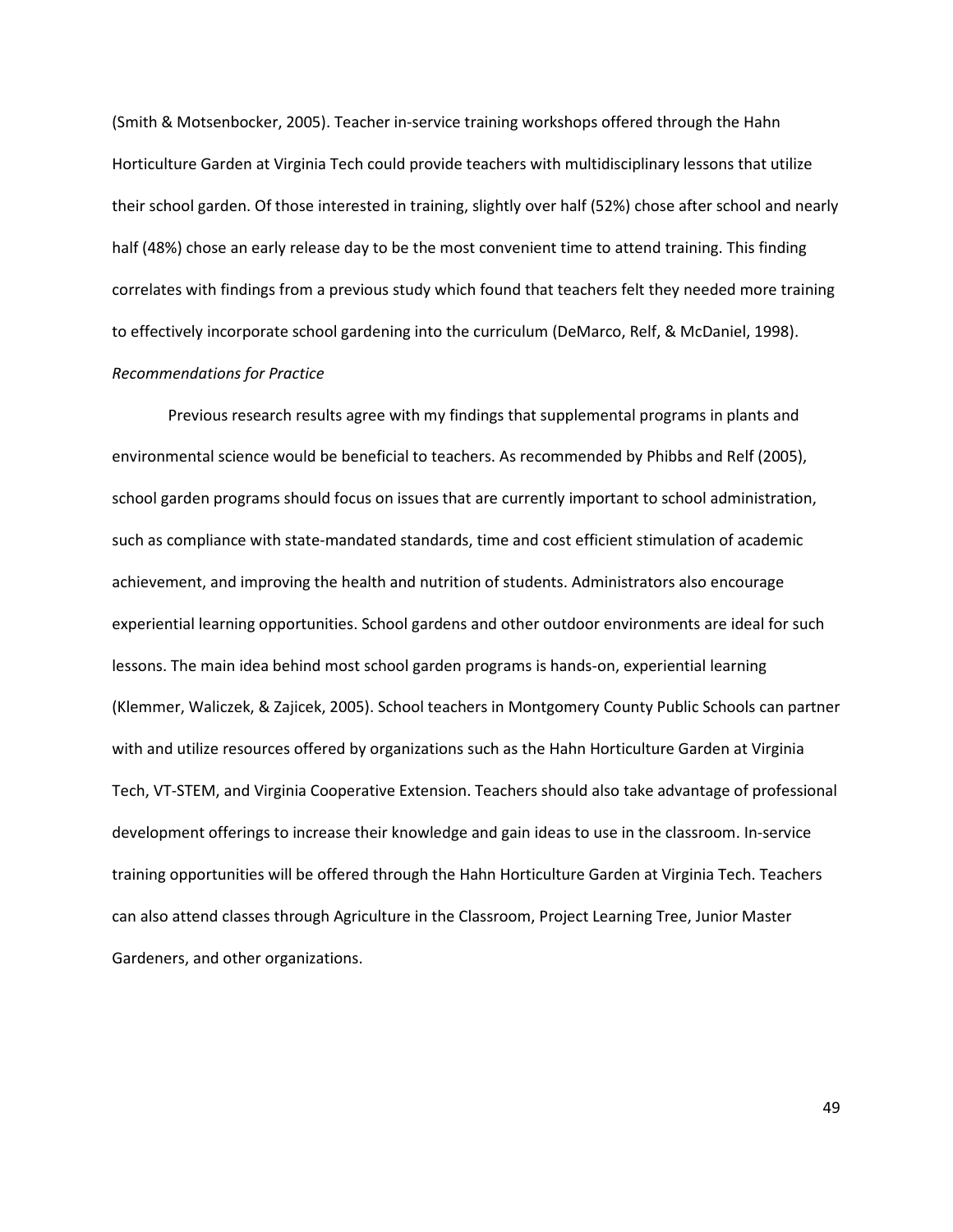### Recommendations for Future Research

Further research should be done to expand on the findings from this study. The information obtained from this study will be most beneficial to the Hahn Horticulture Garden at Virginia Tech as its staff members expand their educational and outreach programs. The results revealed information that will enable appropriate program development to best serve the local school community.

This study included a limited sample of K-5 science teachers from Montgomery County Public Schools in rural southwestern Virginia. Future studies might include a similar needs assessment survey intended for middle or high school teachers. Special education or career and technical education teachers are other potential study participants. The survey instrument should be given to rural, suburban, and inner-city teachers to compare the need for plant and environmental science support in different areas. A similar survey should also access the needs of teachers in other areas and how their local public garden can assist with programs.

Because of the low response rate from the teachers, a different approach might be taken to obtain the same types of information. With the overload of emails teachers receive and the difficulty some participants encountered in accessing the survey instrument, a better response rate might be obtained by a different mode of delivery for the survey. A paper and pencil survey might have resulted in a better response for this particular survey. Personal interviews with the teachers would allow for more in-depth information to be gained. Due to time constraints and participant anonymity, personal interviews were not selected for this particular study.

A future study might focus on the benefits specific to a school garden or specific to another outdoor space. This would provide a different focus from this study, which considered all outdoor learning environments.

It would be informative to create another survey instrument to assess the benefits of teaching through school gardens and other outdoor environments. That study might include participants who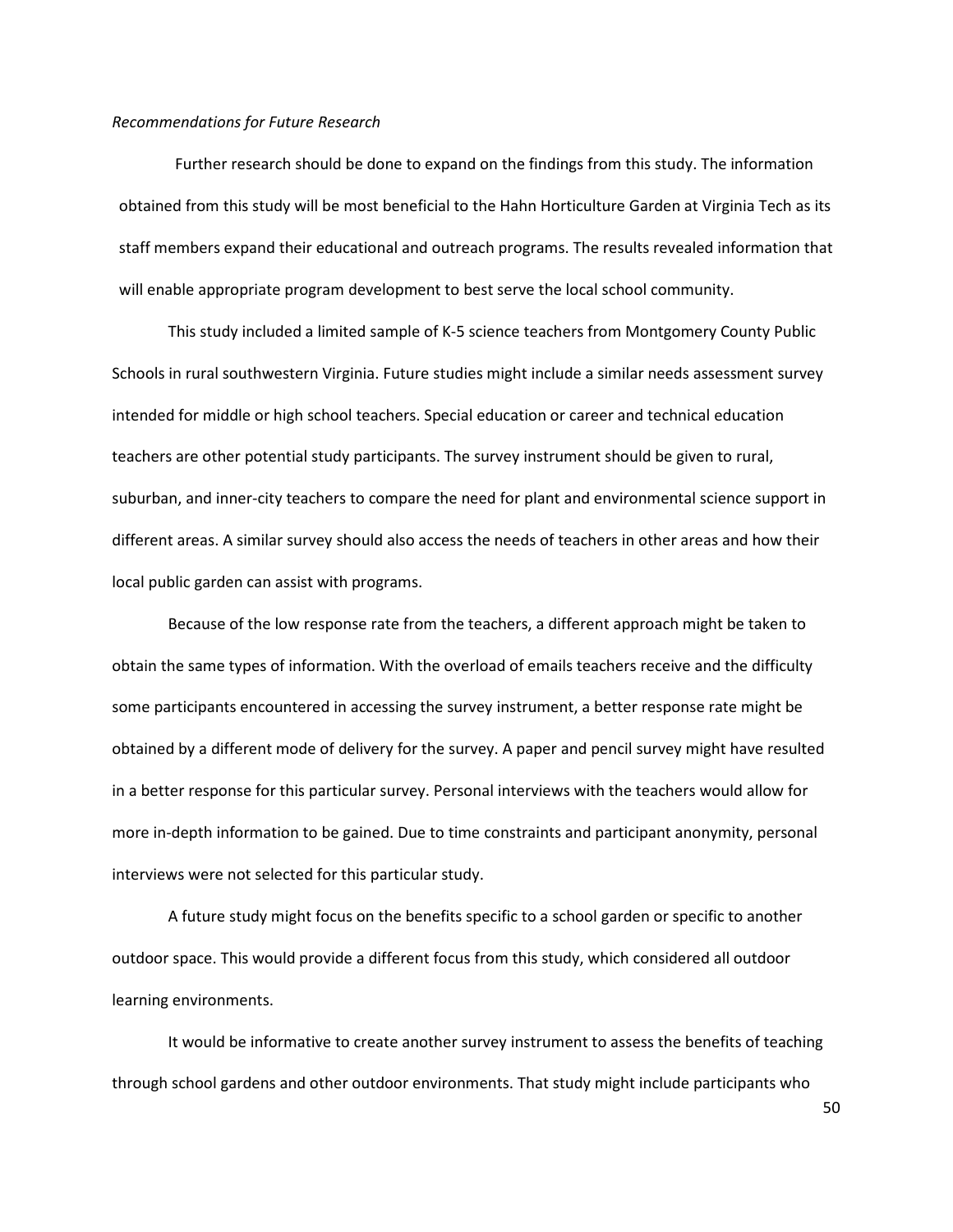have utilized experiential teaching methods for plant and environmental science topics. Personal interviews might be the best mode to obtain personal experiences related to using such lessons in the curriculum.

### Chapter Summary

There is an overall desire by teachers to supplement their lessons in plants and environmental science. There is also a need for programs to assist teachers with enhancing such lessons. The conclusions drawn from the results of this and similar studies will provide educators with a good foundation for developing and implementing programs that will supplement the K-5 curriculum and assist the teachers with lessons in plants and environmental science. With the increasing endorsement of experiential learning opportunities, teachers will continually strive to find ways to supplement their curriculum. School gardens and other outdoor environments not only offer experiential learning opportunities, they also instill in children an appreciation for their natural world.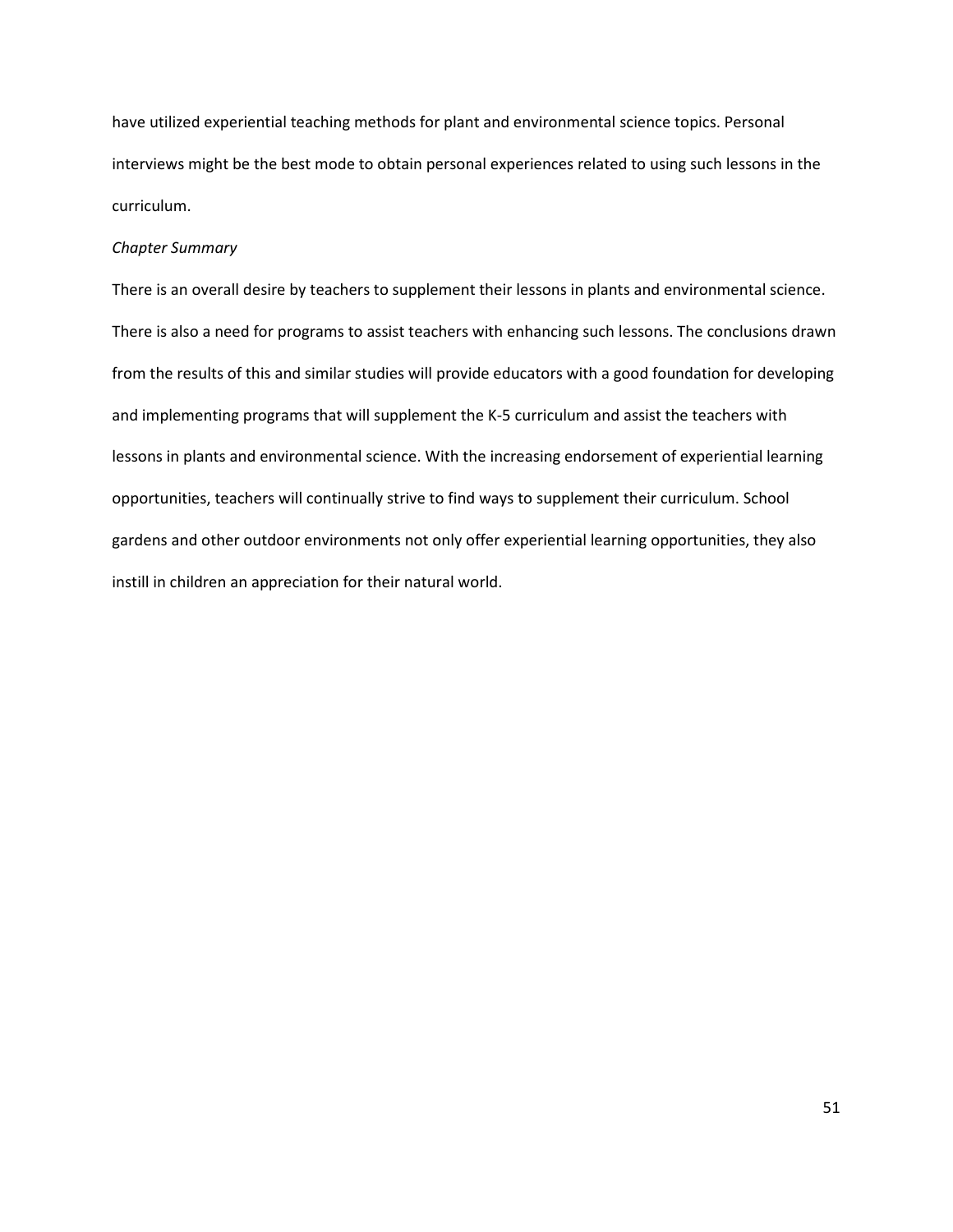#### References

- 4-H History. (2006, November 1). Retrieved February 22, 2008, from National 4-H Headquarters: http://www.national4-hheadquarters.gov
- Boss, S. (2001, Fall). Schoolyard science takes root. Northwest Teacher, Fall, 2001, 13-15.
- Canaris, I. (1995). Growing food for growing minds: Integrating gardening and nutrition education into the total curriculum. Children's Environments 12(2), 134-142. Retrieved October, 2007, from http://www.colorado.edu/journals/cye/
- Cohen, J., & Pranis, E. (2002). National Gardening Association's GrowLab: Activities for growing minds (8 ed.). (D. Burns, Ed.) Burlington, VT: National Gardening Association.
- Cronin-Jones, L. (2000, April). Effectiveness of schoolyards as sites for elementary science instruction. School Science and Mathematics, 1-8.
- DeMarco, L., Relf, D., & McDaniel, A. (1998). Extension master gardeners valued by teachers in school gardening programs. Journal of Extension , 36(5).
- Dillman, D. (2000). Mail and internet surveys: The tailored design method (2<sup>nd</sup> ed.). New York: John Wiley & Sons.
- Dillon, J., Morris, M., O'Donnell, L., Reid, A., Rickinson, M., & Scott, W. (Engaging and learning with the outdoors-the final report of the outdoor classroom in a rural context action research project. National Foundation for Education Research

Dillon, N. (2000, Janurary). Sowing the seeds of the standards. Science and Children, 18-21.

- Dirks, K., & Orvis, A. E. (2005). An evaluation of the Junior Master Gardener program in third grade classrooms. HortTechnology, 15(3).
- Dobbs, K., Relf, D., & McDaniel, A. (1998). Survey of the needs of elementary education teachers to enhance the use of horticulture or gardening in the classroom. HortTechnology 8(3), 370-373.

(2007, February, 8). No child left inside: Put down that Xbox, young man. The Economist.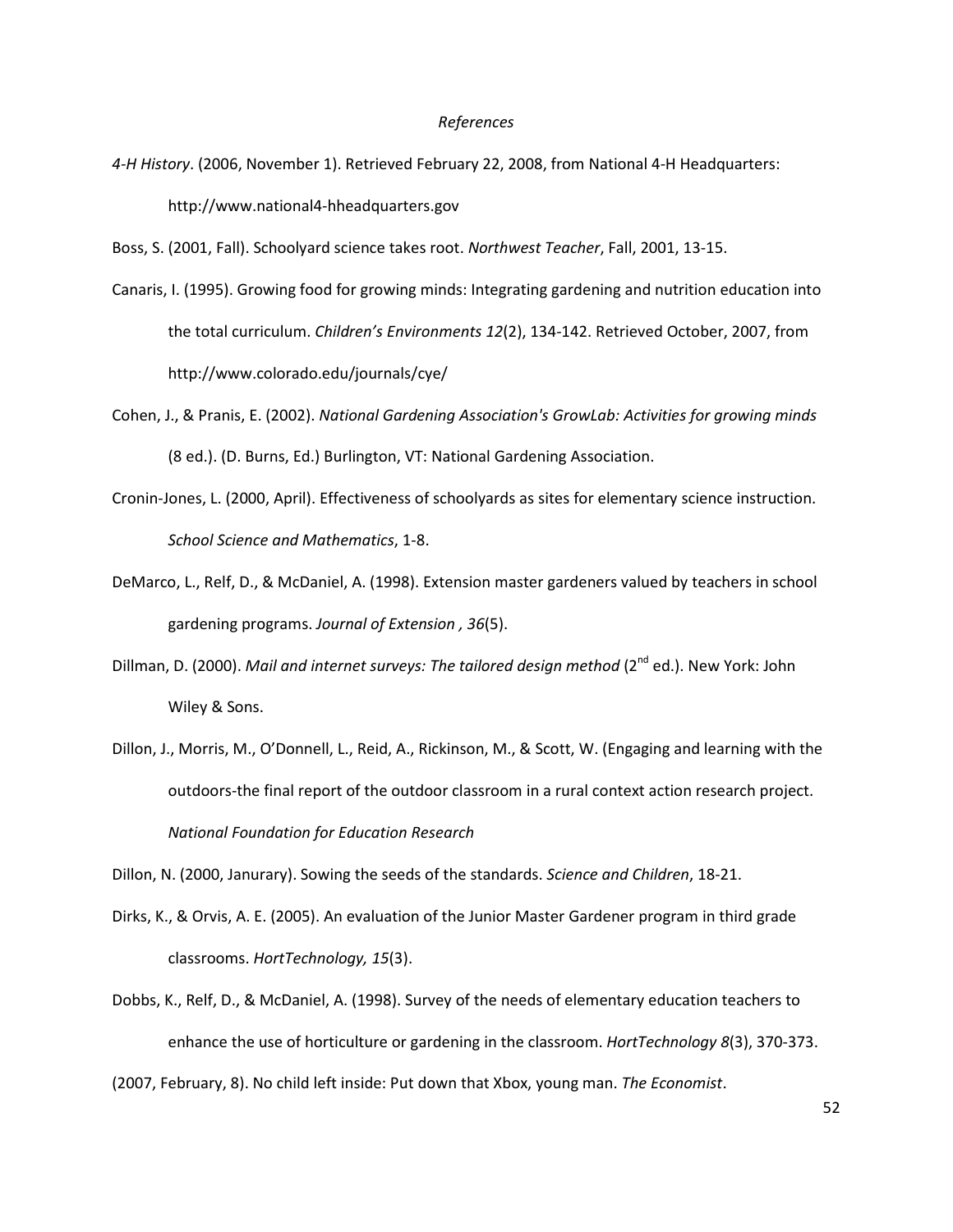Hackney, S. (2007). Take it outside: Schools encouraged to connect curriculum to nature. Free Press.

Haury, D. L., & Rillero, P. (1994). Perspectives of hands-on science teaching. Retrieved August 2, 2007, from North Central Regional Educational Laboratory:

http://www.ncrel.org/sdrs/areas/issues/content/cntareas/science/eric/eric-2.htm

- Haynes, C., Pieper, J., & Trexler, C. (2005). A comparison of previsits for youth field trips to public gardens. HortTechnology, 15(3).
- Klemmer, C.D., Waliczek, T.M., & Zajicek, J.M. (2005). Growing minds: The effect of a school gardening program on the science achievement of elementary students. HortTechnology, 15(3).
- Lewis, Scott P. (n.d.). Uses of active plant-based learning (APBL) in K-12 educational settings. Partnership for Plant-Based Learning.
- Lieberman, G., & Hoody, L. (1998). Closing the achievement gap: Using the environment as an integrating context for learning. State Education and Environment Roundtable. San Diego, CA: Pew Charitable Trusts, 1-13.
- Louv, R. (2005). Last child in the woods: Saving our children from nature-deficit disorder. Chapel Hill, North Carolina: Algonquin Books.
- Miller, D. L. (2007). The seeds of learning: Young children develop important skills through their gardening activities at a Midwestern early education program. Applied Environmental Education and Communication, 6 (1), 49-66.
- Mohrmann, P. (1999). Planting the seeds of science: The school garden-a perfect laboratory for teaching. Retrieved November 1, 2007, from http://findarticles.com/p/articles/mi\_m0STR/is\_6\_108/ai\_54169023/print
- National Gardening Association. (2007). Kids Gardening. Retrieved March 24, 2008, from http://www.kidsgardening.com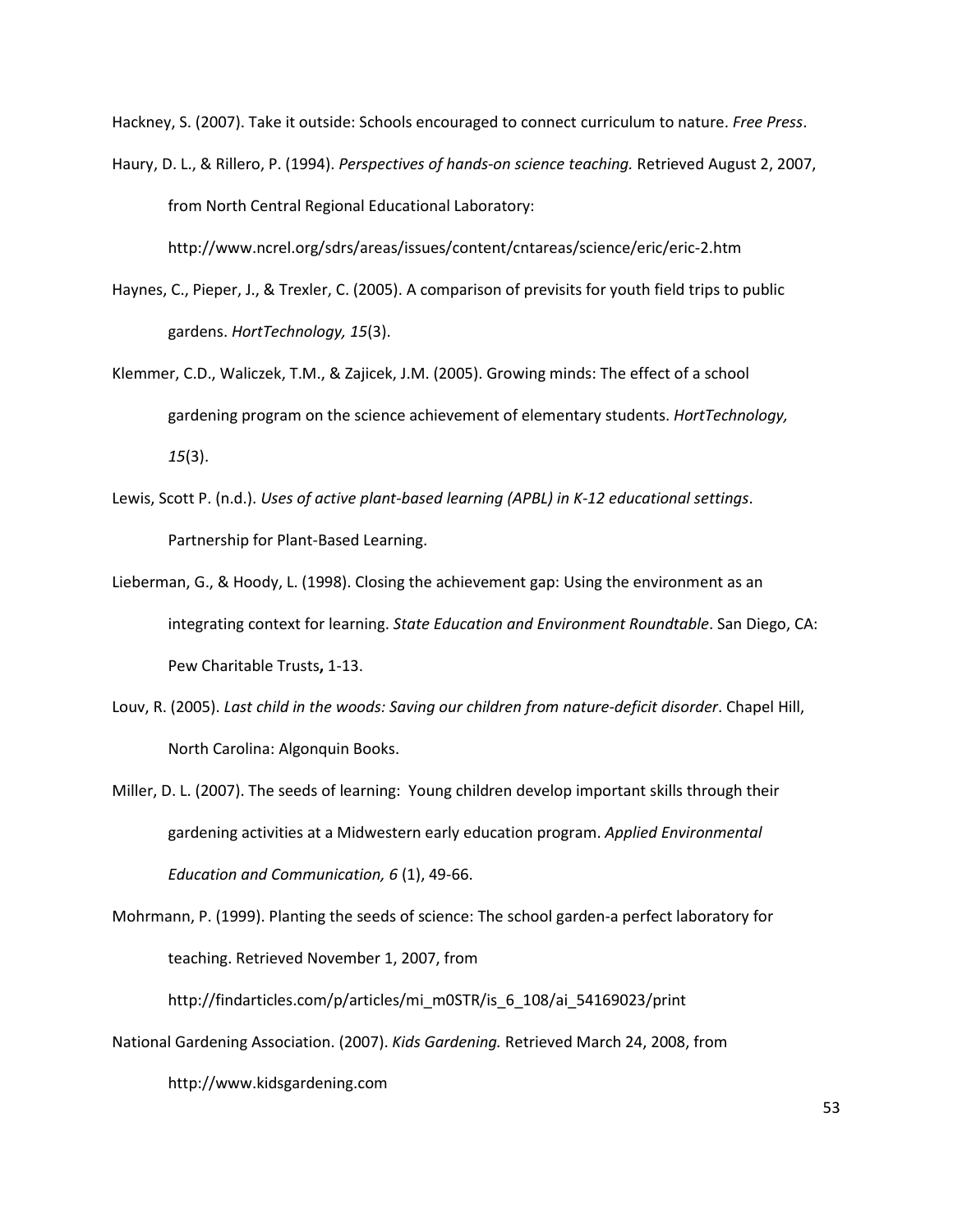- Phibbs, E., & Relf, D. (2005). Youth in horticulture: Improving research on youth gardening. HortTechnology 15(3).
- Phibbs, E., Relf, D., & Hunnings, J. (2005). Implementing a needs assessment for long-term strategic planning in 4-H horticulture programming. Journal of Extension, 43(4).

Project Learning Tree. (2004). Retrieved December 11, 2007, from http://www.plt.org

- Raffan, J. (2000). Nature nurtures: Investigating the potential of school grounds. Toronto, Ontario, Canada: Evergreen.
- Shapiro, D. (2006). School gardens grow science achievement scores. National Science Teachers Association Reports.
- Smith, L., & Motsenbocker, C. (2005). Impact of hands-on science through school gardening in Louisiana public elementary schools. HortTechnology 15(3).

State seeks to get more children outdoors. (2007, August 1). Bangor Daily News.

St. George, D. (2007, June 19). Getting lost in the great outdoors. Washington Post.

Studer, M. (n.d.). Developing an outdoor classroom: Blending classroom curriculum & outdoor play space. Retrieved October 23, 2007, from Texas Child Care:

http://www.parentinginformation.org/blending.htm

- Subramaniam, A., (2002). Garden-based learning in basic education: A historical review. MONOGRAPH. P. D. Stephen T. Russell. Davis, CA, Center for Youth Development, University of California: 1-11.
- Virginia Department of Education. (2003). Standards of Learning for Virginia Public Schools. Retrieved March 15, 2008, from http://www.doe.virginia.gov/go/Sols/home.shtml.
- Welsh, D., Whittlesey, L., Seagraves, R., Hall, G., & Harlow, M. (1999). Junior Master Gardeners™ program addresses youth needs. Journal of Extension, 37(3).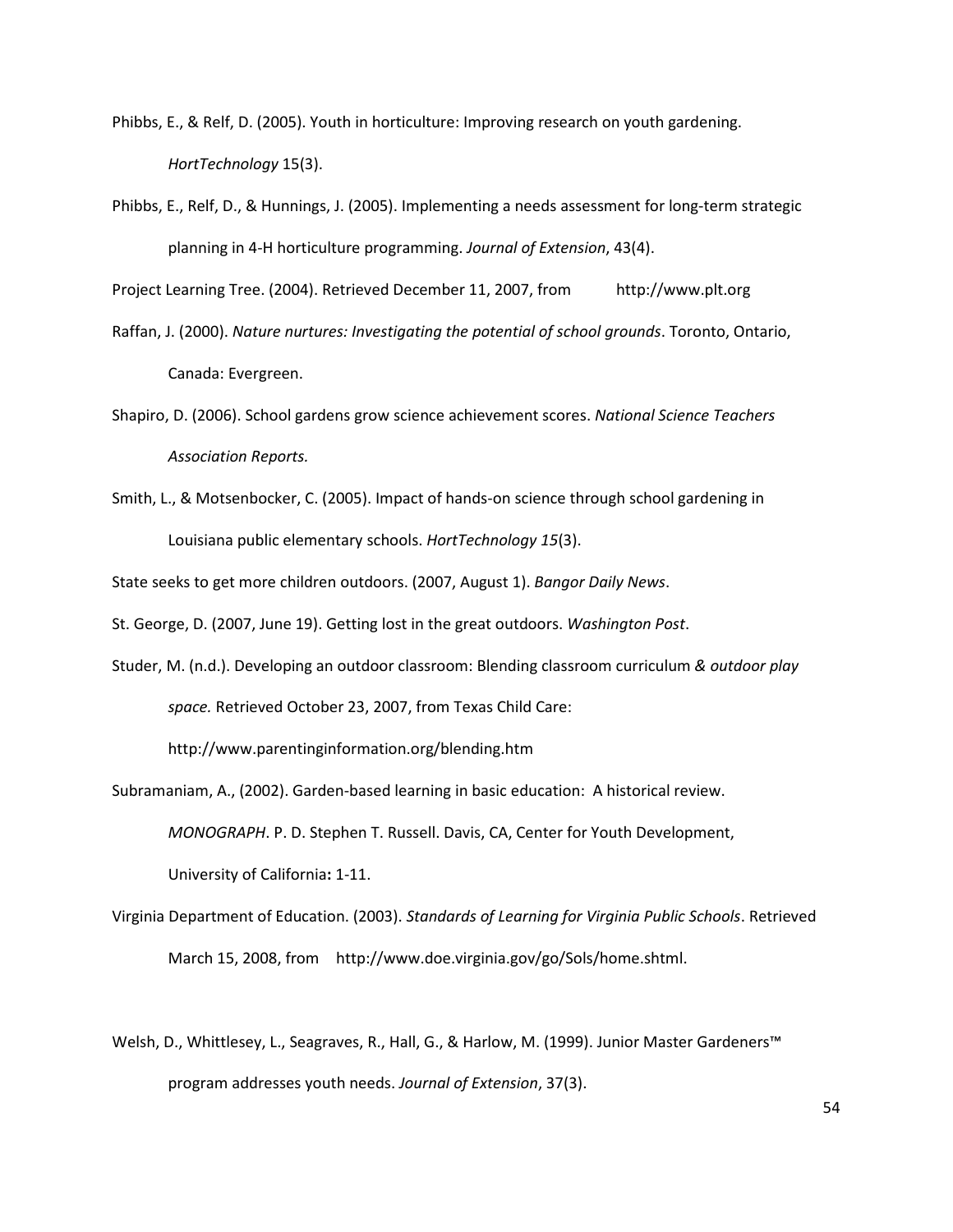- Williamson, R., & Smoak, Ellen (1999). Creating a down-to-earth approach to teaching science, math, and technology. Journal of Extension, 37(3).
- The YouthLearn Initiative at Education Development Center. (2001). An introduction to inquiry-based learning. Retrieved December 11, 2007, from

http://www.youthlearn.org/learning/approach/inquiry.asp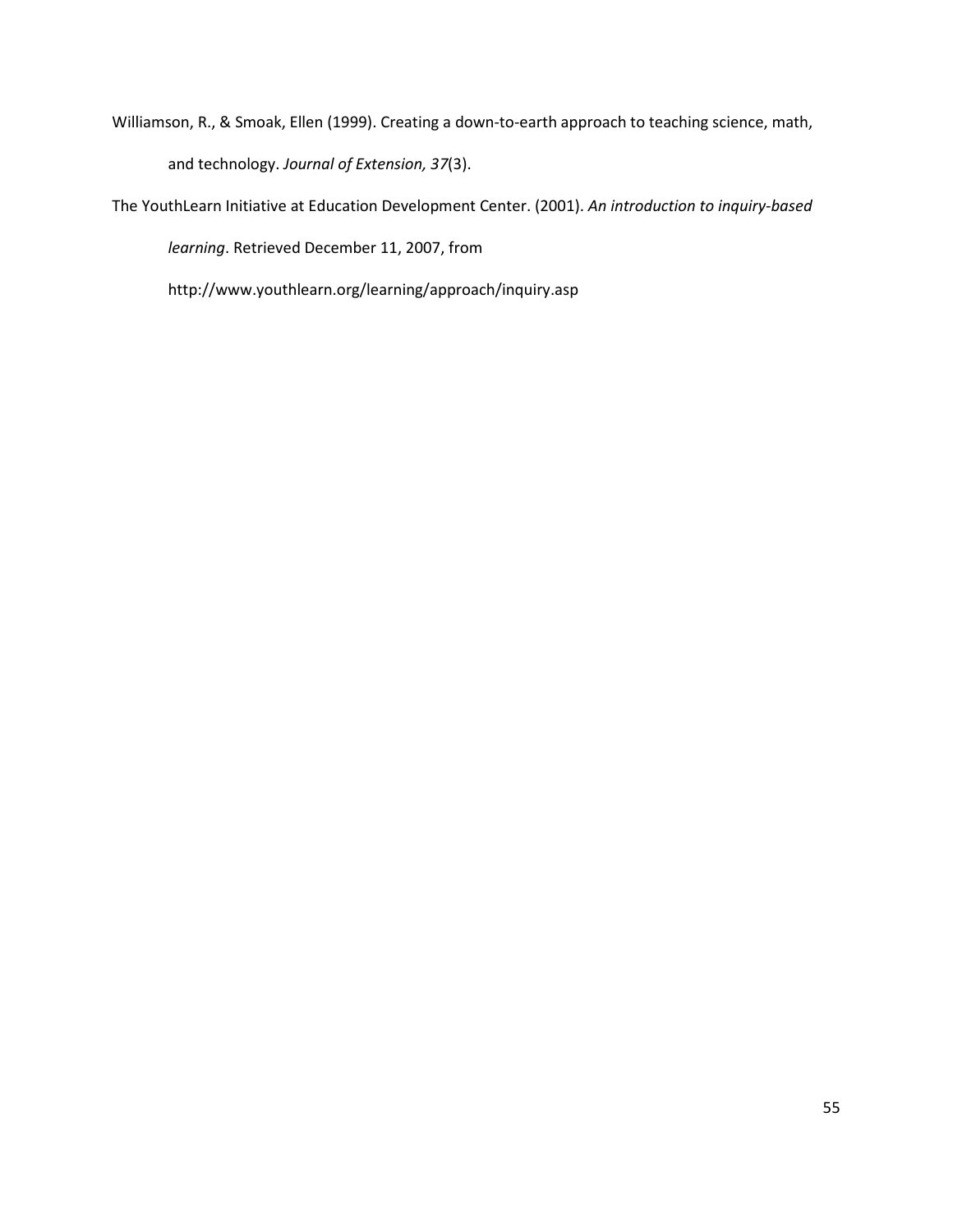# Science Teacher Survey

### 1. What grade do you teach?

2. What is the size of your class?

# 3. Do you have a school garden?

- $\Box$  No, please move on to question 5.
- $\Box$  Yes, please answer question 4.

# 4. How frequently do you use your school garden?

- $\Box$  At least once per week
- A couple of times per month
- Less than once per month

# 5. Please give one brief example of a hands-on learning activity you use in your classroom for SOLs related to plants.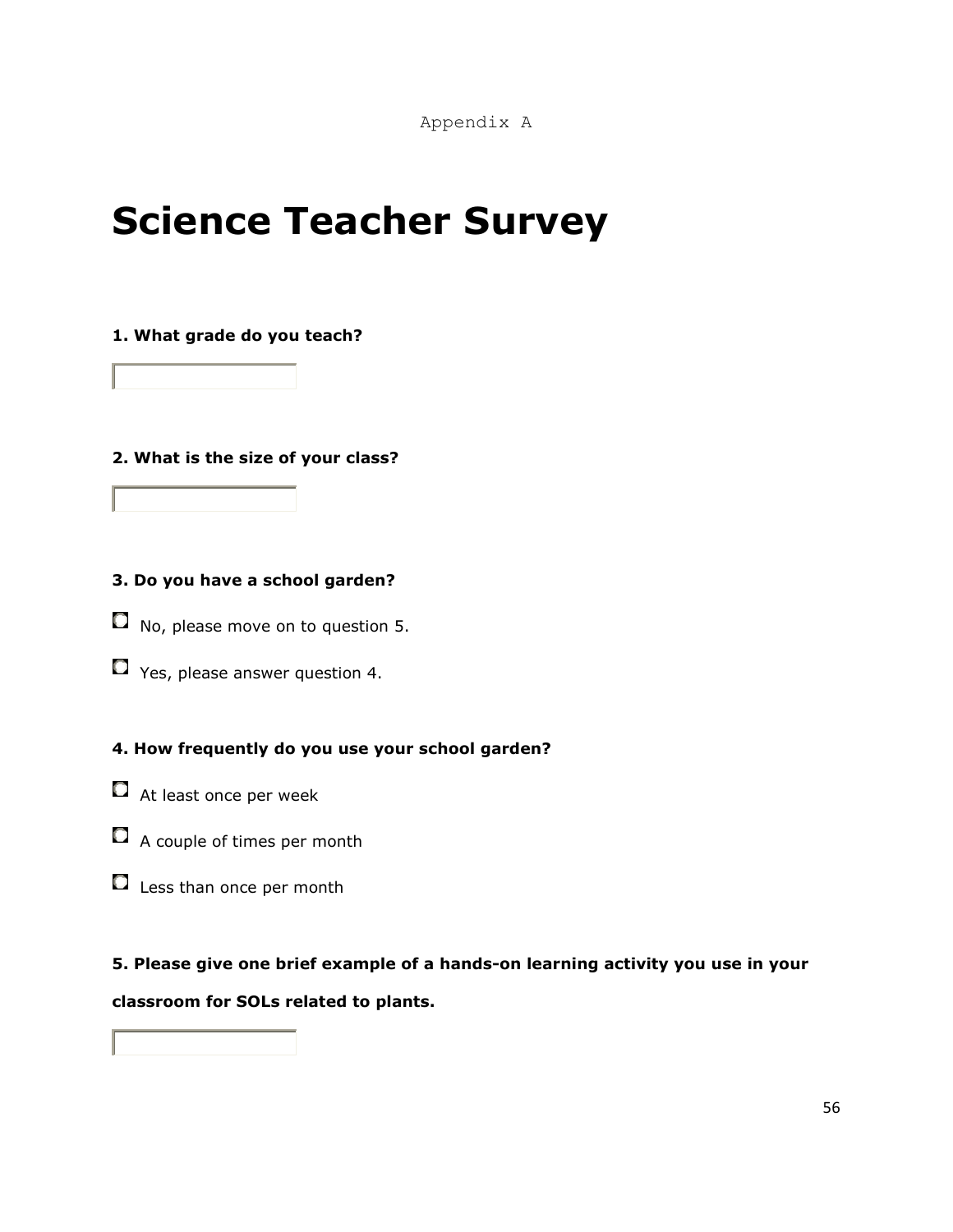# 6. Other than a school garden, have you utilized any outdoor space for teaching

### purposes?

- $\Box$  No, please move on to question 8.
- $\Box$  Yes, please answer question 7.

7. Please give one brief example of an outdoor space you have utilized for teaching purposes.

8. Do you incorporate field trips as a means of providing students with outdoor

# educational opportunities?

- $\Box$  No, I prefer not to.
- $\Box$  No, but I would like to.
- $\Box$  Yes

# 9. What is your level of comfort when teaching plant-related SOLs in the

# classroom?

- $\Box$  Very comfortable
- $\Box$  Somewhat comfortable
- $\Box$  Not comfortable

# 10. I would be interested in the following ways of enhancing plant-related SOLs:

- $\Box$  Incorporating a gardening program into my curriculum
- $\Box$  Having a guest speaker in the classroom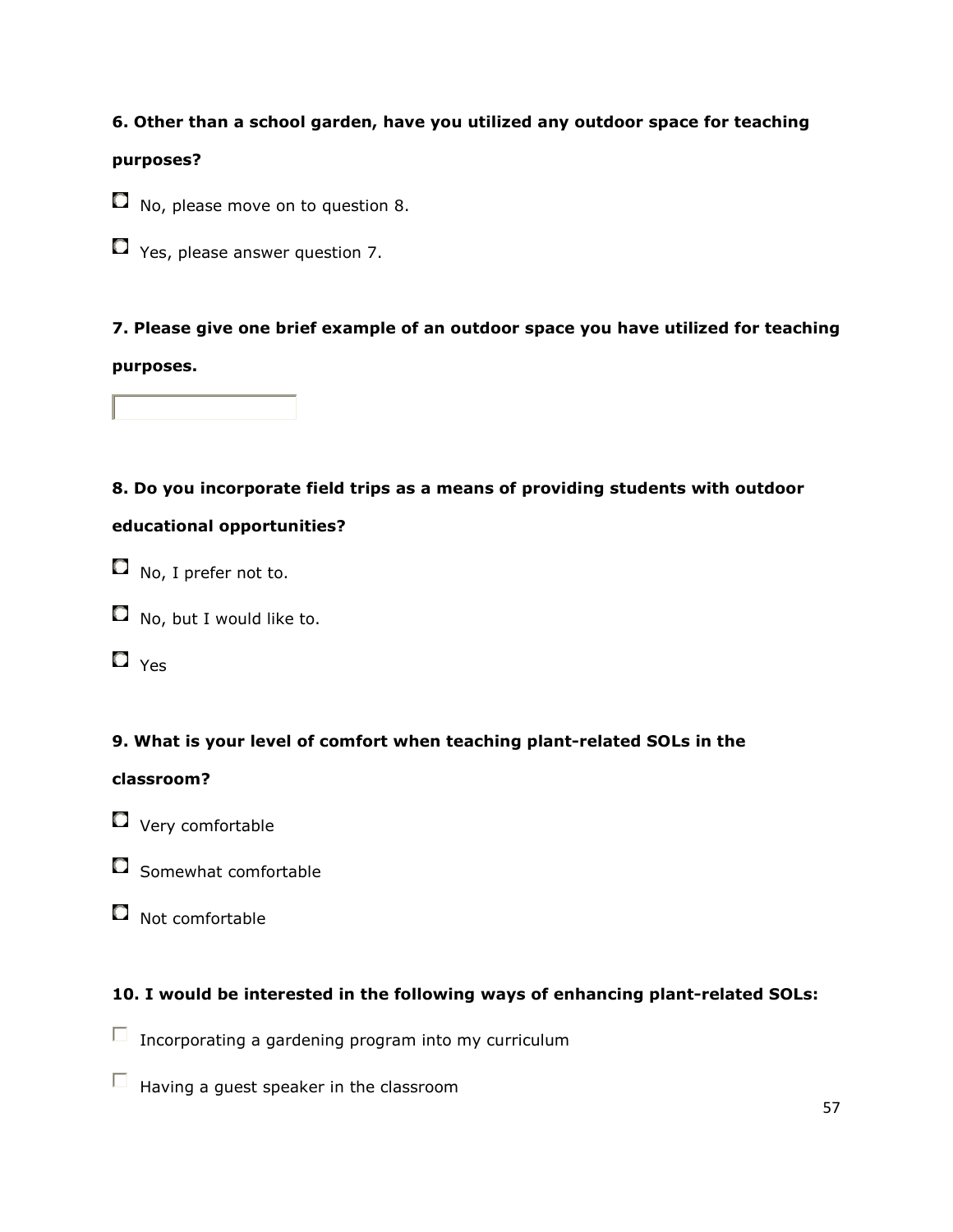$\Box$  Receiving curriculum support from professionals at Virginia Tech

 $\Box$  Taking a field trip to the Hahn Horticulture Garden

# 11. Would you be interested in teacher in-service training to enhance your

# knowledge of plants and to gain ideas for hands-on activities you can use in the classroom?

- $\Box$  No, please move on to question 13.
- Yes, please answer question 12.

# 12. Which of the following times would be most convenient to you for teacher in-

# service training?

- $\Box$  After school (4 pm)
- $\Box$  Evenings (7 pm)



- $\Box$  Weekend
- $\square$  Summer

# 13. When would you prefer to be assisted with an SOL-friendly gardening

### program?

- $\Box$  during regular school hours
- $\Box$  before school program
- $\square$  after school program
- $\Box$  summer club such as 4-H or Junior Master Gardeners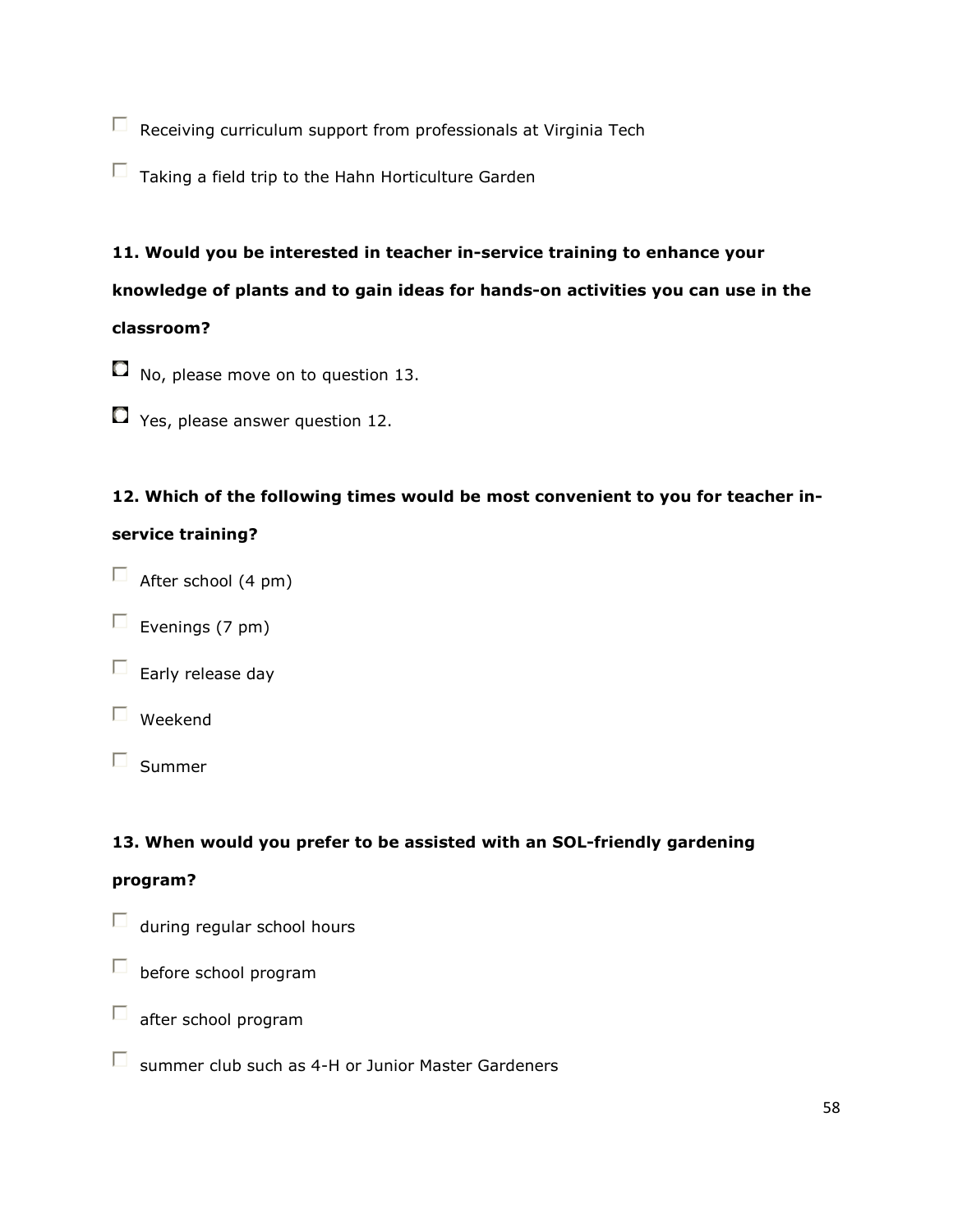# 14. Have you utilized any of the following outreach education programs?

 $\Box$  4-H

 $\square$  Cooperative Extension

 $\Box$  VT STEM Science Outreach Programs

other: please describe briefly

# 15. Are you interested in receiving more information on outreach programs

# offered through Virginia Tech?

 $\Box$  No

 $\Box$  Yes

Thank you for taking time to participate in this survey!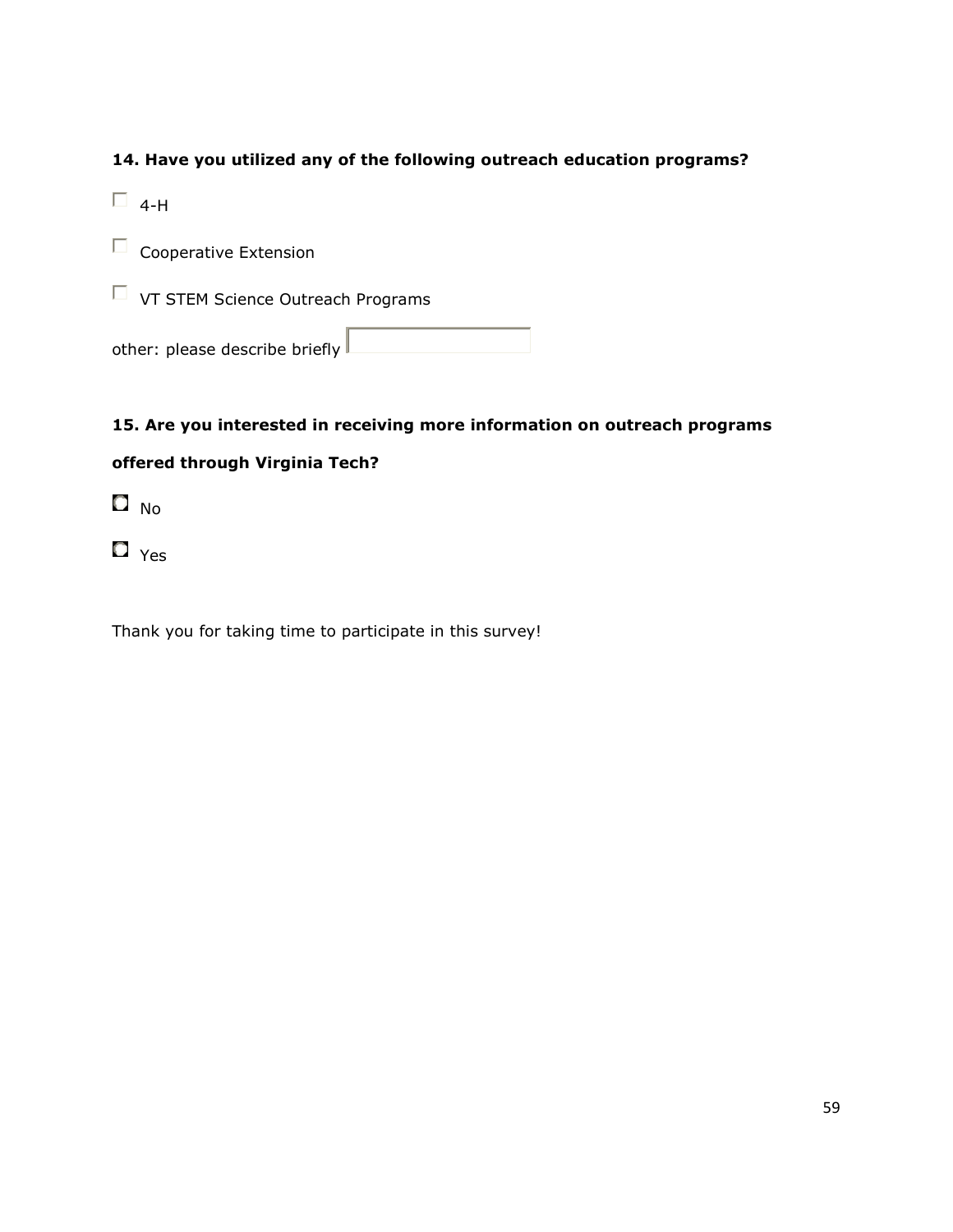### Appendix B

Dear Investigators:

The Virginia Tech IRB has reviewed your research protocol entitled "**Enhancing the Educational Programs at the Hahn Horticulture Garden and Virginia Tech: Survey of Needs**."

As of **September 10, 2007**, the IRB has **conditionally approved** the project contingent upon receipt of approval from Montgomery County Public Schools (MCPS). This conditional approval indicates to MCPS that the research protocol meets VT IRB requirements. To seek approval from MCPS, please send your IRB-approved protocol and supporting study documents to Laura Williams, Grant Writer, at **lwilliams@mail.mcps.org**.

If MCPS approval is received, please forward the approval to me via email, fax, or mail (see below). You will then receive your official IRB approval letter under which you may conduct research activities involving human subjects.

Sincerely,

Brandi Evans

Office of Research Compliance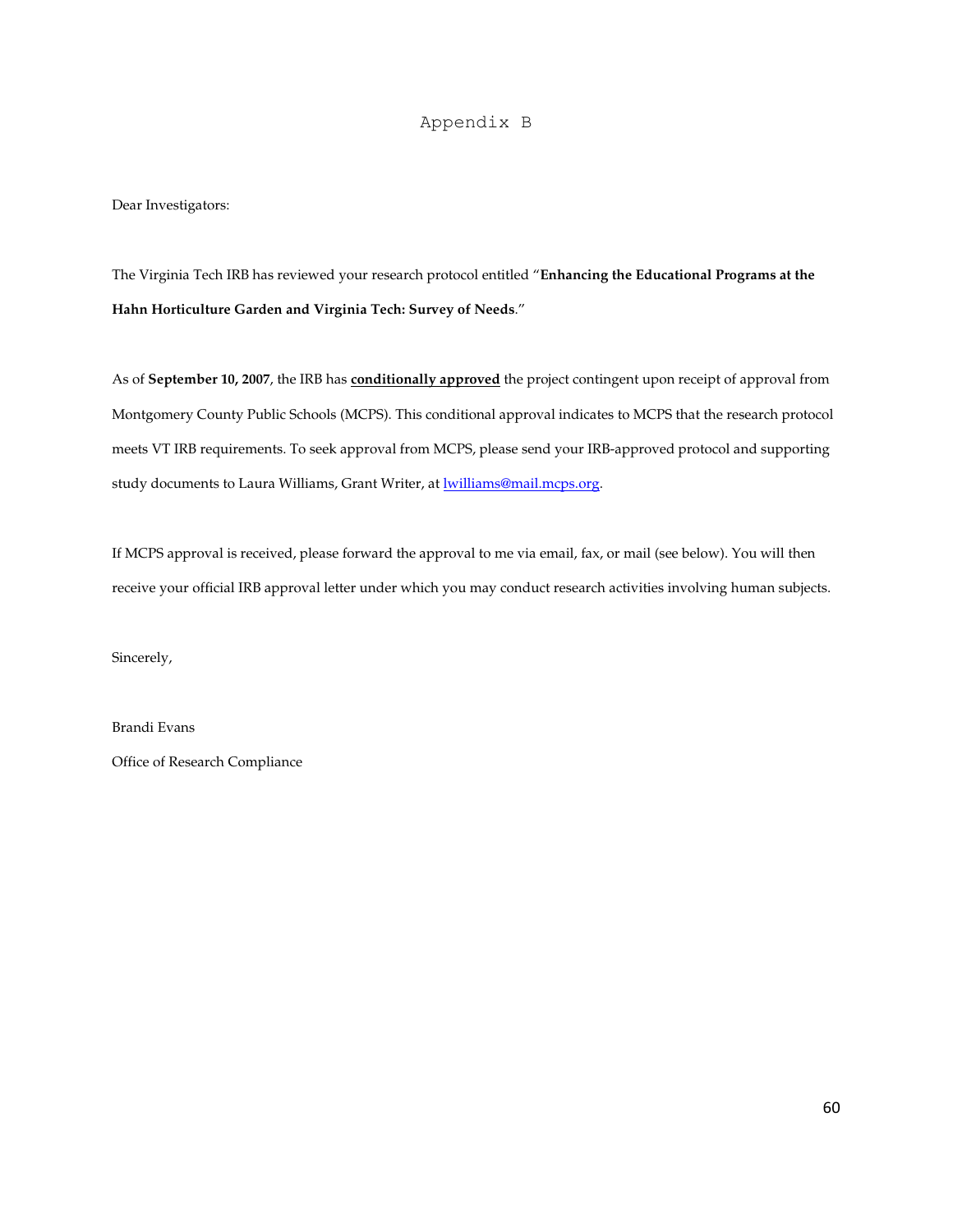Appendix C



### Laura Williams, Grant Writer

# Montgomery County Public Schools

208 College Street

Christiansburg, VA 24073

(540) 381-6158

September 13, 2007

Stephanie Huckestein

Education and Outreach Coordinator

Hahn Horticulture Garden

at Virginia Tech

301 Saunders Hall

Blacksburg, VA 24061

Dear Ms. Huckestein,

I have reviewed the research proposal you submitted to Montgomery County Public Schools, in consultation with the MCPS Supervisor of Science. This letter serves as notification that MCPS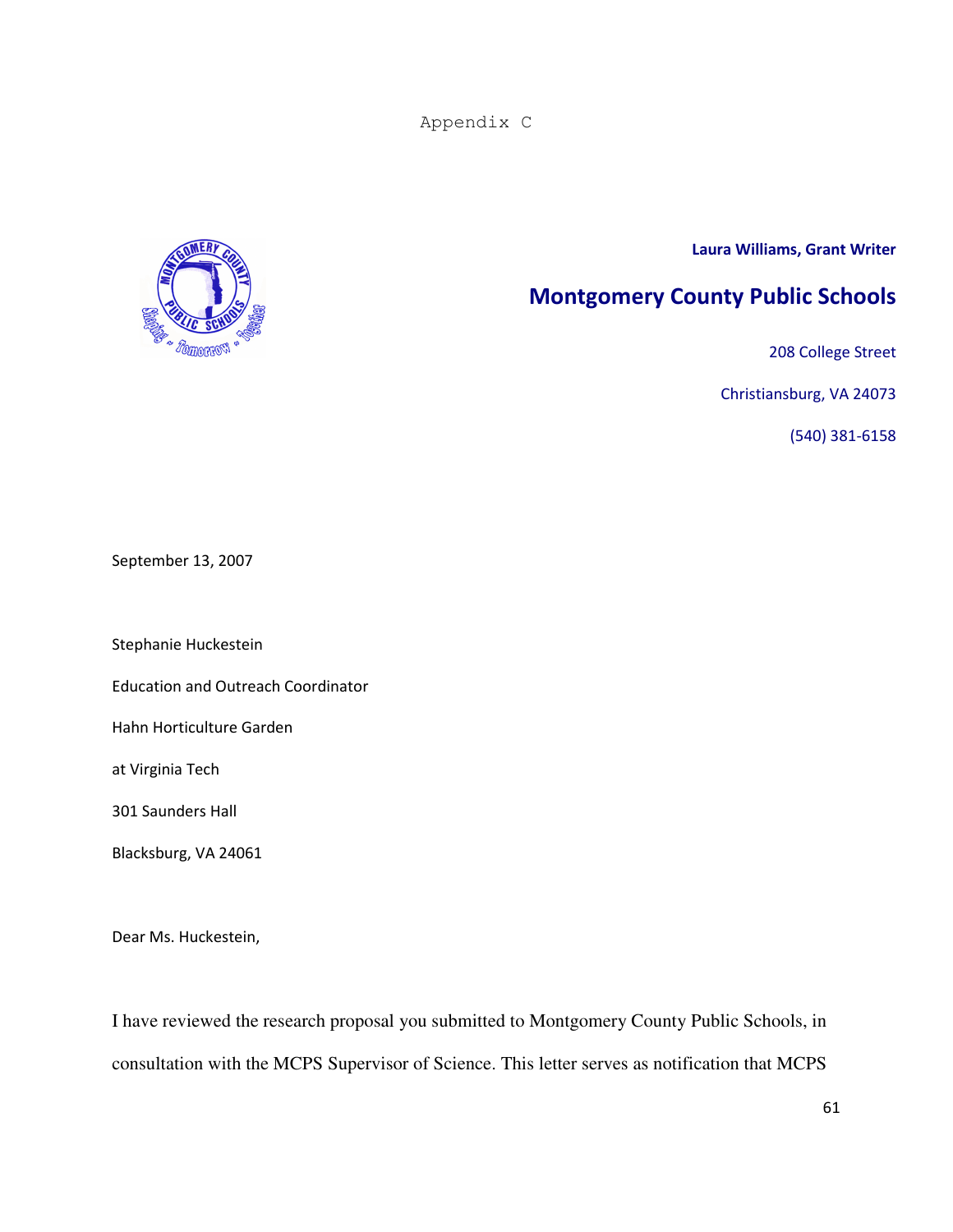has approved at the district level your proposal to conduct the study, *Enhancing the Educational Programs at the Hahn Horticulture Garden at Virginia Tech: Survey of Needs.* 

According to your proposal, you hope to survey MCPS  $4<sup>th</sup>$  grade teachers. This letter gives you permission to approach the principals at our eleven elementary schools to request their teachers' participation in your study. The decision as to whether to participate will rest with each individual MCPS elementary school. It is our understanding that teachers will participate in this study on a voluntary basis, and that you will not identify any individuals or schools in your thesis or any other published works that result from your research.

If you have questions or need any further assistance in implementing this study, please don't hesitate to contact me.

Sincerely,

Laura Williams

Cc: Lois Graham, Director of Elementary Education Patty Gaudreau, Supervisor of Science MCPS Elementary Principals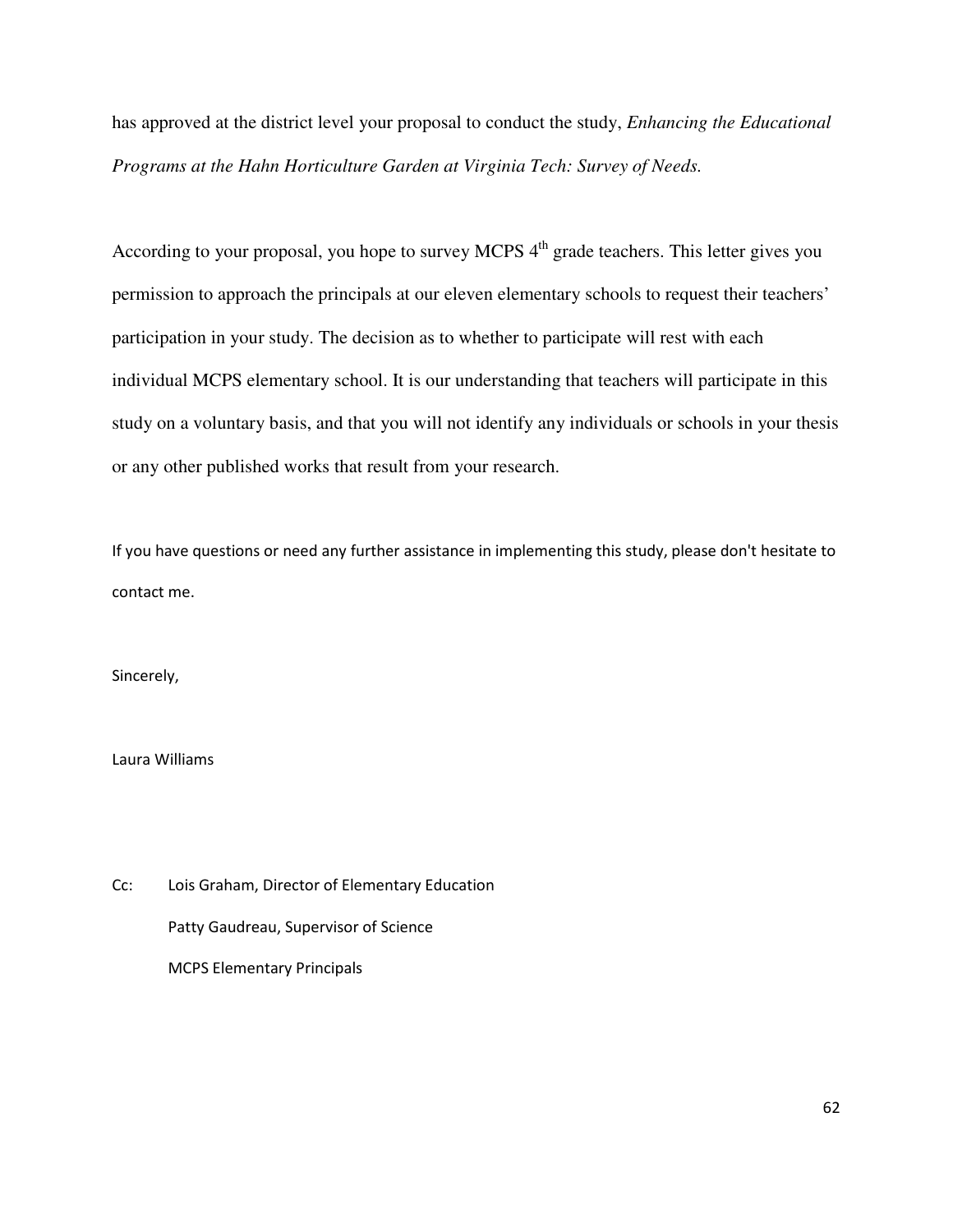### Appendix D

### **Survey Invitation Email**

Dear Science Teachers,

I am a graduate student at Virginia Tech working on my Masters of Science in Career and Technical Education with a concentration in Agricultural Education. I am also the Education and Outreach Coordinator for the Hahn Horticulture Garden at Virginia Tech. I would like to invite you to participate in an online survey developed to assess the needs of science teachers at Montgomery County Public Schools, and how your needs can be met through educational outreach programs through the Hahn Horticulture Garden at Virginia Tech. My thesis is titled "Enhancing the Educational Programs at the Hahn Horticulture Garden at Virginia Tech: Survey of Needs."

As part of a land grant university, the Hahn Horticulture Garden at Virginia Tech would like to increase it's outreach efforts to the local public and private schools. The survey will allow the researcher to assess the needs of science teachers, and identify or discover how their needs can be met through educational programs. The school programs that will be developed will link all curriculum and activities to the Virginia Standards of Learning.

You are being asked to participate in this study as a science teacher in the Montgomery County School system, and your participation is totally voluntary. The survey specifically relates to school gardens and methods of teaching SOLs related to plants.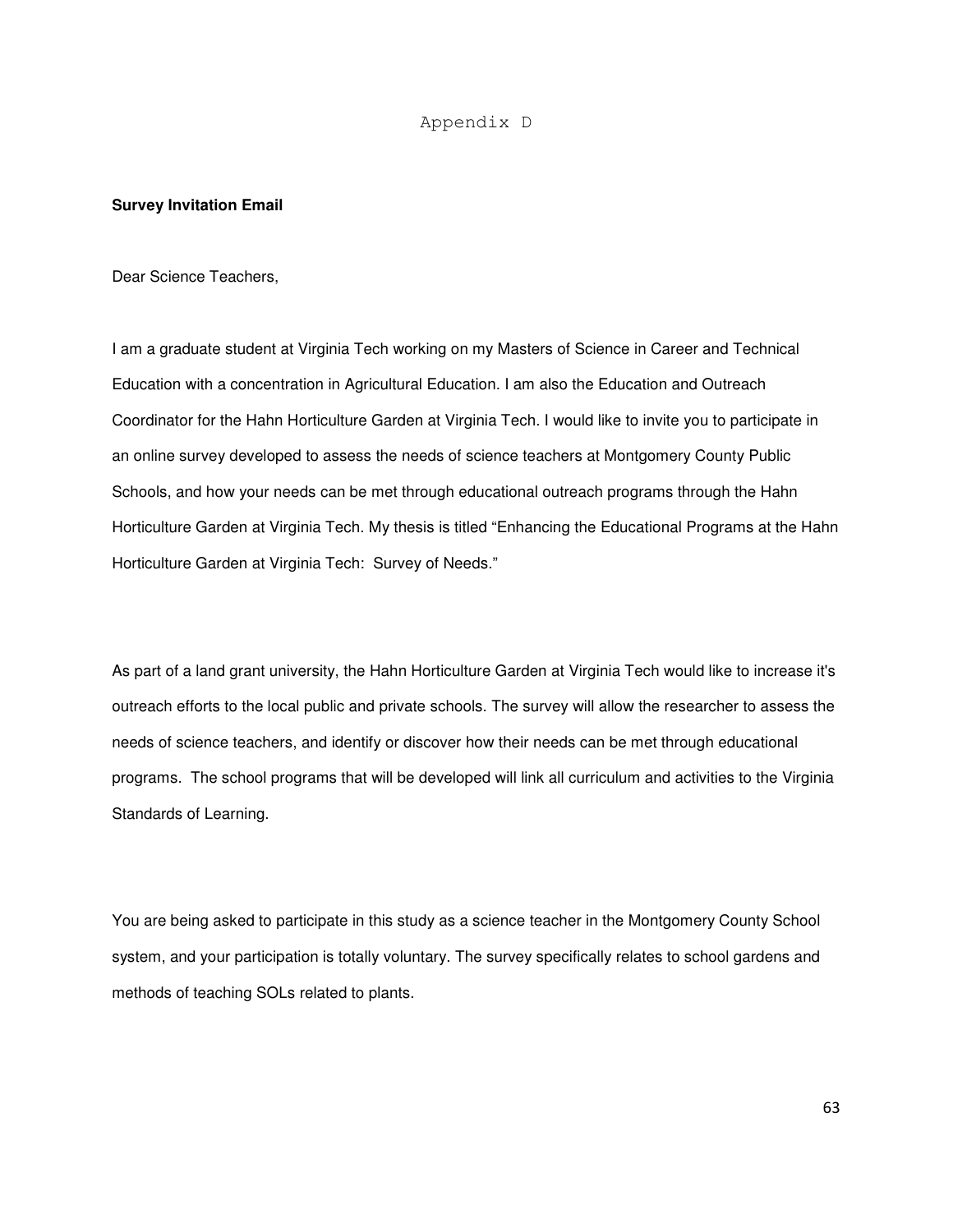The results of this study will be used in my thesis, and will also help in program development that will integrate fun, inquiry-based programs to enhance your plant and environmental science lessons.

The survey will take no longer than 10 minutes of your time to complete. Please feel free to contact me if you have any trouble accessing the survey instrument or if you have other questions or concerns. Please complete the survey by October 26, 2007. The survey can be accessed by clicking on the following link:

### https://survey.vt.edu/survey/entry.jsp?id=1186518404063

Please see the attached documents regarding your participation in this study as required by the Institutional Review Board.

Thank you for your time and consideration. I look forward to working with you in the future.

Sincerely,

Stephanie Huckestein

vtgarden@vt.edu

540-231-5970

### **Survey Reminder Email**

Dear Science Teachers,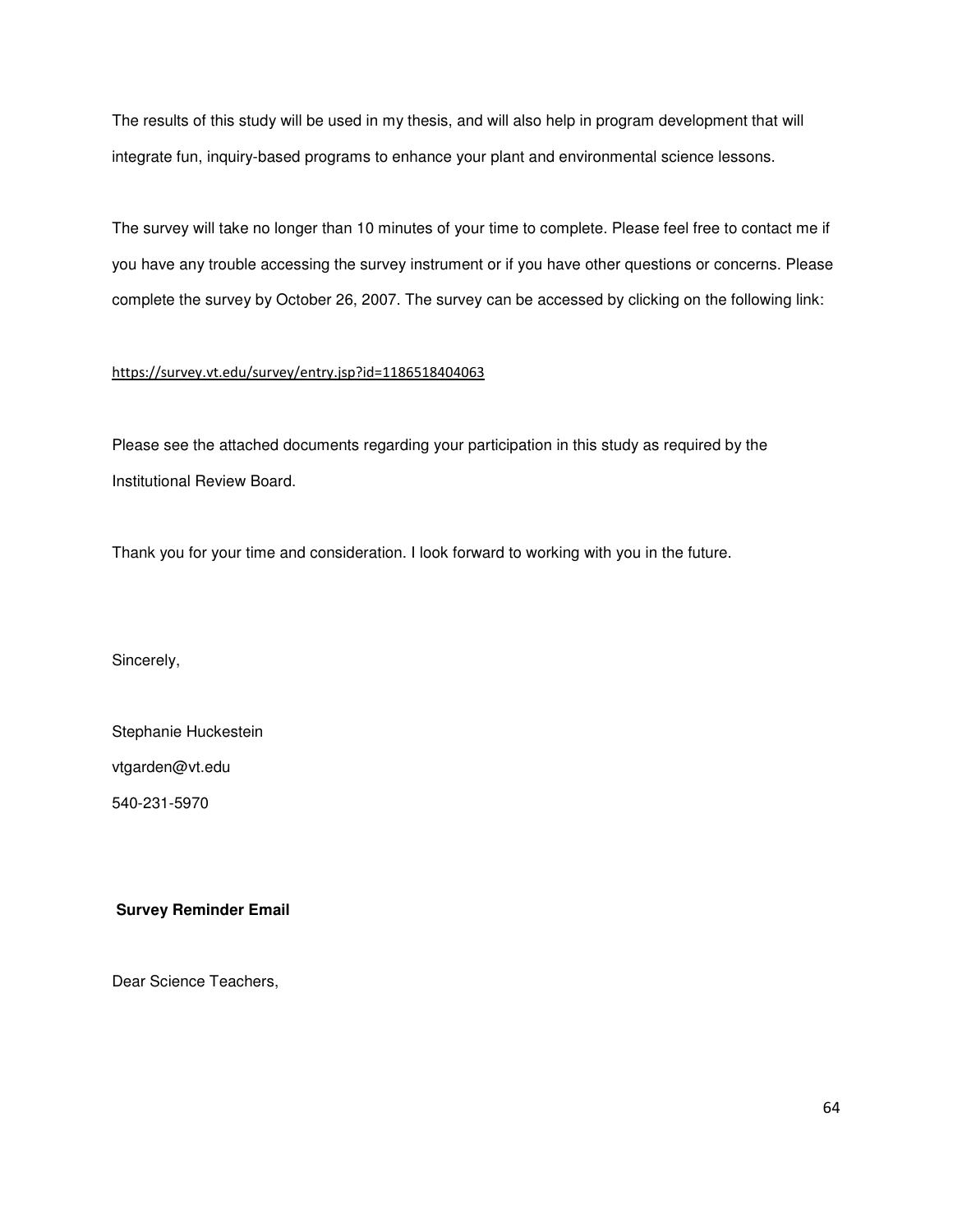Two weeks ago you received an email asking you to participate in a survey titled "Enhancing the Educational Programs at the Hahn Horticulture Garden at Virginia Tech." Thank you to those who have completed the survey, your input will be very helpful with my thesis as well as for developing education programs through the Hahn Horticulture Garden at Virginia Tech. If you have not yet completed the survey, please consider doing so. I hope to conclude the survey on October 26, 2007. Your input will allow me to gain an accurate assessment for my survey and will lead to the development of programs that may be valuable to enhance your classroom science lessons.

The survey can be accessed by clicking on the following link or copying and pasting the link into your web browser. The survey should take about 10 minutes to complete. Thank you for your consideration.

The survey can be accessed at https://survey.vt.edu/survey/entry.jsp?id=1186518404063

Please feel free to contact me if you have any problems accessing the survey or any other questions or concerns.

Sincerely,

Stephanie Huckestein

540-231-5970

vtgarden@vt.edu

#### **Interview Invitation Email**

Dear Science Teachers,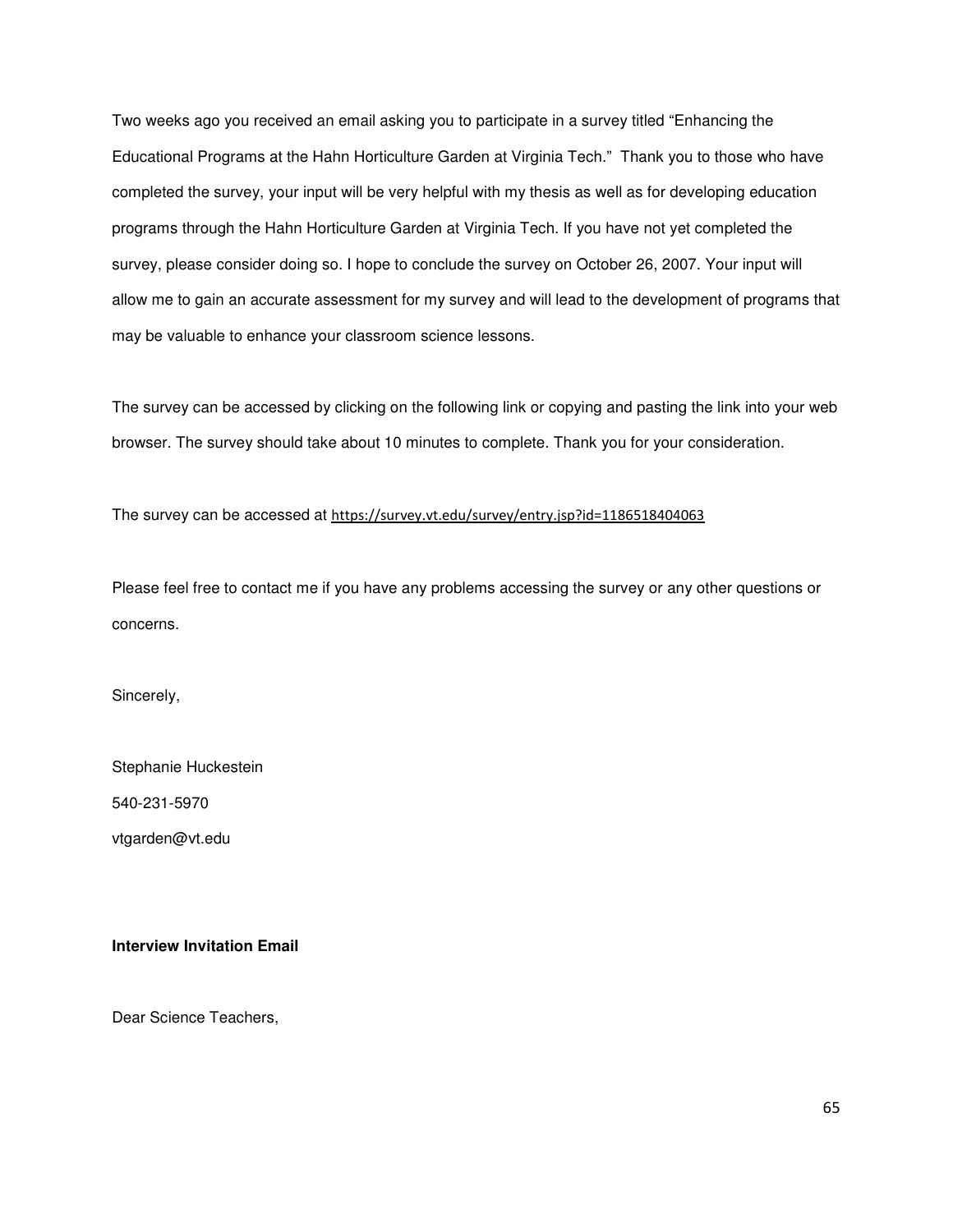Thank you for taking the time to complete the survey titled "Enhancing the Educational Programs at the Hahn Horticulture Garden at Virginia Tech." Your response indicated that you may be interested in SOLfriendly outreach programs. I would like to take time to get further input on what types of programs would benefit you and enhance your SOL lessons related to plants. Please respond to this email if you are willing to take a bit of time to talk with me more in depth about outreach programs that can enhance your classroom lessons related to plants and environmental education. I look forward to hearing from you.

Thank you again for your time and cooperation.

Sincerely, Stephanie Huckestein 540-231-5970 vtgarden@vt.edu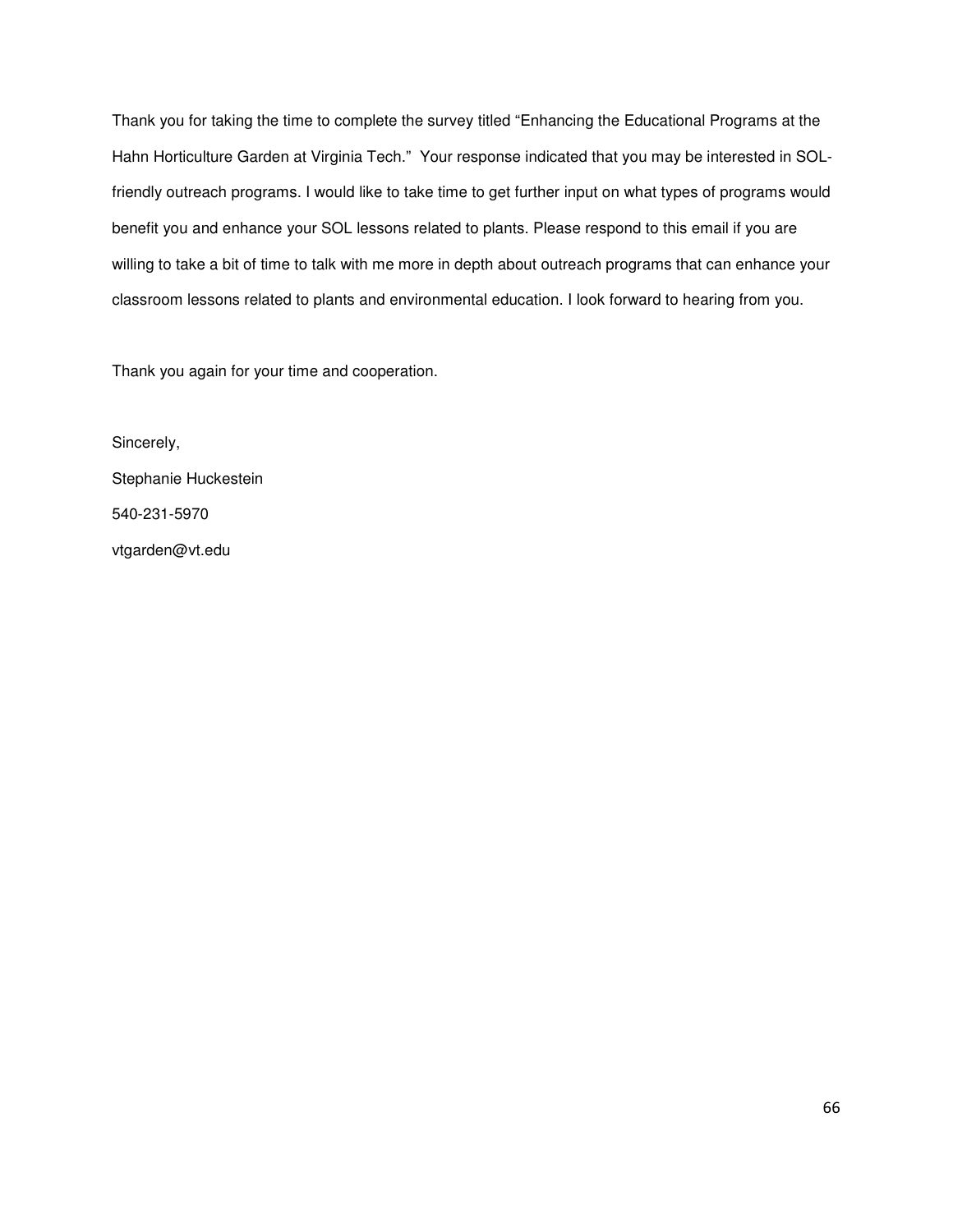Appendix E

# Science Teacher Survey Results

## 1. What grade do you teach?

31 responses view this question view all questions

### 2. What is the size of your class?

**31 responses** view this question view all questions

### 3. Do you have a school garden?



## 4. How frequently do you use your school garden?



### 5. Please give one brief example of a hands-on learning activity you use in your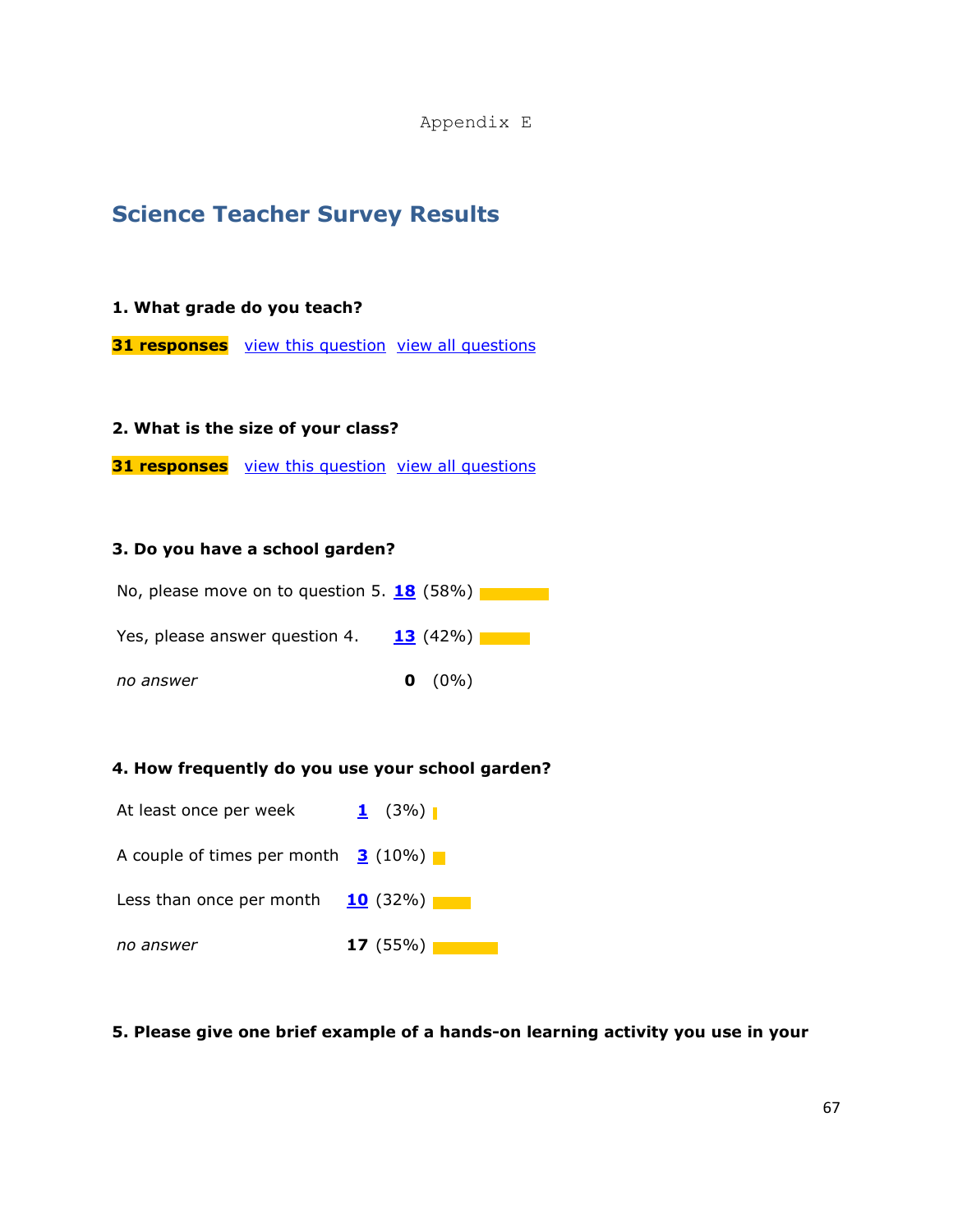## classroom for SOLs related to plants.

**30 responses** view this question view all questions

#### 6. Other than a school garden, have you utilized any outdoor space for teaching

#### purposes?



7. Please give one brief example of an outdoor space you have utilized for teaching

#### purposes.

**21 responses** view this question view all questions

### 8. Do you incorporate field trips as a means of providing students with outdoor

#### educational opportunities?

- No, I prefer not to.  $\bullet$  (0%)
- No, but I would like to.  $11$  (35%)
- Yes 20  $(65\%)$
- no answer  $\qquad \qquad \bullet$  (0%)

### 9. What is your level of comfort when teaching plant-related SOLs in the

#### classroom?

Very comfortable  $19 (61\%)$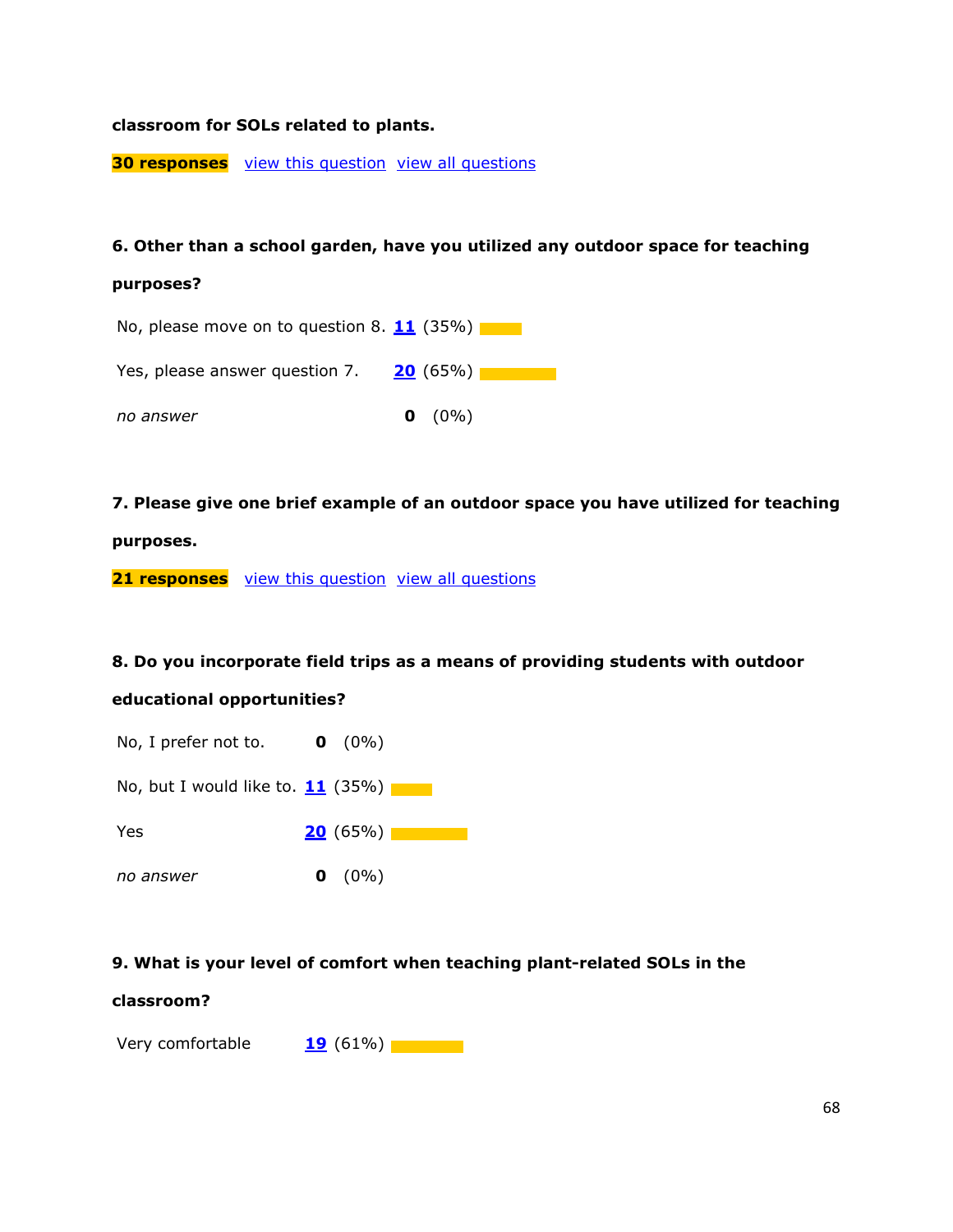| Somewhat comfortable 12 (39%) |           |
|-------------------------------|-----------|
| Not comfortable               | $0 (0\%)$ |
| no answer                     | $0 (0\%)$ |

## 10. I would be interested in the following ways of enhancing plant-related SOLs:

| Incorporating a gardening program into my curriculum                      | 19(61%) |
|---------------------------------------------------------------------------|---------|
| Having a guest speaker in the classroom                                   | 23(74%) |
| Receiving curriculum support from professionals at Virginia Tech 20 (65%) |         |
| Taking a field trip to the Hahn Horticulture Garden                       | 26(84%) |

## 11. Would you be interested in teacher in-service training to enhance your

# knowledge of plants and to gain ideas for hands-on activities you can use in the classroom?

| No, please move on to question 13. <b>7</b> (23%) |                   |
|---------------------------------------------------|-------------------|
| Yes, please answer question 12.                   | <u>24</u> (77%) । |
| no answer                                         | $0 (0\%)$         |

## 12. Which of the following times would be most convenient to you for teacher in-

## service training?

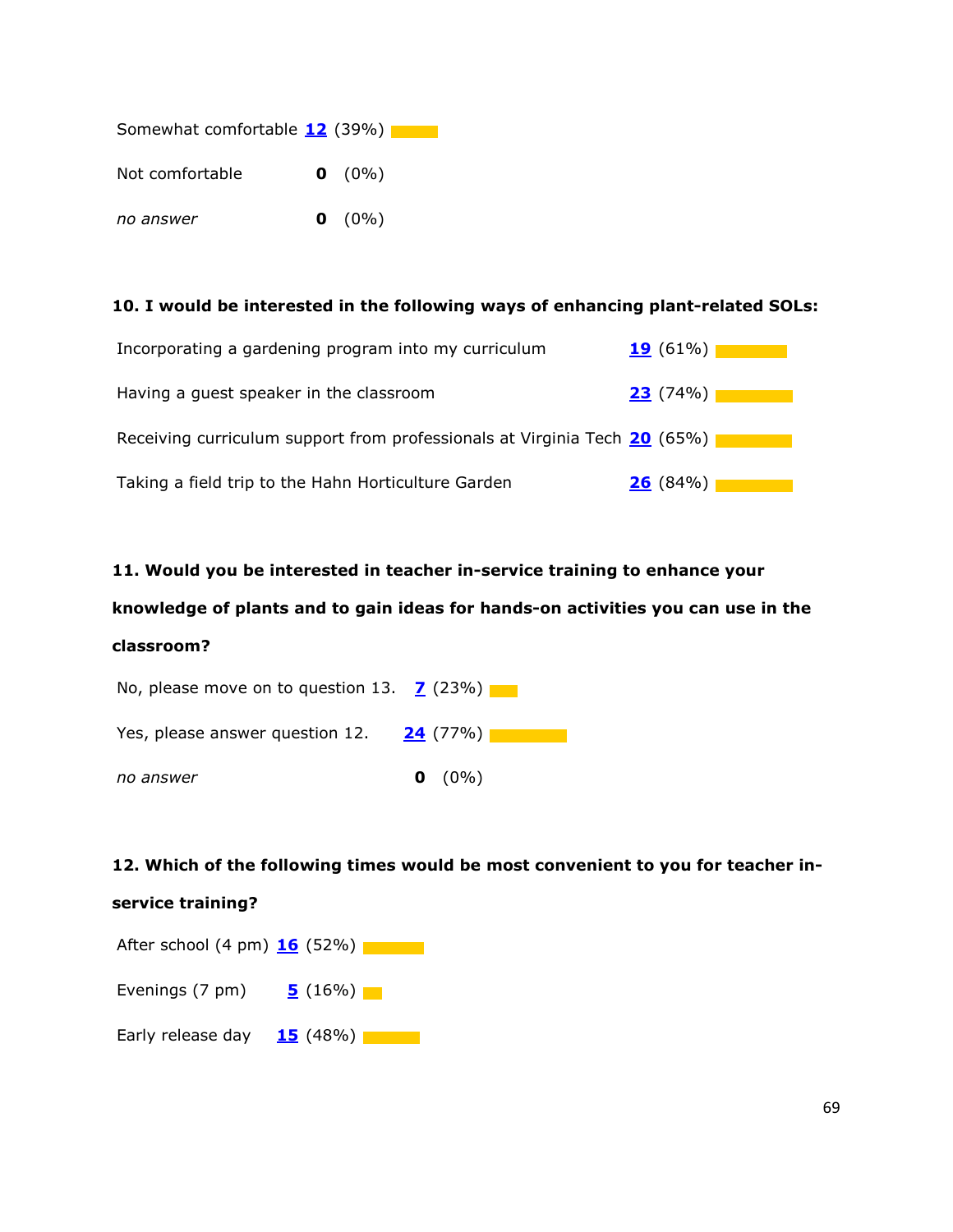

## 13. When would you prefer to be assisted with an SOL-friendly gardening

## program?

| during regular school hours                                           | 24(77%)         |
|-----------------------------------------------------------------------|-----------------|
| before school program                                                 | $1 \quad (3\%)$ |
| after school program                                                  | 12(39%)         |
| summer club such as 4-H or Junior Master Gardeners $\frac{2}{5}$ (6%) |                 |

## 14. Have you utilized any of the following outreach education programs?

| 4-H                                      | $6(19\%)$   |
|------------------------------------------|-------------|
| Cooperative Extension                    | $1 \t(3\%)$ |
| VT STEM Science Outreach Programs 0 (0%) |             |
| other: please describe briefly           | 2(6%)       |

### 15. Are you interested in receiving more information on outreach

## programs offered through Virginia Tech?



Thank you for taking time to participate in this survey!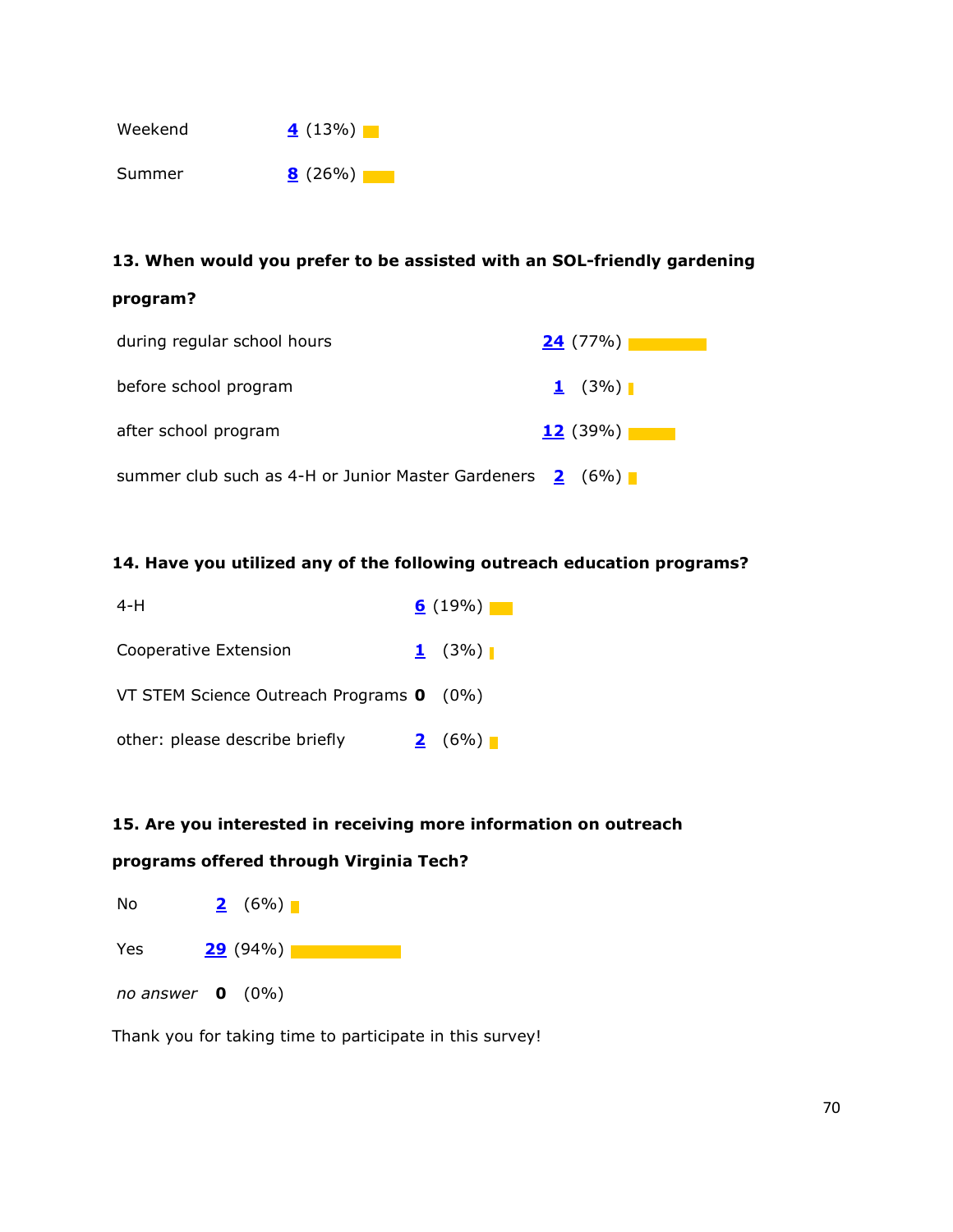## Appendix F

## **Science SOL Sequence by Strand K-5**

| Scientific    | K.1 Observation of      | 1.1 Physical                 | 2.1             | 3.1 Classification,          | 4.1             | 5.1 Classification, |
|---------------|-------------------------|------------------------------|-----------------|------------------------------|-----------------|---------------------|
| Investigation | Properties              | properties,                  | Classification, | Measurement,                 | Measurement,    | Measurement,        |
|               |                         | Classification,              | Measurement,    | Graphing,                    | Interpreting    | Interpreting        |
|               |                         | Measurement,                 | Graphing,       | Data Analysis,               | Graphs,         | Graphs,             |
|               |                         | Graphing                     | Data Analysis,  | Inferences,                  | Data Analysis,  | Data Analysis,      |
|               |                         |                              | Variables,      | Sequencing                   | Variables,      | Manipulating        |
|               |                         |                              | <b>Building</b> |                              | Experimental    | Variables           |
|               |                         |                              | Models          |                              | Design          |                     |
| Physical      | K.2 Senses and Sense    | 1.1 Physical                 |                 |                              |                 | 5.1 Dichotomous     |
| Properties    | Descriptions            | Properties/ Senses           |                 |                              |                 | Key with            |
|               |                         |                              |                 |                              |                 | Rocks/Minerals      |
| Motion,       |                         | 1.2 Motion                   |                 | 3.2 Simple Machines          | 4.2 Motion      | 5.3 Light           |
| Energy        |                         |                              |                 |                              | 4.3 Electricity | 5.4 Sound           |
| Magnetism     | K.3 Magnets             |                              | 2.2 Magnets     |                              | 4.2 Forces      |                     |
|               |                         |                              |                 |                              | 4.3 Magnetism   |                     |
| States of     | K.5 Water, States       | 1.3 Interactions             | 2.3 States of   | 3.3 Properties               |                 | States/             |
| Matter        | <b>Floats and Sinks</b> | with Water                   | Matter          | 3.9 Water Cycle              |                 | Properties of       |
| Properties    |                         |                              |                 |                              |                 | Matter              |
| Life          | K.6 Basic Needs         | 1.4, 1.5                     | 2.4 Life        | 3.4 Adaptations              | 4.4 Plant       |                     |
| Processes     | K.8 Shapes/Forms of     | Plant/Animal<br>$\bullet$    | Cycles/         | 3.8 Animal/Plant Life Cycles | Anatomy and     |                     |
|               | Common Natural Objects  | $\bullet$<br>Life Needs      | Development     | 3.10 Interdependency of      | Life Processes  |                     |
|               | K.8 Animal and Plant    | Characteristics<br>$\bullet$ |                 | Plants/Animals               |                 |                     |
|               | Growth as a Pattern     | 1.7 Process and              |                 |                              |                 |                     |
|               | K.9 Change Over Time    | Cycles                       |                 |                              |                 |                     |
| Living        |                         |                              | 2.5 Living      | 3.5 Food Chains              | 4.5 Ecosystems  | 5.5 Cells           |
| Systems       |                         |                              | Systems and     | 3.6 Water/Land               | 4.8             |                     |
|               |                         |                              | Habitats        | Environments<br>Population   | Watershed/Water |                     |
|               |                         |                              |                 | and Community                | Resources       |                     |
|               |                         |                              |                 |                              | Animals/Plants  |                     |